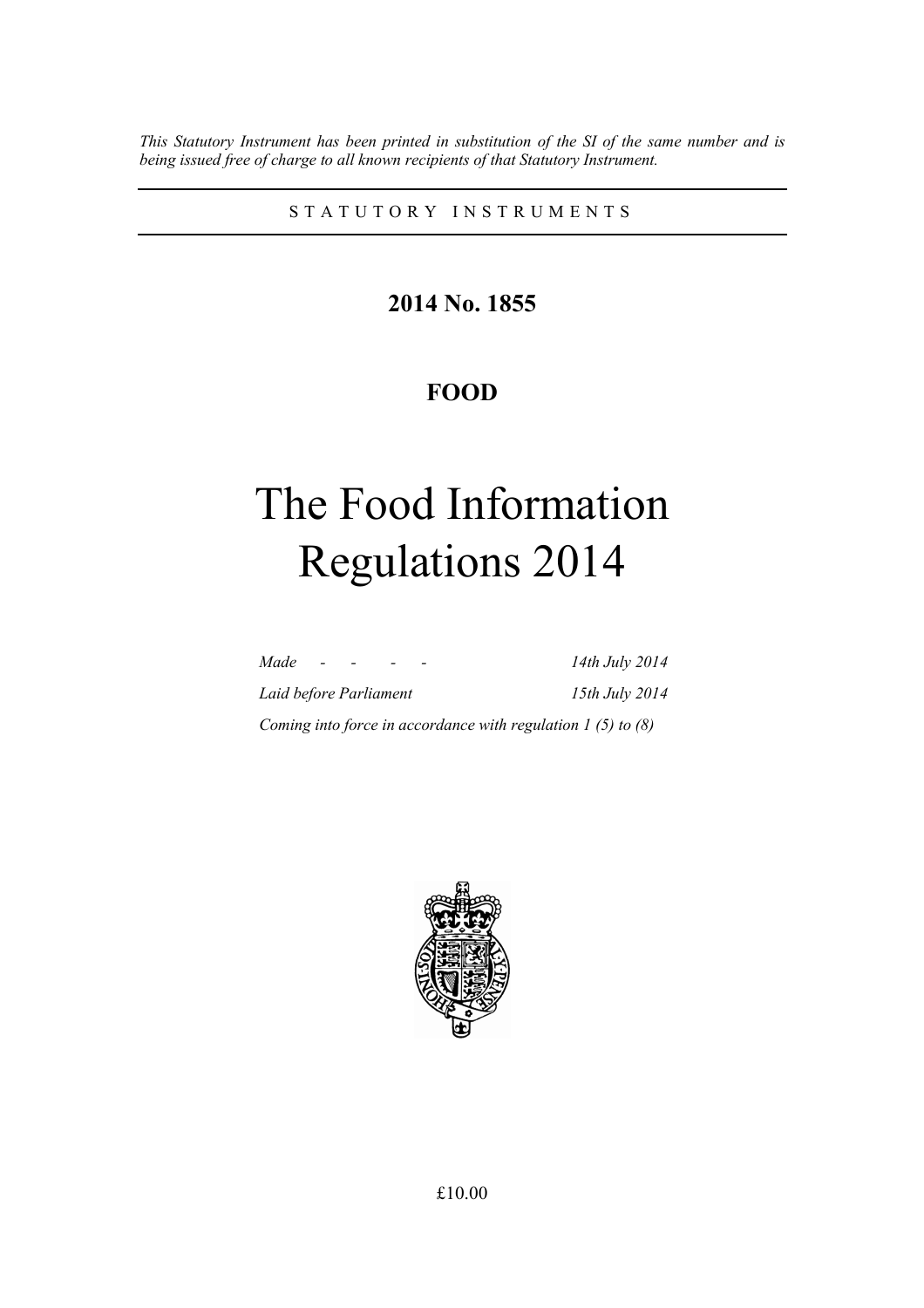*This Statutory Instrument has been printed in substitution of the SI of the same number and is being issued free of charge to all known recipients of that Statutory Instrument.* 

STATUTORY INSTRUMENTS

# **2014 No. 1855**

# **FOOD**

# The Food Information Regulations 2014

| Made                   | $\sim$ |  | 14th July 2014                                                  |
|------------------------|--------|--|-----------------------------------------------------------------|
| Laid before Parliament |        |  | 15th July 2014                                                  |
|                        |        |  | Coming into force in accordance with regulation $1(5)$ to $(8)$ |

# **CONTENTS**

| 1.  | Citation, extent, application, commencement and expiry                               | 3 |
|-----|--------------------------------------------------------------------------------------|---|
| 2.  | Interpretation                                                                       | 4 |
| 3.  | Derogation relating to milk and milk products                                        | 5 |
| 4.  | Derogation relating to minced meat                                                   | 5 |
| 5.  | Foods that are not prepacked etc. containing an allergenic substance or product etc. | 5 |
| 6.  | Foods that are not prepacked etc. $-$ general requirement to name them               | 6 |
| 7.  | Foods that are not prepacked etc. containing meat and other ingredients              |   |
| 8.  | Irradiated foods                                                                     | 7 |
| 9.  | Enforcement                                                                          | 8 |
| 10. | Offence                                                                              | 8 |
| 11. | Penalty                                                                              | 8 |
| 12. | Application of provisions of the Act                                                 | 9 |
| 13. | Revocations                                                                          | 9 |
| 14. | Consequential and other minor amendments to statutory instruments                    | 9 |
| 15. | Review                                                                               | 9 |
|     |                                                                                      |   |

| SCHEDULE $1$ — Provisions of these Regulations that contain ambulatory |    |
|------------------------------------------------------------------------|----|
| references to FIC by virtue of regulation $2(3)$                       | 10 |
| SCHEDULE 2 — National mark for derogation relating to minced meat      | 11 |
| $PART 1$ — The national mark                                           | 11 |
| PART 2 — Specifications for the national mark                          | 11 |
| SCHEDULE $3$ — Foods to which regulation 7 does not apply              | 11 |
| SCHEDULE $4 -$ Application and modification of provisions of the Act   | 12 |
| PART $1$ — Modification of section 10(1)                               | 12 |
| PART 2 — Modification of section $32(1)$                               | 13 |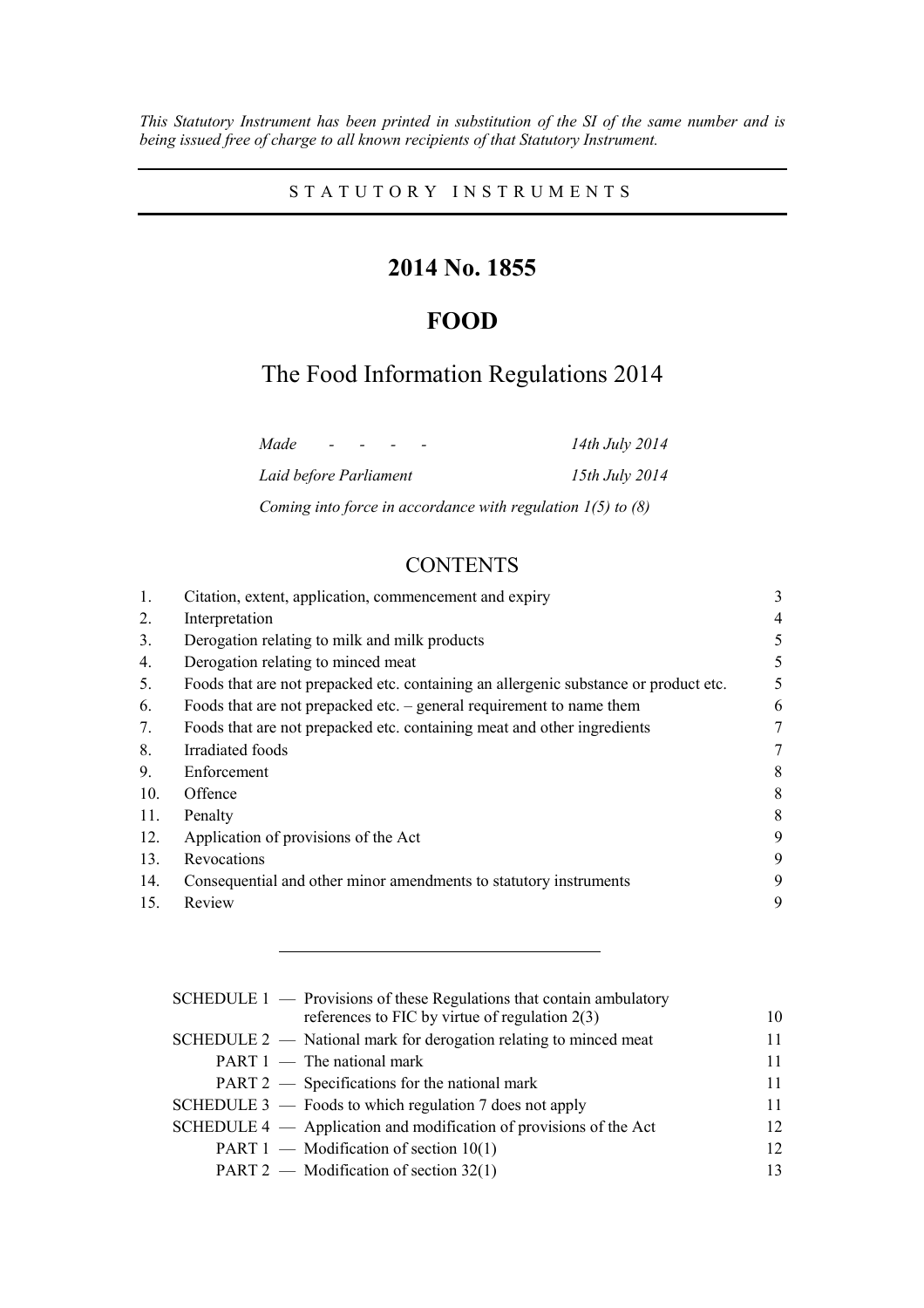| PART 3 — Modification of section $37(1)$ and (6)                                                                   | 13 |
|--------------------------------------------------------------------------------------------------------------------|----|
| PART 4 — Modification of section 39(1) and (3)                                                                     | 13 |
| PART 5 — Application and modification of other provisions of the Act                                               | 14 |
| SCHEDULE 5 — Improvement notices - specified FIC provisions                                                        | 15 |
| PART 1 — FIC provision in relation to which an improvement notice may<br>be served on and from 15th August 2014    | 15 |
| PART 2 — FIC provisions in relation to which an improvement notice may<br>be served on and from 13th December 2014 | 16 |
| PART 3 — FIC provision in relation to which an improvement notice may<br>be served on and from 13th December 2016  | 21 |
| SCHEDULE 6 - Revocations                                                                                           | 21 |
| PART 1 — Revocations coming into force on 13th December 2014                                                       | 21 |
| PART 2 — Revocations coming into force on 13th December 2018                                                       | 25 |
| SCHEDULE $7$ — Consequential and other minor amendments to statutory<br>instruments                                | 26 |
| PART 1 — Consequential and other minor amendments coming into force<br>on 15th August 2014                         | 26 |
| PART 2 — Consequential and other minor amendments coming into force<br>on 13th December 2014                       | 27 |

The following Regulations make provision for a purpose mentioned in section  $2(2)$  of the European Communities Act 1972(**a**) and it appears to the Secretary of State that it is expedient for references to Regulation (EU) No 1169/2011 of the European Parliament and of the Council on the provision of food information to consumers, amending Regulations (EC) No 1924/2006 and (EC) No 1925/2006 of the European Parliament and of the Council, and repealing Commission Directive 87/250/EEC, Council Directive 90/496/EEC, Commission Directive 1999/10/EC, Directive 2000/13/EC of the European Parliament and of the Council, Commission Directives 2002/67/EC and 2008/5/EC and Commission Regulation (EC) No 608/2004(**b**) in particular provisions of these Regulations to be construed as a reference to that Regulation as amended from time to time.

The Secretary of State is a Minister designated for the purposes of section 2(2) of the European Communities Act 1972—

- (a) in relation to the common agricultural policy(**c**);
- (b) in relation to measures relating to the description of and other requirements relating to spirit drinks(**d**);
- (c) in relation to measures relating to food (including drink) including the primary production of food(**e**); and
- (d) in relation to changes in terminology or numbering arising out of the Treaty of Lisbon Amending the Treaty on European Union and the Treaty Establishing the European Community signed at Lisbon on 13th December 2007(**f**).

 <sup>(</sup>**a**) 1972 c. 68; section 2(2) was amended by section 27(1)(a) of the Legislative and Regulatory Reform Act 2006 (c. 51) and Part 1 of the Schedule to the European Union (Amendment) Act 2008 (c. 7).

<sup>(</sup>**b**) OJ No L 304, 22.11.2011, p 18, last amended by Commission Delegated Regulation (EU) No 78/2014 (OJ No L 27, 30.1.2014, p 7).

<sup>(</sup>**c**) S.I. 1972/1811, to which there are amendments not relevant to these Regulations.

<sup>(</sup>**d**) S.I. 1989/1327, to which there are amendments not relevant to these Regulations.

<sup>(</sup>**e**) S.I. 2003/2901, to which there are amendments not relevant to these Regulations.

<sup>(</sup>**f**) S.I. 2009/3214.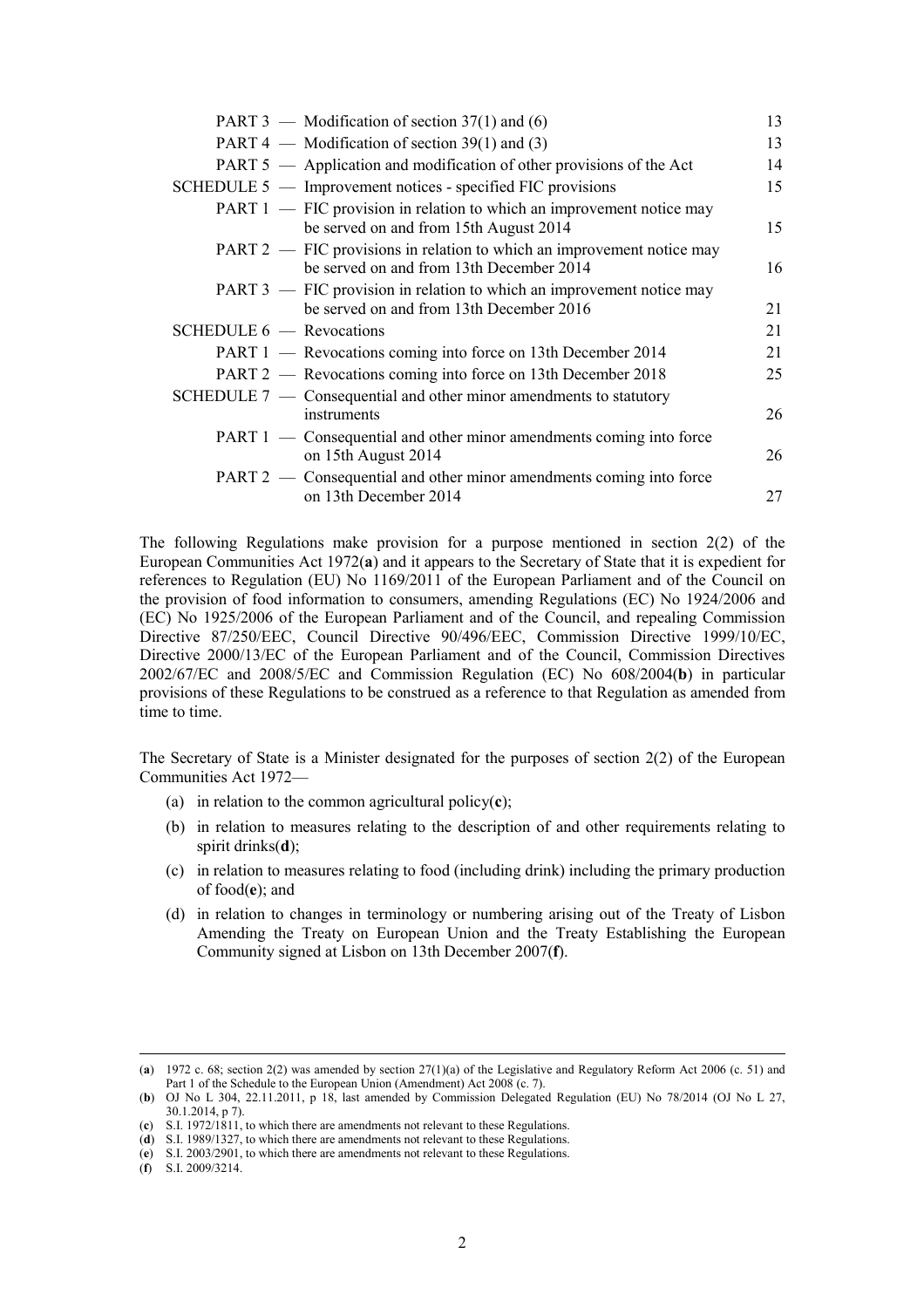So far as the following Regulations are made in exercise of powers under the Food Safety Act 1990(**a**), the Secretary of State has had regard to relevant advice given by the Food Standards Agency in accordance with section 48(4A)(**b**) of that Act.

There has been consultation, as required by Article 9 of Regulation (EC) No 178/2002 of the European Parliament and of the Council laying down the general principles and requirements of food law, establishing the European Food Safety Authority and laying down procedures in matters of food safety( $\mathbf c$ ), during the preparation and evaluation of the following Regulations.

The Secretary of State makes the following Regulations in exercise of the powers conferred by—

- (a) so far as relating to regulation 2(3) and Schedule 1, paragraph 1A of Schedule 2 to the European Communities Act 1972(**d**);
- (b) so far as relating to regulations 13 and 14 and Schedules 6 and 7—
	- (i) section 2(2) of, and paragraph 1A of Schedule 2 to, the European Communities Act 1972;
	- (ii) sections  $6(4)$ ,  $16(1)$ ,  $17$ ,  $18$ ,  $26$ ,  $45$  and  $48(1)$  of, and paragraphs 1 and  $4(b)$  of Schedule 1 to, the Food Safety Act 1990(**e**) and now vested in the Secretary of State(**f**); and
	- (iii) sections 114A(**g**) and 138(7) of the School Standards and Framework Act 1998(**h**); and
- (c) so far as relating to the remaining regulations and Schedules, sections  $6(4)$ ,  $16(1)(e)$ ,  $17(1)$  and  $(2)$ ,  $26(3)$  and  $48(1)$  of the Food Safety Act 1990 and now vested in the Secretary of State.

### **Citation, extent, application, commencement and expiry**

**1.**—(1) These Regulations may be cited as the Food Information Regulations 2014.

(2) A revocation, or partial revocation, of a statutory instrument by regulation 13 and Schedule 6 has the same extent and application as the statutory instrument, or provision or part of the instrument, being revoked except that, for the purpose of the revocations in entries 1 to 7 of the table in Part 1, and entries 1 to 3 of the table in Part 2, of Schedule 6, these Regulations apply in England only.

(3) An amendment of a provision of a statutory instrument by regulation 14 and Schedule 7 has the same extent and application as the provision being amended except that, for the purpose of the amendment of the Regulations to which paragraphs 1 to 5 and 10 to 20 of Schedule 7 apply, these Regulations apply in England only.

 <sup>(</sup>**a**) 1990 c. 16.

<sup>(</sup>**b**) Section 48(4A) was inserted by paragraph 21 of Schedule 5 to the Food Standards Act 1999 (c. 28).

<sup>(</sup>**c**) OJ No L 31, 1.2.2002, p 1, last amended by Commission Regulation (EC) No 596/2009 (OJ No L 188, 18.7.2009, p 14).

<sup>(</sup>**d**) Paragraph 1A of Schedule 2 was inserted by section 28 of the Legislative and Regulatory Reform Act 2006 and amended by Part 1 of the Schedule to the European Union (Amendment) Act 2008 and S.I. 2007/1388.

<sup>(</sup>**e**) Section 6(4) was amended by paragraph 6 of Schedule 9 to the Deregulation and Contracting Out Act 1994 (c. 40) and paragraph 10(1) and (3) of Schedule 5 to the Food Standards Act 1999 ("the 1999 Act") and partially repealed by Schedule 6 to the 1999 Act and S.I. 2002/794. Section 16(1) was amended by paragraph 8 of Schedule 5 to the 1999 Act. Section 17 was amended by paragraphs 8 and 12 of Schedule 5 to the 1999 Act and S.I. 2011/1043. Section 18 was amended by paragraphs 8 and 13 of Schedule 5 to the 1999 Act. Section 26 was partially repealed by Schedule 6 to the 1999 Act. Section 45 was amended by paragraphs 8 and 20 of Schedule 5 to the 1999 Act. Section 48(1) was amended by paragraph 8 of Schedule 5 to the 1999 Act.

<sup>(</sup>**f**) Functions formerly exercisable by "the Ministers" (being, in relation to England and Wales and acting jointly, the Minister of Agriculture, Fisheries and Food and the Secretaries of State respectively concerned with health in England and food and health in Wales and, in relation to Scotland, the Secretary of State) are now exercisable in relation to England by the Secretary of State pursuant to paragraph 8 of Schedule 5 to the Food Standards Act 1999.

<sup>(</sup>**g**) Section 114A was substituted for section 114, as originally enacted, by section 86(1) of the Education and Inspections Act 2006 (c. 40) and amended by section 8(1) of the Healthy Eating in Schools (Wales) Measure 2009 (2009 nawm 3) and S.I. 2010/1158.

<sup>(</sup>**h**) 1998 c. 31, to which there are other amendments not relevant to these Regulations. See section 142(1) for the meaning of "regulations".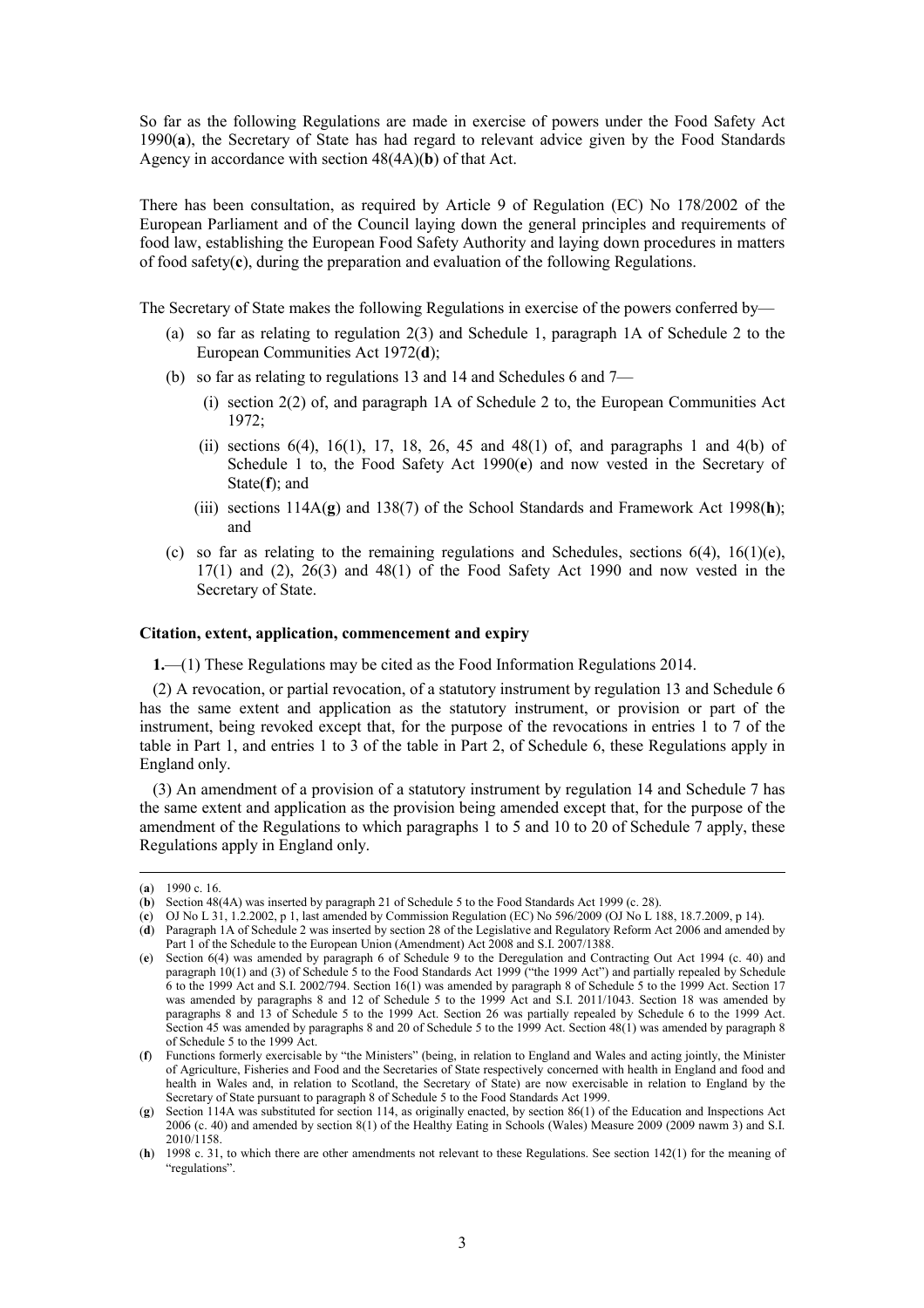(4) For all other purposes, these Regulations apply in England only.

(5) Except as provided for in paragraphs (6) to (8), these Regulations come into force on 13th December 2014.

(6) For the purposes of the following provisions, these Regulations come into force on 15th August 2014—

- (a) regulation 4;
- (b) regulation 12 and Schedule 4 so far as (by applying, with some modifications, specified provisions of the Act) they enable an improvement notice to be served on a person requiring that person to comply with the provision of FIC specified in Part 1 of Schedule 5 and an appeal against such a notice to be made and dealt with, and make the failure to comply with such an improvement notice an offence;
- (c) regulation 14 so far as it relates to Part 1 of Schedule 7;
- (d) Schedule 2;
- (e) Part 1 of Schedule 5; and
- (f) Part 1 of Schedule 7.

(7) For the purposes of the following provisions, these Regulations come into force on 13th December 2016—

- (a) Part 3 of Schedule 5; and
- (b) regulation 12 and Schedule 4 so far as (by applying, with some modifications, specified provisions of the Act) they enable an improvement notice to be served on a person requiring that person to comply with the provision of FIC specified in Part 3 of Schedule 5 and an appeal against such a notice to be made and dealt with, and make the failure to comply with such an improvement notice an offence.

(8) For the purposes of Part 2 of Schedule 6, and regulation 13 so far as it relates to that Part of Schedule 6, these Regulations come into force on 13th December 2018.

(9) The following provisions cease to have effect on 13th December 2021—

- (a) regulations 5, 6 and 7; and
- (b) regulation 12 and Schedule 4 so far as (by applying, with some modifications, specified provisions of the Act) they enable an improvement notice to be served on a person requiring that person to comply with a provision of regulations 5, 6 and 7 and an appeal against such a notice to be made and dealt with, and make the failure to comply with such an improvement notice an offence.

### **Interpretation**

**2.**—(1) In these Regulations—

"the Act" means the Food Safety Act 1990;

"Directive 1999/2/EC" means Directive 1999/2/EC of the European Parliament and of the Council on the approximation of the laws of the Member States concerning foods and food ingredients treated with ionising radiation(**a**);

"FIC" means Regulation (EU) No 1169/2011 of the European Parliament and of the Council on the provision of food information to consumers, amending Regulations (EC) No 1924/2006 and (EC) No 1925/2006 of the European Parliament and of the Council, and repealing Commission Directive 87/250/EEC, Council Directive 90/496/EEC, Commission Directive 1999/10/EC, Directive 2000/13/EC of the European Parliament and of the Council, Commission Directives 2002/67/EC and 2008/5/EC and Commission Regulation (EC) No 608/2004;

 <sup>(</sup>**a**) OJ No L 66, 13.3.1999, p 16, last amended by Regulation (EC) No 1137/2008 of the European Parliament and of the Council (OJ No L 311, 21.11.2008, p 1).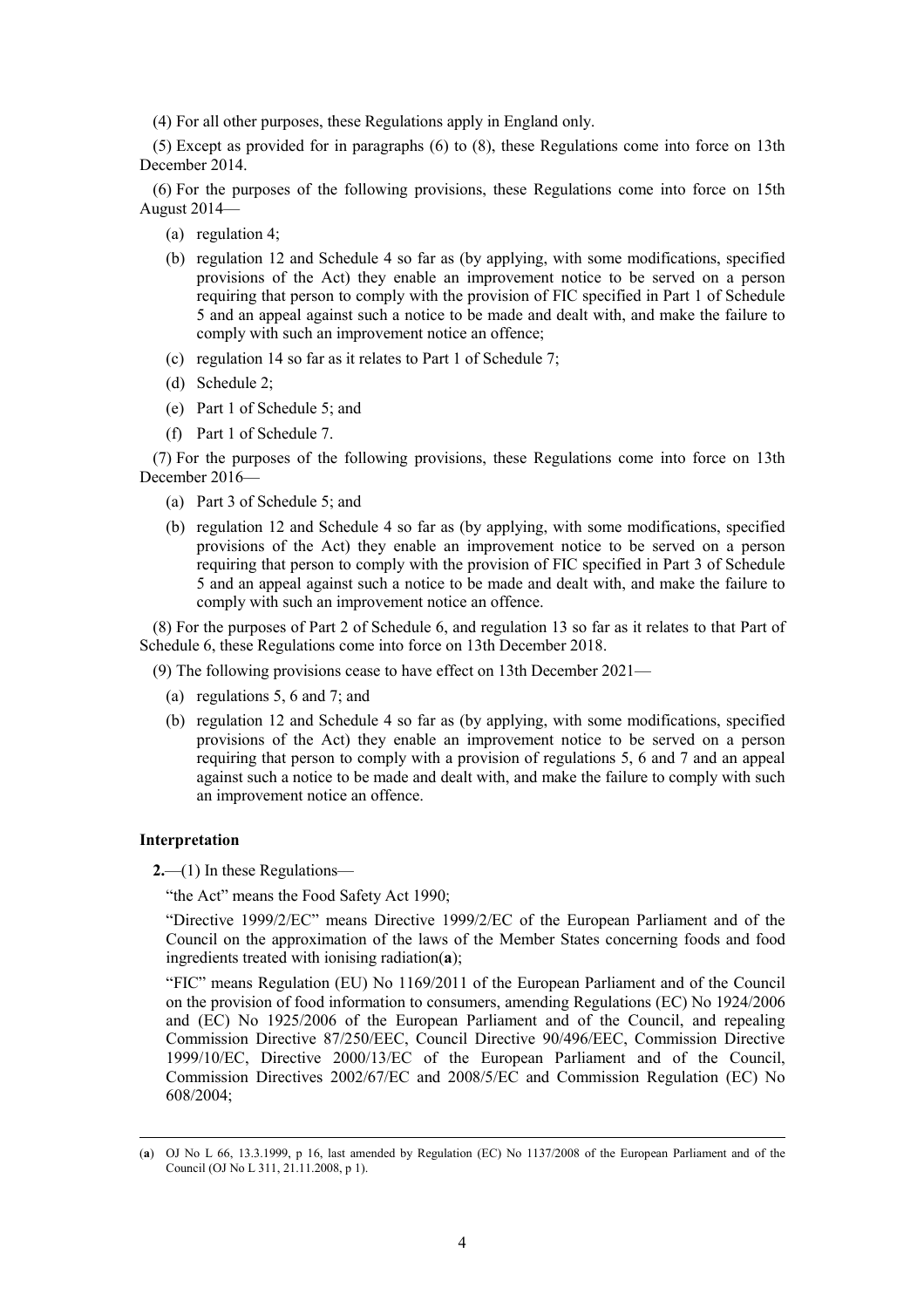"final consumer" has the meaning given in point 18 of Article 3 of Regulation (EC) No 178/2002 of the European Parliament and of the Council laying down the general principles and requirements of food law, establishing the European Food Safety Authority and laying down procedures in matters of food safety;

"food authority" means—

- (a) a county council;
- (b) a metropolitan district council;
- (c) a non-metropolitan district council for an area for which there is no county council;
- (d) a London borough council;
- (e) the Common Council of the City of London (in their capacity as a local authority); and
- (f) the Council of the Isles of Scilly;

"food business operator" has the meaning given in point 3 of Article 3 of Regulation (EC) No 178/2002 of the European Parliament and of the Council;

"mass caterer" has the meaning given in Article  $2(2)(d)$  and "mass caterers" is to be construed accordingly;

"means of distance communication" has the meaning given in Article  $2(2)(u)$ ;

"offered for sale" has the same meaning as in Article 44 and "offers for sale" is to be construed accordingly;

"prepacked food" has the meaning given in Article  $2(2)(e)$ ;

"prepacked for direct sale" has the same meaning as in Article  $2(2)(e)$ ;

"ready for consumption" has the same meaning as in Article  $2(2)(d)$ .

(2) Except as otherwise provided for—

- (a) any reference in these Regulations to an Article is a reference to an Article of FIC, and
- (b) any reference in these Regulations to an Annex is a reference to an Annex to FIC.

(3) Any reference to FIC, or a provision of FIC (including a reference to an Article of, or Annex to, FIC to which paragraph (2) applies), in a provision of these Regulations listed in Schedule 1 is a reference to that provision as amended from time to time.

### **Derogation relating to milk and milk products**

**3.** The requirements laid down in Articles 9(1) and 10(1) do not apply to milk or milk products presented in a glass bottle where the glass bottle is intended for reuse.

### **Derogation relating to minced meat**

**4.**—(1) The requirements laid down in point 1 of Part B of Annex VI do not prevent minced meat that does not comply with those requirements being placed on the market using a minced meat designation if the national mark in Part 1 of Schedule 2 appears on the labelling.

(2) Part 2 of Schedule 2 applies to the form of the national mark.

(3) In paragraph  $(1)$ —

"on the labelling" has the same meaning as in point 2 of Part B of Annex VI as read with the definition of "labelling" in Article 2(2)(j);

"placed on the market" is to be construed taking into account the meaning of "placing on their national market" as used in point 3 of Part B of Annex VI.

### **Foods that are not prepacked etc. containing an allergenic substance or product etc.**

**5.**—(1) A food business operator who offers for sale a relevant food to which this regulation applies may make available the particulars specified in Article 9(1)(c) (labelling of certain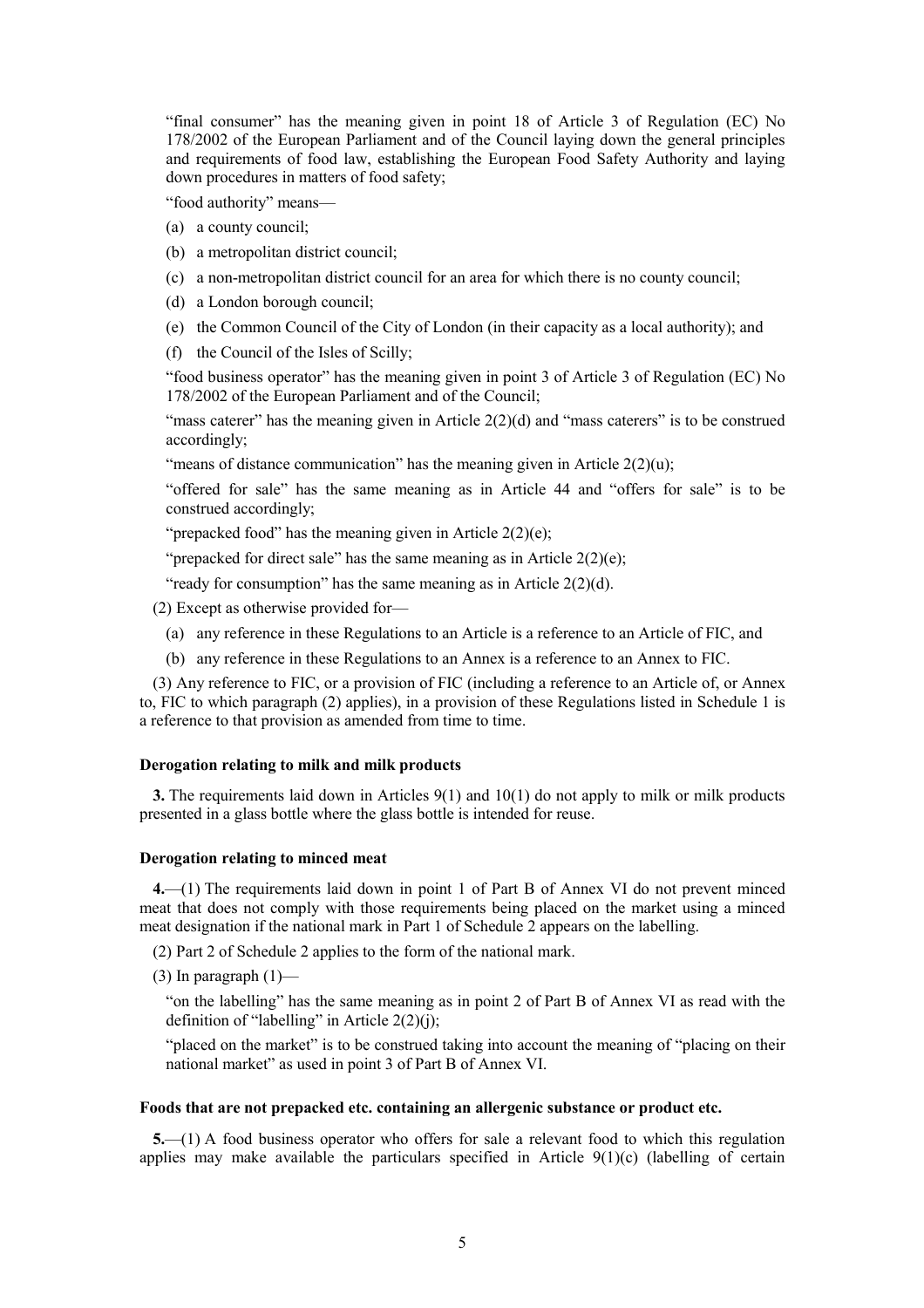substances or products causing allergies or intolerances) in relation to that food by any means the operator chooses, including, subject to paragraph (3), orally.

(2) This regulation applies to a relevant food that is offered for sale to a final consumer or to a mass caterer otherwise than by means of distance communication and is—

- (a) not prepacked,
- (b) packed on the sales premises at the consumer's request, or
- (c) prepacked for direct sale.

(3) Where a food business operator intends to make available the particulars specified in Article  $9(1)(c)$  relating to a relevant food orally, and a substance or product listed in Annex II or derived from a substance or product listed in Annex II is used as an ingredient or processing aid in the manufacture or preparation of the food, the operator must indicate that details of that substance or product can be obtained by asking a member of staff.

(4) The indication mentioned in paragraph (3) must be given—

- (a) on a label attached to the food, or
- (b) on a notice, menu, ticket or label that is readily discernible by an intending purchaser at the place where the intending purchaser chooses that food.

(5) In relation to a relevant food to which this regulation applies, the Article 9(1)(c) particulars made available by a food business operator must be made available with a clear reference to the name of the substance or product listed in Annex II where—

- (a) the relevant ingredient or processing aid is derived from a substance or product listed in Annex II, and
- (b) the particulars are made available otherwise than by means provided for in FIC.

(6) In this regulation "relevant food" means a food in which an ingredient or processing aid listed in Annex II, or derived from a substance or product listed in Annex II, has been used in its manufacture or preparation and that is still present in the finished product (even if in an altered form).

### **Foods that are not prepacked etc. – general requirement to name them**

**6.**—(1) A food business operator who offers for sale a food to which this regulation applies must provide the particulars required by Article  $9(1)(a)$  (the name of the food) as read with—

- (a) Article  $17(1)$  to (4), and
- (b) in the case of food offered for sale using a minced meat designation as a name—
	- (i) Article 17(5) and point 1 of Part B of Annex VI, and
	- (ii) point 3 of Part B of Annex VI as read with regulation 4 and Schedule 2.

(2) This regulation applies to a food that is offered for sale to a final consumer or a mass caterer and is—

- (a) not prepacked,
- (b) packed on the sales premises at the consumer's request, or
- (c) prepacked for direct sale.

(3) This regulation does not apply to a food prepared to be ready for consumption by a final consumer that is offered for sale to a final consumer by a mass caterer (whether at a mass catering establishment where sales are made in person to a final consumer or by means of distance communication) as part of their business as a mass caterer.

- (4) The particulars must appear—
	- (a) on a label attached to the food, or
	- (b) on a notice, ticket or label that is readily discernible by an intending purchaser at the place where the intending purchaser chooses that food.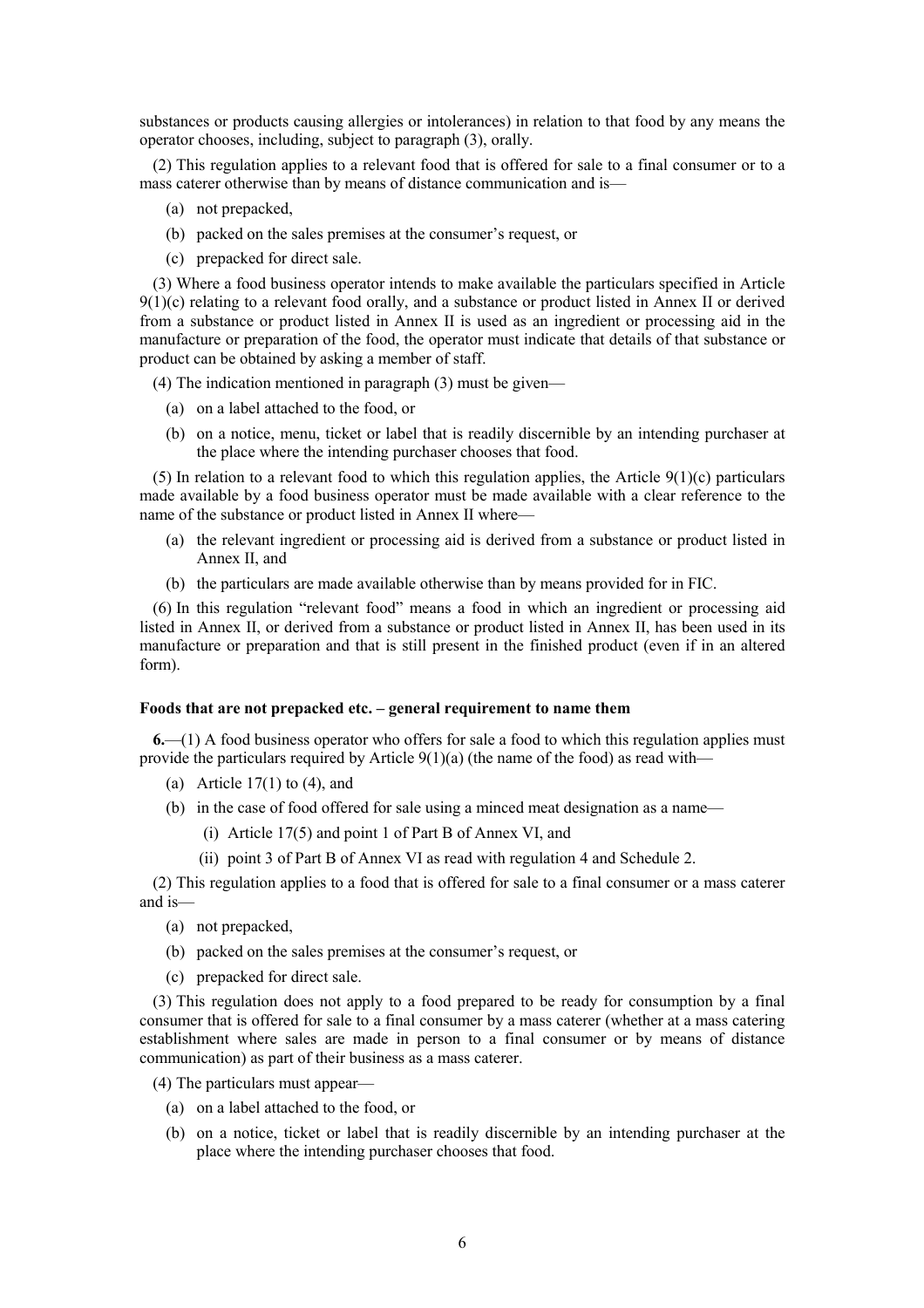(5) Paragraph (4) does not apply in the case of an offer for sale made by means of distance communication.

### **Foods that are not prepacked etc. containing meat and other ingredients**

**7.**—(1) A food business operator who offers for sale a food to which this regulation applies must provide the particulars required by Article  $9(1)(d)$  (quantity of certain ingredients), as read with Article 22 and Annex VIII, in respect of the ingredients in the food that are meat.

(2) This regulation applies to a food (other than a food specified in Schedule 3) that is offered for sale to a final consumer or a mass caterer, contains meat and any other ingredient and is—

- (a) not prepacked,
- (b) packed on the sales premises at the consumer's request, or
- (c) prepacked for direct sale.

(3) This regulation does not apply to a food prepared to be ready for consumption by a final consumer that is offered for sale to a final consumer by a mass caterer (whether at a mass catering establishment where sales are made in person to a final consumer or by means of distance communication) as part of their business as a mass caterer.

(4) The quantity of meat specified in the particulars mentioned in paragraph (1) is to be determined taking into account the provisions relating to total fat and connective tissue content in point 17 of Part B of Annex VII, including any downward adjustment needed in a case where the total fat and connective tissue content in the food exceeds the values indicated in the table in that point.

(5) The particulars must appear—

- (a) on a label attached to the food, or
- (b) on a notice, ticket or label that is readily discernible by an intending purchaser at the place where the intending purchaser chooses that food.

(6) Paragraph (5) does not apply in the case of an offer for sale made by means of distance communication.

(7) In this regulation—

"meat" means the skeletal muscles of mammalian and bird species recognised as fit for human consumption with naturally included or adherent tissue but does not include mechanically separated meat;

"mechanically separated meat" has the meaning given in point 1.14 of Annex I to Regulation (EC) No 853/2004 of the European Parliament and of the Council laying down specific hygiene rules for food of animal origin(**a**).

### **Irradiated foods**

**8.**—(1) Any person who places on the market, in bulk, a product to which this paragraph applies must ensure that the relevant indication appears, together with the name of the product, on a display or notice above or beside the container in which the products are placed on the market.

(2) Paragraph (1) applies to—

- (a) a product intended for the ultimate consumer or mass caterers that has been treated with ionising radiation, and
- (b) a product intended for the ultimate consumer or mass caterers that contains an ingredient that has been treated with ionising radiation.

(3) Any person who places on the market a product to which this paragraph applies must ensure that the relevant indication appears in the list of ingredients of that product to indicate the ingredient that has been irradiated.

 <sup>(</sup>**a**) OJ No L 139, 30.4.2004, p 55, last amended by Commission Regulation (EU) No 633/2014 (OJ No L 175, 16.6.2014, p 6).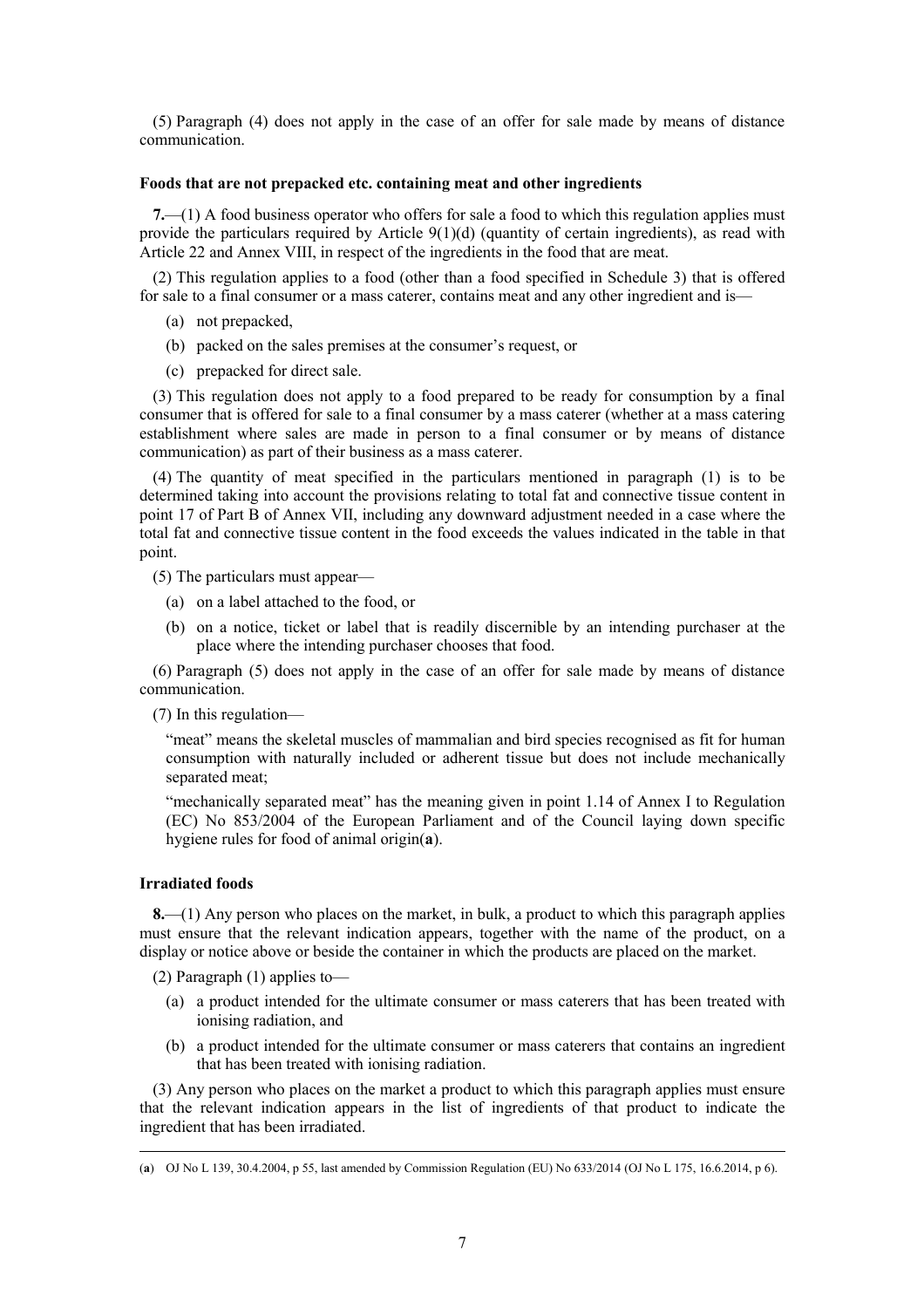(4) Paragraph (3) applies to a product intended for the ultimate consumer or mass caterers—

- (a) containing a compound ingredient in a case where an ingredient of that compound ingredient has been treated with ionising radiation, and
- (b) to which, in relation to that compound ingredient, the provisions of point 2 of Part E of Annex VII (setting out cases where a list of ingredients for compound ingredients is not compulsory) would, but for the requirement in paragraph (3), apply.

(5) The relevant indication is the word "irradiated" or the words "treated with ionising radiation".

(6) This regulation does not apply to—

- (a) a product exposed to ionising radiation generated by measuring or inspection devices, provided the dose absorbed is not greater than 0.01 Gy for inspection devices which utilise neutrons and 0.5 Gy in other cases, at a maximum radiation energy level of 10 MeV in the case of X-rays, 14 MeV in the case of neutrons and 5 MeV in other cases, or
- (b) a product which is prepared for patients requiring sterile diets under medical supervision.
- (7) In this regulation—

"in bulk" has the same meaning as in the second subparagraph of Article  $6(1)(a)$  of Directive 1999/2/EC;

"ionising radiation" has the same meaning as in Directive 1999/2/EC;

"places on the market" is to be construed taking into account the meaning of "placed on the market" as used in Article 2 of Directive 1999/2/EC;

"product" has the same meaning as in Directive 1999/2/EC.

### **Enforcement**

**9.**—(1) It is the duty of a food authority within its area and a port health authority within its district to enforce these Regulations.

(2) A non-metropolitan district council for an area for which there is a county council may enforce these Regulations within its area in relation to—

- (a) Article  $44(1)(a)$ , as read with Articles 1(3), 6 and  $9(1)(c)$  and the first subparagraph of Article 54(1) and regulation 5, and
- (b) regulation  $5(3)$ ,  $(4)$  and  $(5)$ .

### **Offence**

**10.**—(1) A person is guilty of an offence if the person fails to comply with—

- (a) any provision of FIC specified in paragraph (2), as read with Articles 1(3) and 6 and the first subparagraph of Article 54(1), or
- (b) regulation 5(5).

(2) The provisions of FIC are—

- (a) Article  $9(1)(c)$ , as also read with Annex II;
- (b) Article 21(1)(a), as also read with Articles 9(1)(c) and 18(1) and Annex II;
- (c) the second subparagraph of Article 21(1), as also read with Articles 9(1)(c) and 19(1) and Annex  $II$ ; and
- (d) Article 44(1)(a), as also read with Article  $9(1)(c)$  and regulation 5.

### **Penalty**

**11.** A person guilty of an offence under regulation 10 is liable on summary conviction to a fine not exceeding level 5 on the standard scale.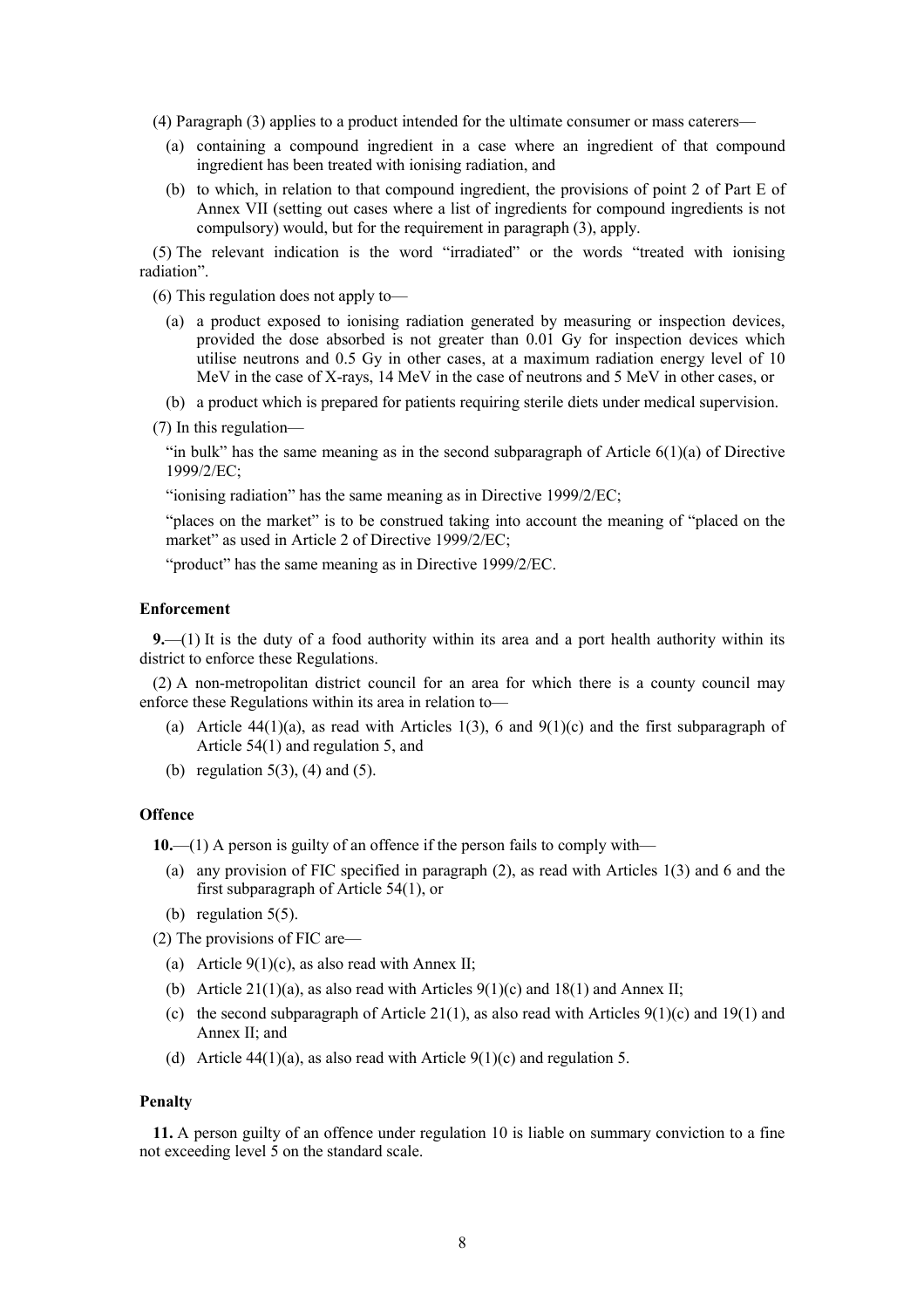### **Application of provisions of the Act**

**12.**—(1) Subsections (1) and (2) of section 10 of the Act (improvement notices) apply, with the modification (in the case of section 10(1)) specified in Part 1 of Schedule 4, for the purposes of-

- (a) enabling an improvement notice to be served on a person requiring the person to comply with any of the following provisions—
	- (i) a provision of FIC specified in Schedule 5, to the extent provided for in section 10 as applied by paragraph (1) and modified by Part 1 of Schedule 4;
	- (ii) regulation  $5(3)$ ,  $(4)$  or  $(5)$ ;
	- (iii) regulation  $6(1)$  or  $(4)$ ;
	- (iv) regulation  $7(1)$ , (4) or (5); or
	- (v) regulation  $8(1)$  or  $(3)$ ; and
- (b) making the failure to comply with a notice referred to in subparagraph (a) an offence.

(2) Subsections (1) to (8) of section 32(**a**) of the Act (powers of entry) apply, with the modifications (in the case of section 32(1)) specified in Part 2 of Schedule 4, for the purposes of enabling an authorised officer of a food authority or a port health authority—

- (a) to exercise a power of entry to ascertain whether there is, or has been, any contravention of a provision of FIC specified in Schedule 5, to the extent provided for in section  $32(1)(a)$  as applied by this paragraph and modified by Part 2 of Schedule 4;
- (b) to exercise a power of entry to ascertain whether there is any evidence of any contravention of such a provision; and
- (c) when exercising a power of entry under the provisions of section 32 as applied by this paragraph, to exercise the powers in subsections (5) and (6) relating to records.

(3) Subsections (1) and (6) of section 37 of the Act (appeals) apply, with the modifications specified in Part 3 of Schedule 4, for the purpose of enabling a decision to serve a notice referred to in paragraph  $(1)(a)$  to be appealed.

(4) Section 39 of the Act (appeals against improvement notices) applies, with the modifications (in the case of subsections (1) and (3) of section 39) specified in Part 4 of Schedule 4, for the purpose of dealing with appeals against a decision to serve a notice referred to in paragraph (1)(a).

(5) The provisions of the Act specified in column 1 of the table in Part 5 of Schedule 4 apply, with the modifications specified in column 2 of that Part, for the purposes of these Regulations.

(6) Paragraphs (1) to (4) are without prejudice to the application of sections 10, 32, 37 and 39 of the Act to these Regulations for purposes other than those specified in those paragraphs.

### **Revocations**

**13.** The Regulations listed in Schedule 6 are revoked to the extent specified.

### **Consequential and other minor amendments to statutory instruments**

**14.** Schedule 7 has effect.

### **Review**

**15.—(1)** The Secretary of State must from time to time—

- (a) carry out a review of these Regulations,
- (b) set out the conclusions of the review in a report, and
- (c) publish the report.

 <sup>(</sup>**a**) Subsections (5) and (6) of section 32 were amended by paragraph 18 of Schedule 2 to the Criminal Justice and Police Act 2001 (c. 16).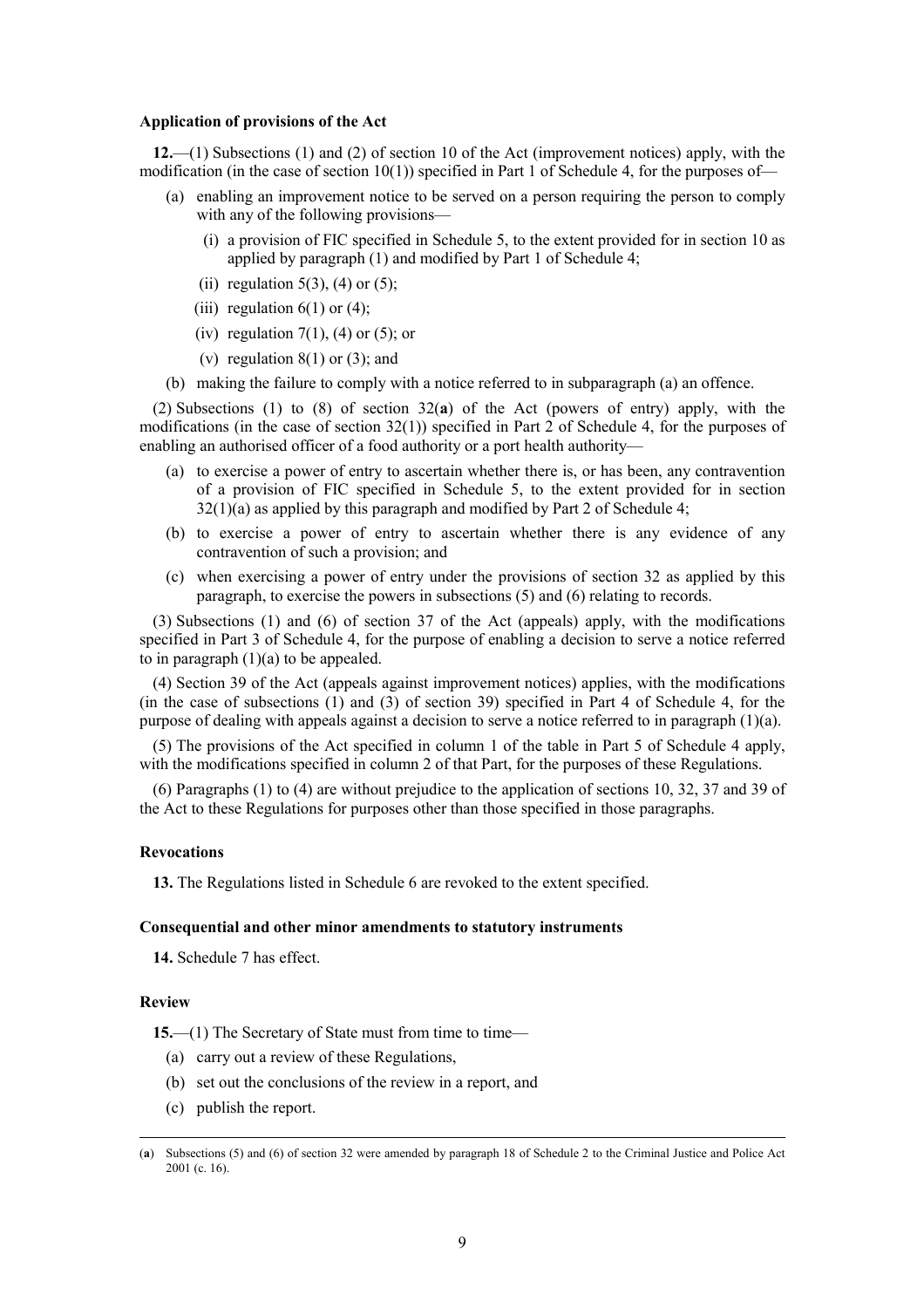(2) In carrying out a review mentioned in paragraph (1) the Secretary of State must, so far as is reasonable, have regard to—

- (a) the powers and mechanisms available in other member States to enable the provisions of FIC to be enforced, and
- (b) how the second subparagraph of point  $1(a)$ , the second subparagraph of point  $1(b)$ , and point 1(c) of Article 6 of Directive 1999/2/EC (which are implemented by means of regulation 8 and regulation 12 and Schedule 4 so far as (by applying, with some modifications, specified provisions of the Act) they enable an improvement notice to be served on a person requiring that person to comply with regulation 8(1) and (3) and an appeal against such a notice to be made and dealt with, and make the failure to comply with such an improvement notice an offence) are implemented in other member States.

(3) The report must, in particular—

- (a) set out the objectives intended to be achieved by the regulatory system established by these Regulations,
- (b) assess the extent to which those objectives are achieved, and
- (c) assess whether those objectives remain appropriate and, if so, the extent to which they could be achieved with a system that imposes less regulation.
- (4) The first report under this regulation must be published before 13th December 2019.

(5) Reports under this regulation are afterwards to be published at intervals not exceeding five years.

*George Eustice* Parliamentary Under Secretary of State 14th July 2014 Department for Environment, Food and Rural Affairs

# SCHEDULE 1 Regulation 2(3)

# Provisions of these Regulations that contain ambulatory references to FIC by virtue of regulation 2(3)

Regulation 2(1) except for the definition of "FIC"

Regulation 3

Regulation 4(1) and (3)

Regulation 5(1), (3), (5) and (6)

Regulation 6(1)

Regulation  $7(1)$  and  $(4)$ 

Regulation 8(4)(b)

Regulation 9(2)(a)

Regulation 10

Regulation 15(2)(a)

Paragraph 3 of Part 2 of Schedule 2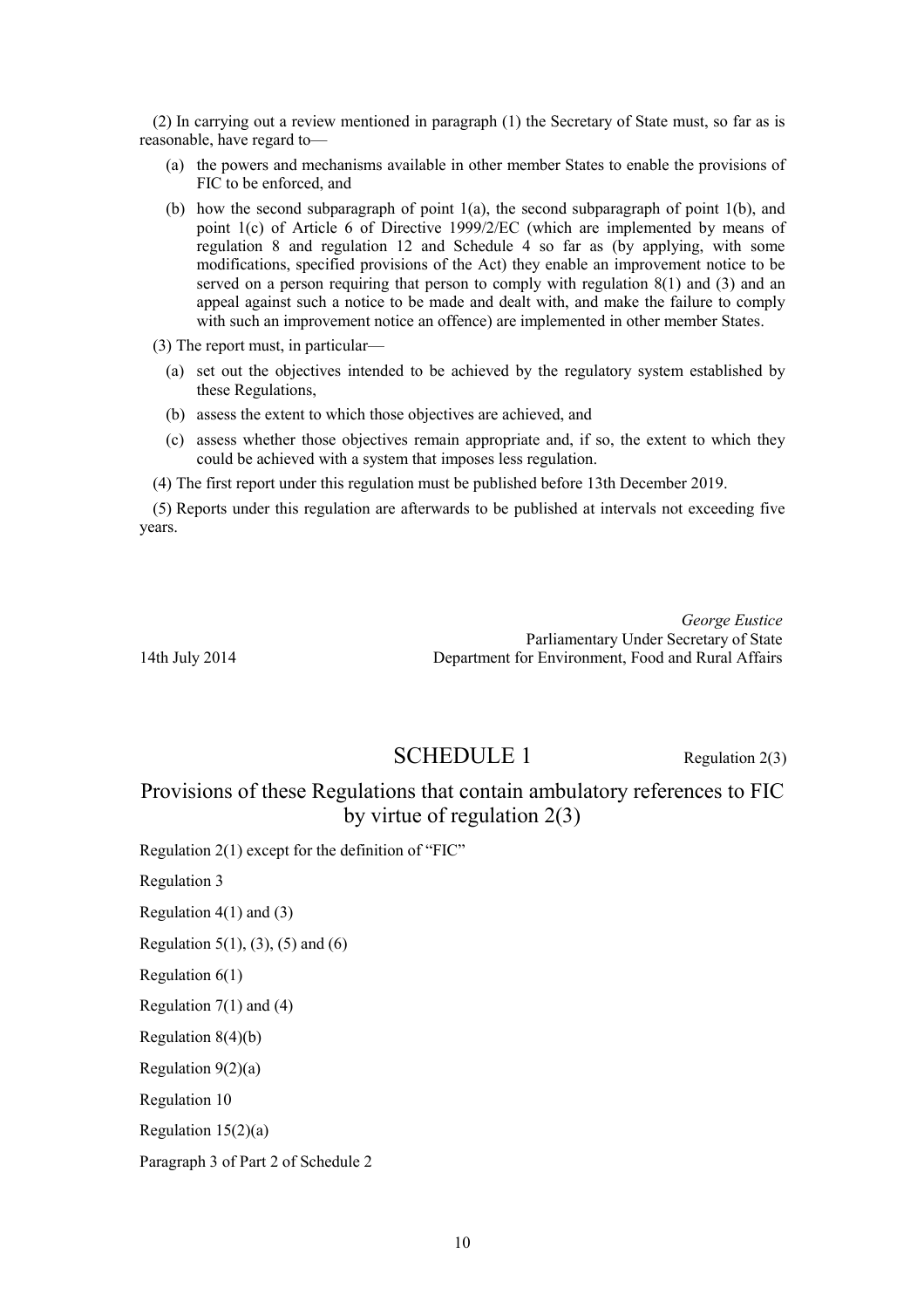# SCHEDULE 2 Regulation 4

# National mark for derogation relating to minced meat

# PART 1

### The national mark

### **D** For UK market only

### PART 2

### Specifications for the national mark

**1.** Any type of font may be used for the national mark so long as it is clearly legible.

**2.** Any colour font may be used for the national mark so long as it is easily visible.

**3.** In the case of prepacked food, the font size used for the national mark must not be smaller than—

- (a) in the case of a package or container of a size to which Article 13(3) applies, the font size required for mandatory particulars under Article 13(3), and
- (b) in the case of any other package or container, the font size required for mandatory particulars under Article 13(2).

# SCHEDULE 3 Regulation 7

# Foods to which regulation 7 does not apply

**1.** Raw meat to which no ingredient other than proteolytic enzymes has been added.

**2.** Frozen and quick-frozen chicken to which Article 15 of Commission Regulation (EC) No 543/2008 laying down detailed rules for the application of Council Regulation (EC) No 1234/2007 as regards the marketing standards for poultrymeat(**a**) applies and the water content of which does not exceed the technically unavoidable values determined as provided for in that Article.

**3.** Fresh, frozen and quick-frozen poultry-cuts to which Article 20 of Commission Regulation (EC) No 543/2008 applies and the water content of which does not exceed the technically unavoidable values determined as provided for in that Article.

**4.** Sandwiches, filled rolls and filled products of a similar nature to sandwiches and filled rolls, which are ready for consumption without further processing, except for products containing meat which are sold under the name (whether or not qualified by other words) "burger", "economy burger" or "hamburger".

**5.** Pizzas and similar topped products.

 <sup>(</sup>**a**) OJ No L 157, 17.6.2008, p 46, last amended by Regulation (EU) No 1308/2013 of the European Parliament and of the Council (OJ No L 347, 20.12.2013, p 671).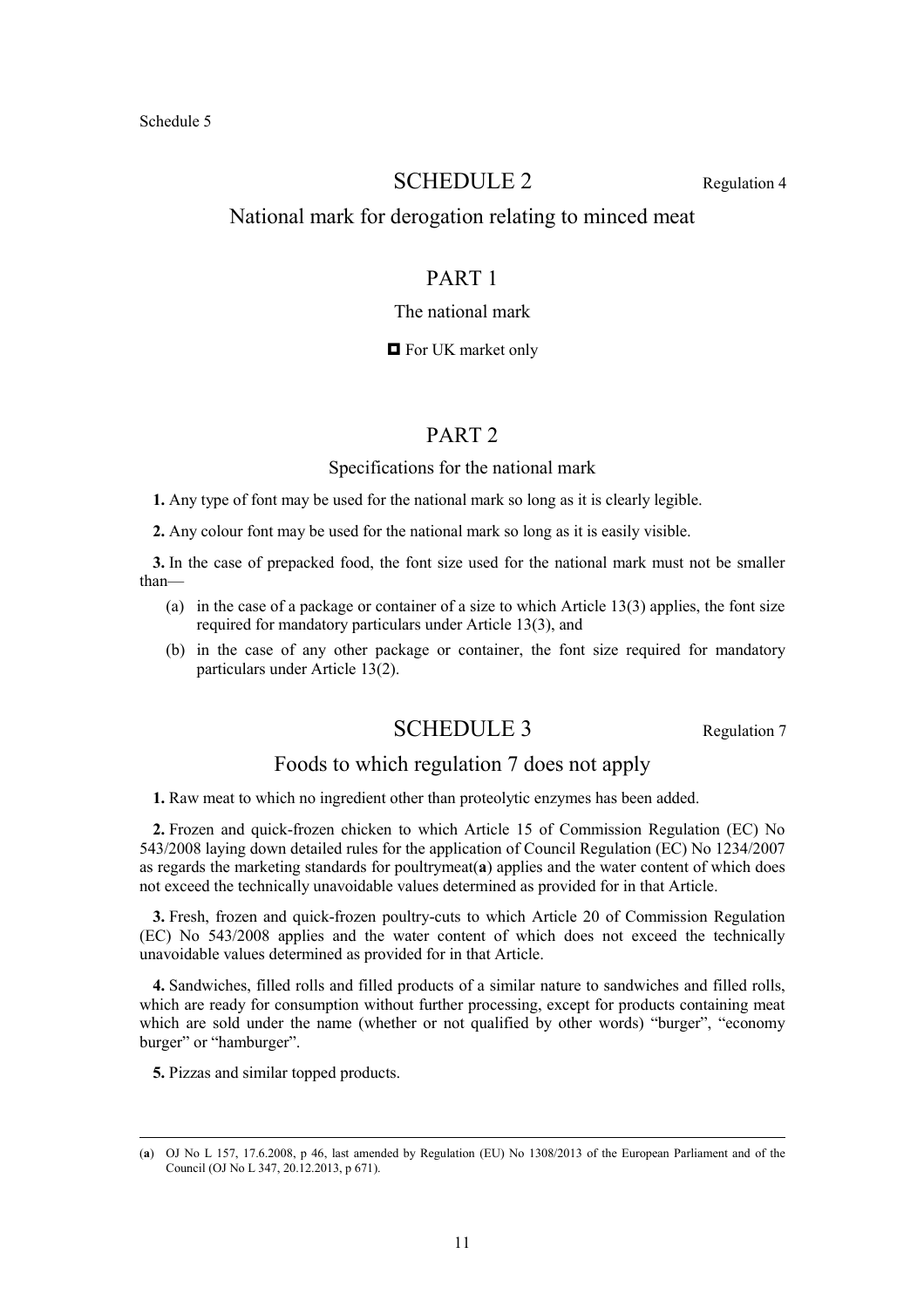**6.** Any food for which the name is "broth", "gravy" or "soup", whether or not qualified by other words.

**7.** A food consisting of an assemblage of two or more ingredients that has not been subjected to any processing or treatment once it has been assembled, and which is sold to the final consumer as an individual portion intended to be consumed without further processing or treatment.

# SCHEDULE 4 Regulation 12

# Application and modification of provisions of the Act

# PART 1

### Modification of section 10(1)

**1.** For section 10(1) (improvement notices) substitute—

"(1) If an authorised officer of an enforcement authority has reasonable grounds for believing that a person is failing to comply with a provision specified in subsection (1A), the authorised officer may, by a notice served on that person (in this Act referred to as an "improvement notice")—

- (a) state the officer's grounds for believing that the person is failing to comply with the relevant provision;
- (b) specify the matters which constitute the person's failure so to comply;
- (c) specify the measures which, in the officer's opinion, the person must take in order to secure compliance; and
- (d) require the person to take those measures, or measures that are at least equivalent to them, within such period as may be specified in the notice.
- (1A) The provisions are—
	- (a) a provision of Regulation (EU) No 1169/2011 of the European Parliament and of the Council on the provision of food information to consumers(**a**) specified in entry 1, 3, 5 to 11, 23 to 27, 29, 31 or 66 of the table in Part 2 of Schedule 5 to the Food Information Regulations 2014 (as read with regulation 2(3) of, and Schedule 1 to, those Regulations), except to the extent that the provision applies to the mandatory particular relating to net quantity required by Article 9(1)(e) of Regulation (EU) No 1169/2011, as read with Article 23 of, and Annex IX to, that Regulation;
	- (b) a provision of Regulation (EU) No 1169/2011 of the European Parliament and of the Council specified in entry 2, 67 or 68 of the table in Part 2 of Schedule 5 to the Food Information Regulations 2014 (as read with regulation 2(3) of, and Schedule 1 to, those Regulations), except to the extent that the provision applies to food information relating to quantity;
	- (c) any other provision of Regulation (EU) No 1169/2011 of the European Parliament and of the Council specified in Schedule 5 to the Food Information Regulations 2014 (as read with regulation 2(3) of, and Schedule 1 to, those Regulations); or
- (d) any of the following provisions of the Food Information Regulations 2014—
	- (i) regulation  $5(3)$ ,  $(4)$  or  $(5)$ ;
	- (ii) regulation  $6(1)$  or  $(4)$ ;
	- (iii) regulation 7(1), (4) or (5); or

 <sup>(</sup>**a**) OJ No L 304, 22.11.2011, p 18, last amended by Commission Delegated Regulation (EU) No 78/2014 (OJ No L 27, 30.1.2014, p 7).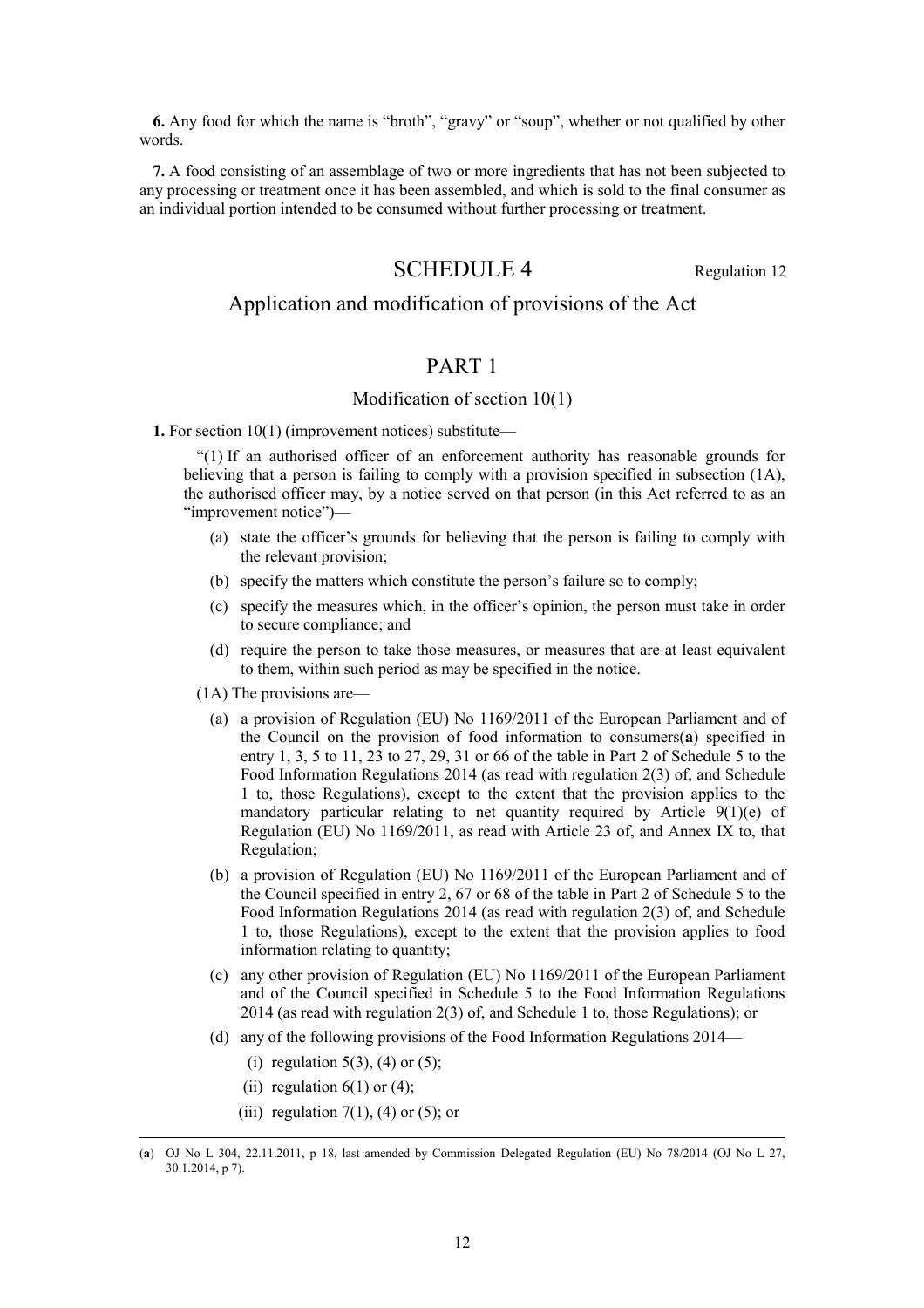(iv) regulation  $8(1)$  or  $(3)$ .".

# PART 2

## Modification of section 32(1)

- **2.** For paragraphs (a) to (c) of section 32(1) (powers of entry) substitute—
	- "(a) to enter any premises within the authority's area for the purpose of ascertaining whether there is or has been on the premises any contravention of-
		- (i) a provision of Regulation (EU) No 1169/2011 of the European Parliament and of the Council on the provision of food information to consumers specified in entry 1, 3, 5 to 11, 23 to 27, 29, 31 or 66 of the table in Part 2 of Schedule 5 to the Food Information Regulations 2014 (as read with regulation 2(3) of, and Schedule 1 to, those Regulations), except to the extent that the provision applies to the mandatory particular relating to net quantity required by Article  $9(1)(e)$  of Regulation (EU) No 1169/2011, as read with Article 23 of, and Annex IX to, that Regulation;
		- (ii) a provision of Regulation (EU) No 1169/2011 of the European Parliament and of the Council specified in entry 2, 67 or 68 of the table in Part 2 of Schedule 5 to the Food Information Regulations 2014 (as read with regulation 2(3) of, and Schedule 1 to, those Regulations), except to the extent that the provision applies to food information relating to quantity; and
		- (iii) any other provision of Regulation (EU) No 1169/2011 of the European Parliament and of the Council specified in Schedule 5 to the Food Information Regulations 2014 (as read with regulation  $2(3)$  of, and Schedule 1 to, those Regulations); and
	- (b) to enter any business premises, whether within or outside of the authority's area, for the purpose of ascertaining whether there is on the premises any evidence of any contravention within that area of any such provisions;".

# PART 3

### Modification of section 37(1) and (6)

**3.** For section 37(1) (appeals) substitute—

"(1) Any person who is aggrieved by a decision of an authorised officer of an enforcement authority to serve an improvement notice under section 10(1), as applied and modified by regulation  $12(1)$  of, and Part 1 of Schedule 4 to, the Food Information Regulations 2014, may appeal to the First-tier Tribunal.".

- **4.** In section 37(6)—
	- (a) for " $(3)$  or  $(4)$ " substitute " $(1)$ ", and
	- (b) in paragraph (a), for "a magistrates' court or to the sheriff" substitute "the First-tier Tribunal".

# PART 4

### Modification of section 39(1) and (3)

**5.** For section 39(1) (appeals against improvement notices) substitute—

" $(1)$  On an appeal against an improvement notice served under section 10(1), as applied and modified by regulation 12(1) of, and Part 1 of Schedule 4 to, the Food Information Regulations 2014, the First-tier Tribunal may either cancel or affirm the notice and, if it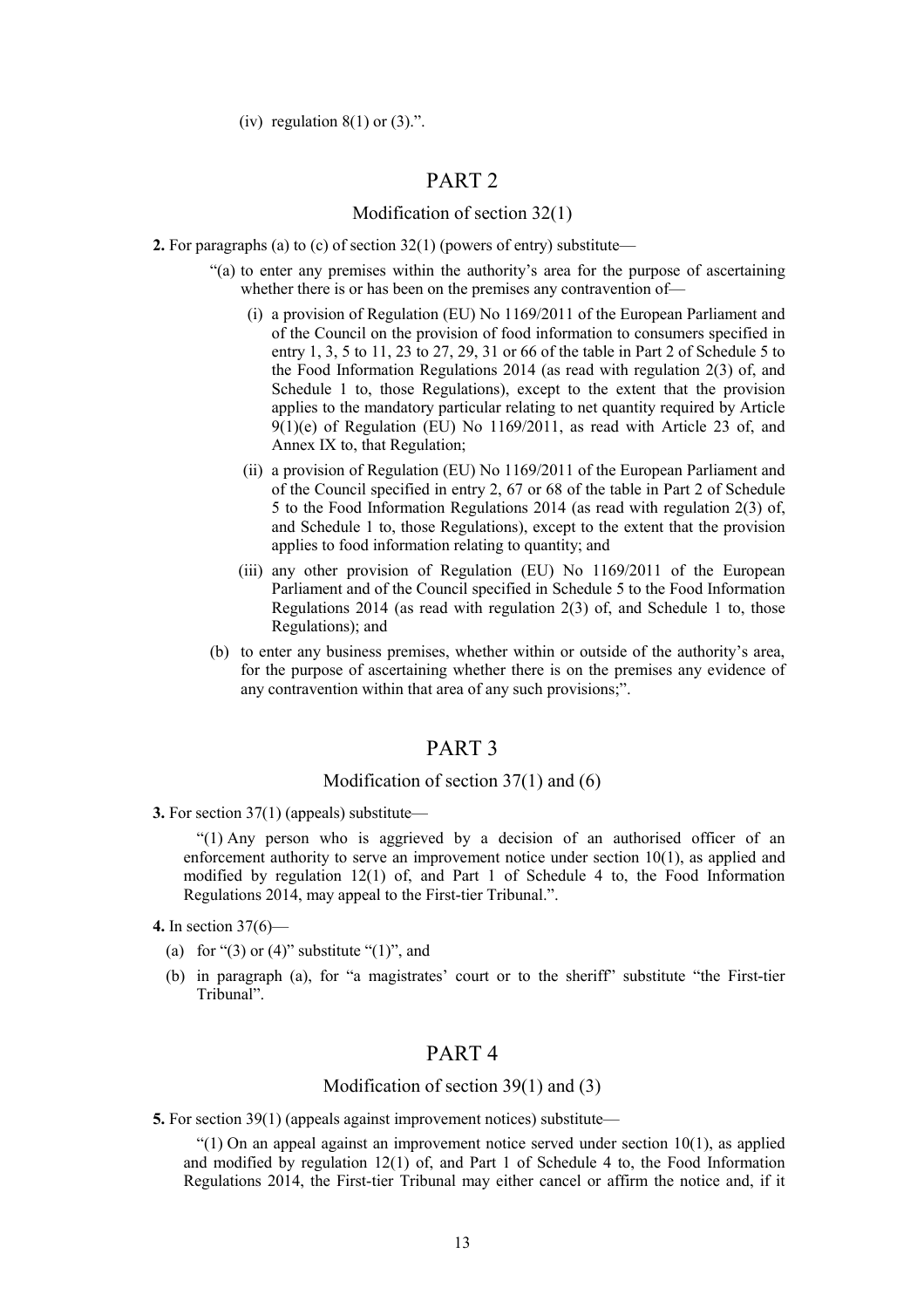affirms it, may do so either in its original form or with such modifications as the First-tier Tribunal may in the circumstances think fit.".

**6.** In section 39(3), omit "for want of prosecution".

#### *Column 1 Provision of the Act Column 2 Modifications*  Section 3 (presumptions that food intended for human consumption) In subsection (1), for "this Act" substitute "the Food Information Regulations 2014" Section 20 (offences due to fault of another person) For "any of the preceding provisions of this Part" substitute "section 10(2), as applied by regulation 12(1) of the Food Information Regulations 2014, or regulation 10 of those Regulations" Section 21(a) (defence of due diligence) In subsection (1), for "any of the preceding provisions of this Part" substitute "section 10(2), as applied by regulation 12(1) of the Food Information Regulations 2014, or regulation 10 of those Regulations". In subsection (2), for "section 14 or 15 above" substitute "regulation 10 of the Food Information Regulations 2014" Section 22 (defence of publication in the course of business) For "any of the preceding provisions of this Part" substitute "regulation 10 of the Food Information Regulations 2014" Section 29 (procurement of samples) In paragraph (b)(ii), after "under section 32 below", insert ", including under section 32 as applied and modified by regulation 12(2) of, and Part 2 of Schedule 4 to, the Food Information Regulations 2014" Section 30(8) (which relates to evidence of certificates given by a food analyst or examiner) For "this Act" substitute "the Food Information Regulations 2014" Section 33 (obstruction etc. of officers) In subsection (1), for "this Act" (in each place occurring) substitute "the Food Information Regulations 2014" Section 35(1)(**b**) and (2) (punishment of offences) In subsection (1), after "section 33(1) above", insert ", as applied and modified by regulation 12(5) of, and Part 5 of Schedule 4 to, the Food Information Regulations 2014," After subsection (1), insert—

# PART 5

### Application and modification of other provisions of the Act

(**a**) Section 21(2) was amended by S.I. 2004/3279.

<sup>(</sup>**b**) Section 35(1) is amended by paragraph 42 of Schedule 26 to the Criminal Justice Act 2003 (c. 44) from a date to be appointed.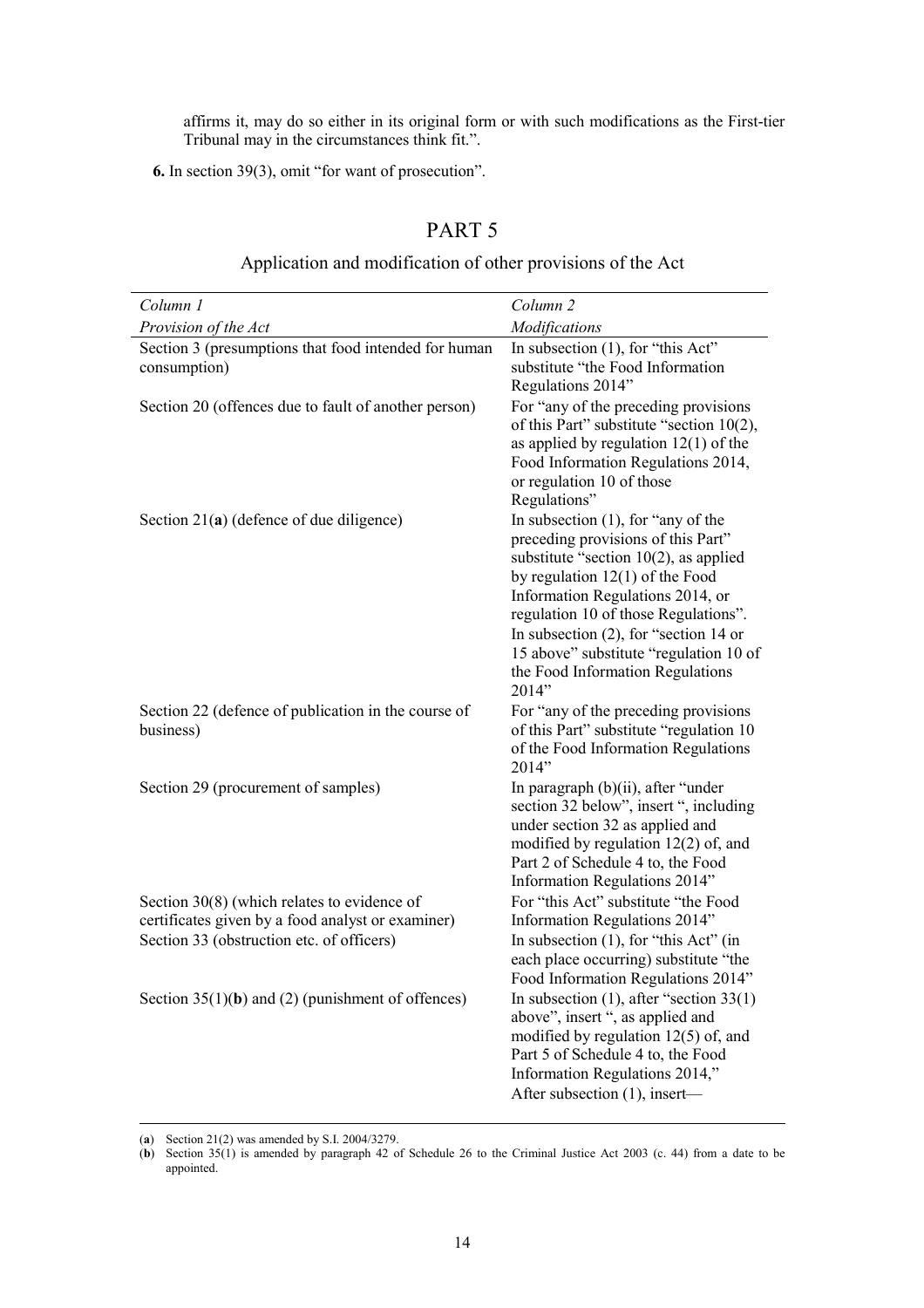| Column 1                                                 | Column <sub>2</sub>                                                                                                                                                                                                                                                                                                                                                                                                                                                                                                                      |
|----------------------------------------------------------|------------------------------------------------------------------------------------------------------------------------------------------------------------------------------------------------------------------------------------------------------------------------------------------------------------------------------------------------------------------------------------------------------------------------------------------------------------------------------------------------------------------------------------------|
| Provision of the Act                                     | Modifications                                                                                                                                                                                                                                                                                                                                                                                                                                                                                                                            |
|                                                          | " $(1A)$ A person guilty of an<br>offence under section $10(2)$ , as<br>applied by regulation $12(1)$ of<br>Food<br>the<br>Information<br>Regulations 2014, shall be<br>liable, on summary conviction,<br>to a fine not exceeding level 5<br>on the standard scale."<br>In subsection $(2)$ —<br>(a) for "any other offence under<br>this Act"<br>substitute<br>an "<br>offence under section 33(2),<br>applied by regulation<br>as<br>$12(5)$ of, and Part 5 of<br>Schedule 4 to, the Food<br>Regulations<br>Information<br>2014,"; and |
|                                                          | (b) in paragraph (b), for<br>"relevant<br>amount"<br>substitute<br>"statutory<br>maximum"                                                                                                                                                                                                                                                                                                                                                                                                                                                |
| Section 36 (offences by body corporate)                  | In subsection (1), for "this Act"<br>substitute "section $10(2)$ , as applied<br>by regulation $12(1)$ of the Food<br>Information Regulations 2014, or<br>regulation 10 of those Regulations,"                                                                                                                                                                                                                                                                                                                                           |
| Section $36A(a)$ (offences by Scottish partnerships)     | For "this Act" substitute "section<br>$10(2)$ , as applied by regulation $12(1)$<br>of the Food Information Regulations<br>2014, or regulation 10 of those<br>Regulations,"                                                                                                                                                                                                                                                                                                                                                              |
| Section 44 (protection of officers acting in good faith) | For "this Act" (in each place<br>occurring) substitute "the Food<br>Information Regulations 2014"                                                                                                                                                                                                                                                                                                                                                                                                                                        |

# SCHEDULE 5 Regulation 12

# Improvement notices - specified FIC provisions

# PART 1

FIC provision in relation to which an improvement notice may be served on and from 15th August 2014

| <i>Provision of FIC</i>                                  | Provisions to be read with the provision of<br><i>FIC</i> |
|----------------------------------------------------------|-----------------------------------------------------------|
| Article $17(5)$ so far as it applies to the requirements | Articles $1(3)$ and 6 and the third                       |

(**a**) Section 36A was inserted by paragraph 16 of Schedule 5 to the Food Standards Act 1999 (c. 28).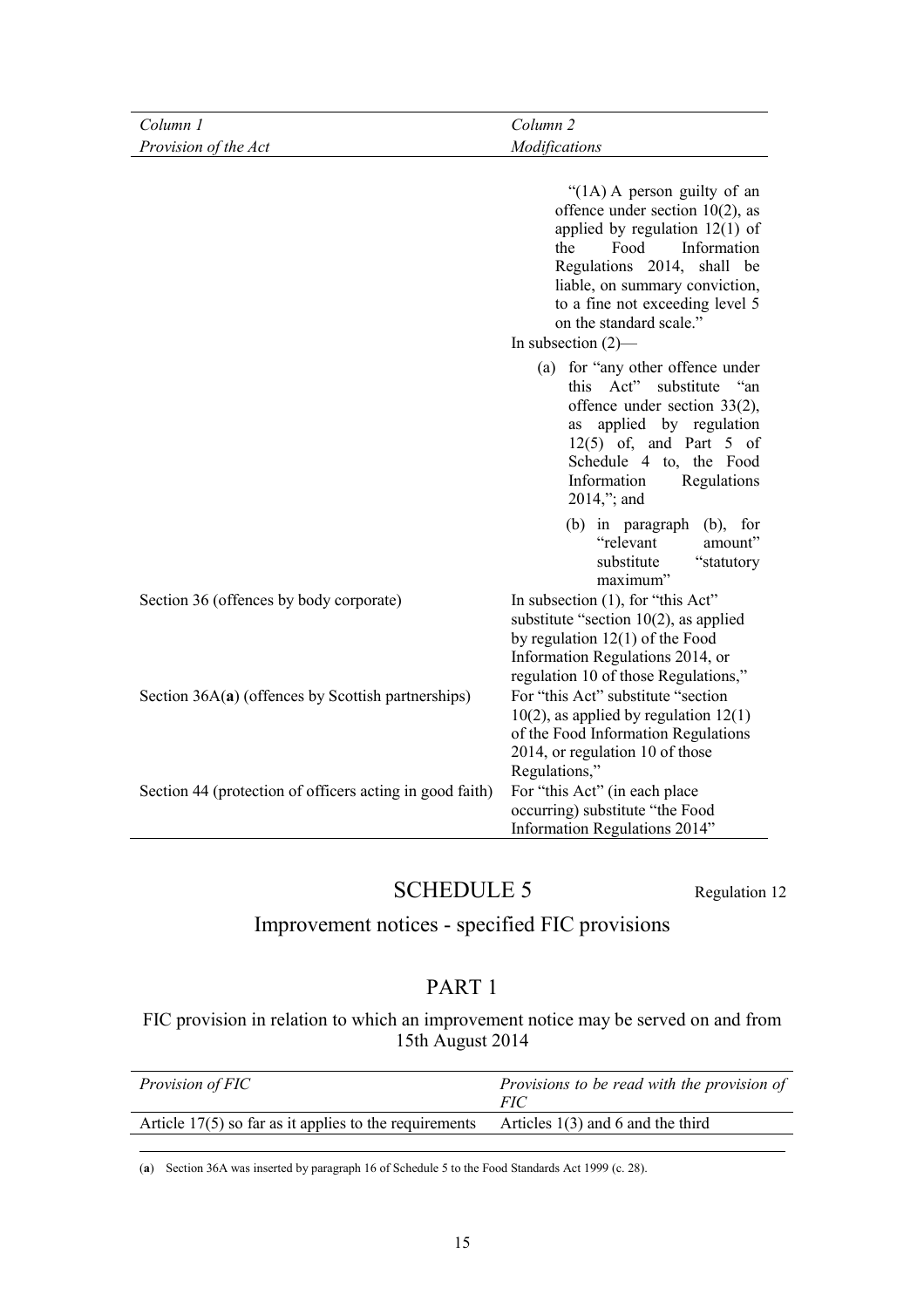in Part B of Annex VI concerning the designation "minced meat" (requirements concerning the designation "minced meat" and the particulars that must accompany it)

subparagraph of Article 54(1), the second subparagraph of Article 55, Part B of Annex VI, regulation 4 and Schedule 2

# PART 2

# FIC provisions in relation to which an improvement notice may be served on and from 13th December 2014

| $No$ . | Provision of FIC                                                                                                                   | Provisions to be read with the provisions<br>of FIC                                                                                                                                                            |
|--------|------------------------------------------------------------------------------------------------------------------------------------|----------------------------------------------------------------------------------------------------------------------------------------------------------------------------------------------------------------|
| 1.     | Article 6 (basic requirement for food<br>information to accompany food)                                                            | Articles $1(3)$ and $30(2)$ and $(3)$ , the first<br>subparagraph of Article $54(1)$ and the<br>other Articles of FIC listed in column 1,<br>as appropriate                                                    |
| 2.     | Article $7(1)$ (prohibition on misleading<br>information)                                                                          | Articles $1(3)$ , 6 and 7(4) and the first<br>subparagraph of Article $54(1)$                                                                                                                                  |
| 3.     | Article 7(2) (requirement for accurate, clear and<br>easy to understand information)                                               | Articles $1(3)$ , 6 and 7(4) and the first<br>subparagraph of Article 54(1)                                                                                                                                    |
| 4.     | Article $7(3)$ (prohibition on food information<br>attributing health benefits to any food subject to<br>certain derogations)      | Articles $1(3)$ , 6 and 7(4) and the first<br>subparagraph of Article $54(1)$                                                                                                                                  |
| 5.     | Article $8(2)$ (requirement for a food business<br>operator to ensure the presence and accuracy of<br>food information)            | Articles $1(3)$ , 6 and $8(1)$ and the first<br>subparagraph of Article 54(1)                                                                                                                                  |
| 6.     | Article $8(3)$ (requirement for a food business<br>operator not to supply non-compliant food)                                      | Articles $1(3)$ and 6 and the first<br>subparagraph of Article 54(1)                                                                                                                                           |
| 7.     | Article $8(4)$ (restrictions on the modification of<br>information accompanying a food)                                            | Articles $1(3)$ and 6 and the first<br>subparagraph of Article 54(1)                                                                                                                                           |
| 8.     | Article $8(5)$ (obligation to ensure and verify<br>compliance with food information law etc.)                                      | Articles $1(3)$ and 6 and the first<br>subparagraph of Article 54(1)                                                                                                                                           |
| 9.     | Article $8(6)$ (requirement to transmit<br>information relating to non-prepacked foods)                                            | Articles $1(3)$ and 6 and the first<br>subparagraph of Article 54(1)                                                                                                                                           |
| 10.    | Article $8(7)$ (requirement relating to the<br>mandatory particulars required by Articles 9 and<br>10)                             | Articles $1(3)$ and 6 and the first<br>subparagraph of Article $54(1)$                                                                                                                                         |
| 11.    | Article $8(8)$ (requirement for a food business<br>operator to provide sufficient information to<br>other food business operators) | Articles $1(3)$ and 6 and the first<br>subparagraph of Article 54(1)                                                                                                                                           |
| 12.    | Article $9(1)(a)$ (mandatory indication relating to<br>the name of the food)                                                       | Articles 1(3), 6, 9(2), 16(1) and (2), 17,<br>$22(1)(a)$ and 40, the first subparagraph of<br>Article 54(1), Annex VI and regulation 3                                                                         |
| 13.    | Article $9(1)(b)$ (mandatory indication relating to<br>the list of ingredients)                                                    | Articles 1(3), 6, 9(2), 11 and 16(1) and<br>(2), the first subparagraph of Article<br>16(4), Articles 18, 19(1), 20 and 40, the<br>first subparagraph of Article 54(1),<br>Annexes VI and VII and regulation 3 |
| 14.    | Article $9(1)(c)$ (mandatory indication relating to<br>ingredients and processing aids causing allergies<br>or intolerances)       | Articles 1(3), 6, 9(2), 11, 16(1) and (2),<br>$18(1)$ , $21(1)$ and 40, the first<br>subparagraph of Article 54(1), Annex II<br>and regulation 3                                                               |
| 15.    | Article $9(1)(d)$ (mandatory indication relating to<br>the quantity of certain ingredients or categories<br>of ingredients)        | Articles 1(3), 6, 9(2), 11, 16(1) and (2),<br>22 and 40, the first subparagraph of<br>Article 54(1), Annex VIII and regulation                                                                                 |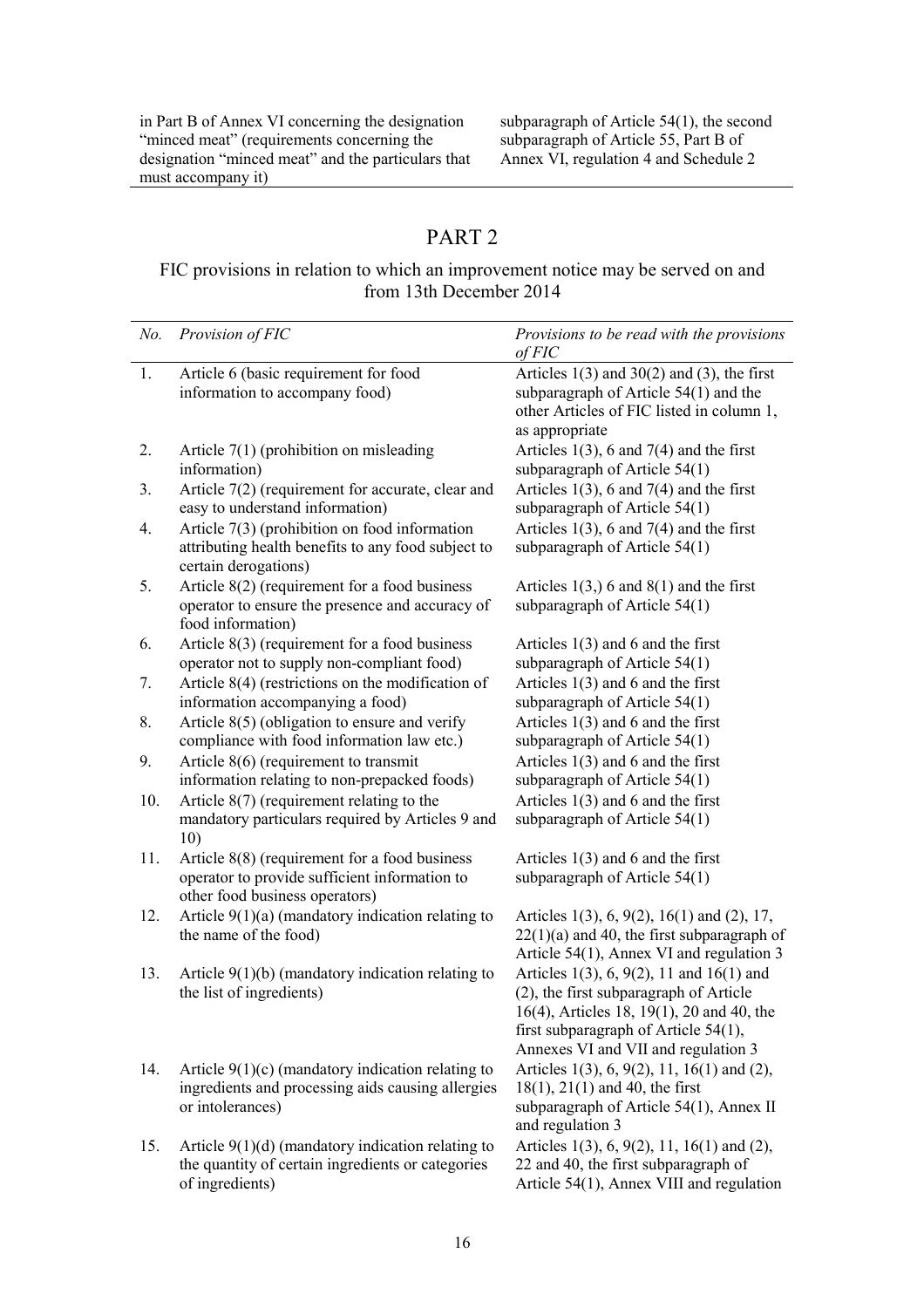| No. | Provision of FIC                                                                                                                                         | Provisions to be read with the provisions<br>$of$ $F$ $IC$                                                                                                                                                                                                  |
|-----|----------------------------------------------------------------------------------------------------------------------------------------------------------|-------------------------------------------------------------------------------------------------------------------------------------------------------------------------------------------------------------------------------------------------------------|
|     |                                                                                                                                                          |                                                                                                                                                                                                                                                             |
| 16. | Article $9(1)(f)$ (mandatory indication relating to<br>date of minimum durability or the "use by" date)                                                  | Articles 1(3), 6, 9(2), 16(1) and (2), 24<br>and 40, the first subparagraph of Article<br>54(1), points 1 and 2 of Annex X and                                                                                                                              |
|     |                                                                                                                                                          | regulation 3                                                                                                                                                                                                                                                |
| 17. | Article $9(1)(g)$ (mandatory indication relating to<br>any special storage conditions, the conditions of<br>use, or both)                                | Articles 1(3), 6, 9(2), 16(1) and (2), 25<br>and 40, the first subparagraph of Article<br>$54(1)$ and regulation 3                                                                                                                                          |
| 18. | Article $9(1)(h)$ (mandatory indication relating to<br>the name or business name and address of the<br>food business operator)                           | Articles 1(3), 6, 8(1), 9(2), 16(1) and (2)<br>and 40, the first subparagraph of Article<br>$54(1)$ and regulation 3                                                                                                                                        |
| 19. | Article $9(1)(i)$ (mandatory indication relating to<br>country of origin or place of provenance)                                                         | Articles 1(3), 6, 9(2), 16(1) and (2),<br>$26(1)$ and (2) and 40, the first<br>subparagraph of Article 54(1) and<br>regulation 3                                                                                                                            |
| 20. | Article $9(1)(j)$ (mandatory indication relating to<br>instructions for use)                                                                             | Articles 1(3), 6, 9(2), 16(1) and (2), 27<br>and 40, the first subparagraph of Article<br>$54(1)$ and regulation 3                                                                                                                                          |
| 21. | Article $9(1)(k)$ (mandatory indication relating to<br>the actual alcoholic strength of beverages<br>containing more than 1.2% by volume of<br>alcohol)  | Articles 1(3), 6, 9(2), 11, 16(1) and (2)<br>and 28, the first subparagraph of Article<br>54(1) and Annex XII                                                                                                                                               |
| 22. | Article 10(1) (additional mandatory particulars<br>for specific types of food)                                                                           | Articles $1(3)$ and 6, the first<br>subparagraph of Article 54(1) and Annex<br>Ш                                                                                                                                                                            |
| 23. | Article $12(1)$ (availability and placement of<br>mandatory food information)                                                                            | Articles $1(3)$ and 6, the first<br>subparagraph of Article 54(1) and<br>Article 12(2) for pre-packed foods,<br>Articles 12(5) and 44 for non-prepacked<br>foods and Articles 14 and 44 for foods<br>offered for sale by means of distance<br>communication |
| 24. | Article $12(2)$ (general requirement for<br>mandatory food information to appear directly<br>on the package or on a label attached to<br>prepacked food) | Articles $1(3)$ , 6 and $12(1)$ and the first<br>subparagraph of Article 54(1)                                                                                                                                                                              |
| 25. | Article $13(1)$ (general requirement for the<br>presentation of mandatory particulars)                                                                   | Articles $1(3)$ and 6, the first<br>subparagraph of Article $54(1)$ and, in the<br>case of foods that are not prepacked etc.<br>containing an allergenic substance or<br>product etc., regulation 5                                                         |
| 26. | Article $13(2)$ (requirement relating to the<br>presentation of mandatory particulars referred to<br>in Article $9(1)(a)$ to (1))                        | Articles $1(3)$ and 6, the first<br>subparagraph of Article 54(1) and Annex<br>IV, and, in relation to Article $13(2)$ as it<br>applies to the presentation of a<br>mandatory nutrition declaration, the<br>second subparagraph of Article 55               |
| 27. | Article 13(3) (font size of mandatory particulars<br>on smaller packages)                                                                                | Articles $1(3)$ and 6 and the first<br>subparagraph of Article $54(1)$                                                                                                                                                                                      |
| 28. | Article 13(5) (field of vision requirements)                                                                                                             | Articles 1(3), 6, 13(6) and 16(1) and (2)<br>and the first subparagraph of Article<br>54(1)                                                                                                                                                                 |
| 29. | Article 14(1) (distance selling of prepacked<br>foods)                                                                                                   | Articles $1(3)$ , 6, 9 and $14(3)$ and the first<br>subparagraph of Article 54(1)                                                                                                                                                                           |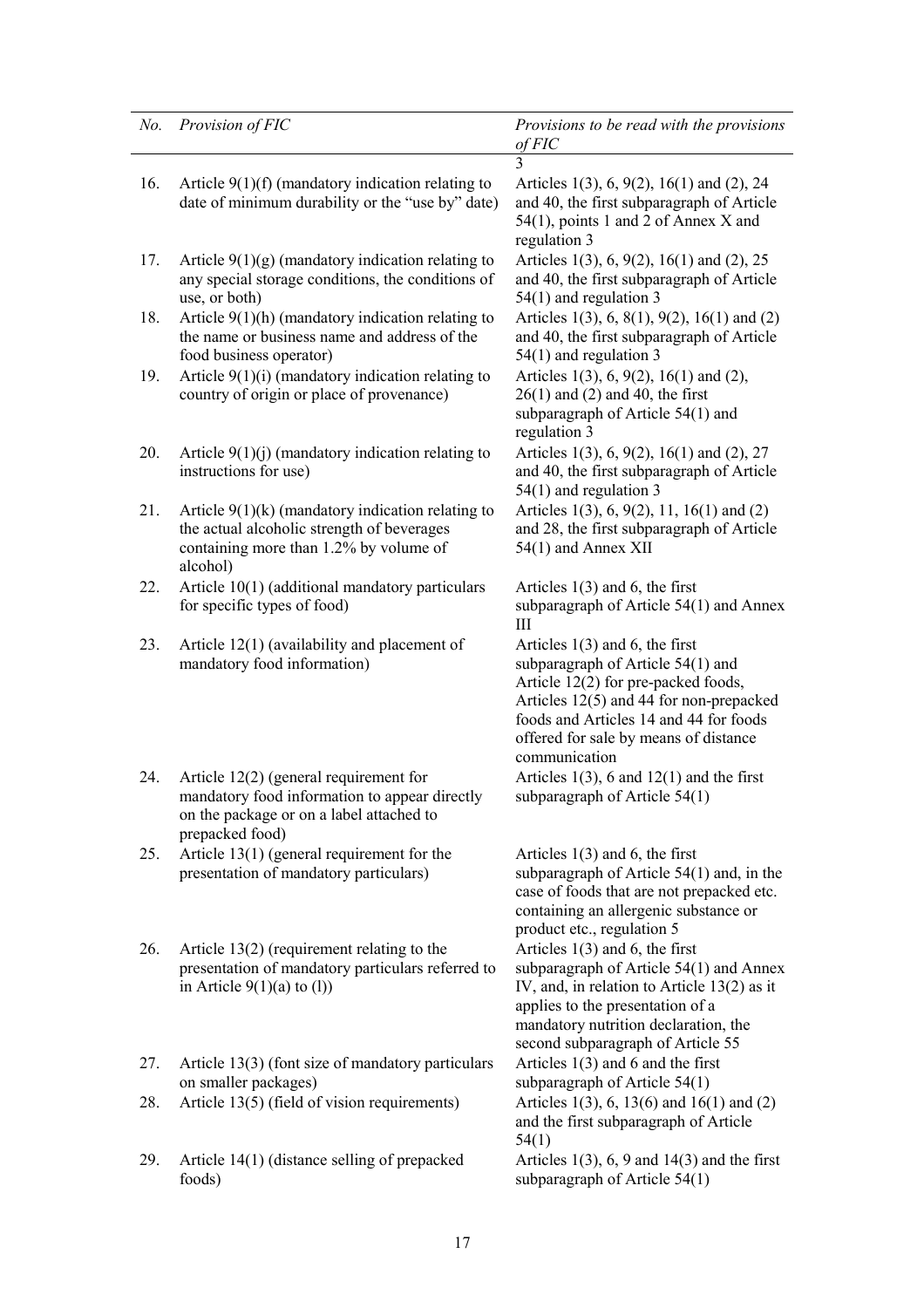| No. | Provision of FIC                                                                                                                                                                                                                | Provisions to be read with the provisions<br>of FIC                                                                                                                                                                                                                                                             |
|-----|---------------------------------------------------------------------------------------------------------------------------------------------------------------------------------------------------------------------------------|-----------------------------------------------------------------------------------------------------------------------------------------------------------------------------------------------------------------------------------------------------------------------------------------------------------------|
| 30. | Article 14(2) (distance selling of non-prepacked<br>foods)                                                                                                                                                                      | Articles $1(3)$ , 6, $14(1)$ and 42 and the<br>first subparagraph of Article 54(1)                                                                                                                                                                                                                              |
| 31. | Article 15(1) (language requirements)                                                                                                                                                                                           | Articles $1(3)$ and 6 and the first<br>subparagraph of Article $54(1)$                                                                                                                                                                                                                                          |
| 32. | Article $17(1)$ (name of food)                                                                                                                                                                                                  | Articles $1(3)$ , 6 and $9(1)$ , the first<br>subparagraph of Article 54(1), regulation<br>4 and Schedule 2                                                                                                                                                                                                     |
| 33. | Article $17(2)$ (use of the name used for food in<br>member State of production in another member<br>State: need for other descriptive information in<br>addition to the name of the food in certain cases)                     | Articles $1(3)$ , 6, $9(1)$ and $17(1)$ and the<br>first subparagraph of Article $54(1)$                                                                                                                                                                                                                        |
| 34. | Article 17(3) (prohibition in certain exceptional<br>cases of the use of a name used for a food in a<br>member State of production when marketing<br>that food in another member State)                                         | Articles 1(3), 6, 9(1) and 17(1) and (2)<br>and the first subparagraph of Article<br>54(1)                                                                                                                                                                                                                      |
| 35. | Article 17(4) (prohibition against replacing the<br>name of a food with another name)                                                                                                                                           | Articles $1(3)$ and 6 and the first<br>subparagraph of Article $54(1)$                                                                                                                                                                                                                                          |
| 36. | Article $17(5)$ (requirements on the name of a<br>food and particulars that must accompany it)<br>except so far as it applies to the specific<br>requirements in Part B of Annex VI concerning<br>the designation "minced meat" | Articles $1(3)$ and 6, the first<br>subparagraph of Article 54(1) and Annex<br>VI                                                                                                                                                                                                                               |
| 37. | Article 18(1) (list of ingredient requirements)                                                                                                                                                                                 | Articles 1(3), 6, 18(4), 19(1) and 20, the<br>first subparagraph of Article $54(1)$ ,<br>Annex VII, regulation 8 and the first<br>subparagraph of paragraph 5 of Article 3<br>of Council Directive 2001/112/EC<br>relating to fruit juices and certain similar<br>products intended for human<br>consumption(a) |
| 38. | Article $18(2)$ (requirement to designate<br>ingredients by their specific name)                                                                                                                                                | Articles 1(3), 6, 17, 18(4) and 19(1), the<br>first subparagraph of Article $54(1)$ and<br>Annexes VI and VII                                                                                                                                                                                                   |
| 39. | Article $18(3)$ (requirement relating to<br>nanomaterial ingredients)                                                                                                                                                           | Articles $1(3)$ and 6 and the first<br>subparagraph of Article $54(1)$                                                                                                                                                                                                                                          |
| 40. | Article 21(1) (requirements relating to certain<br>substances or products that cause an allergy or<br>intolerance)                                                                                                              | Articles 1(3), 6, 9(1)(c) and 18(1), the<br>first subparagraph of Article $54(1)$ ,<br>Annex II and, in the case of foods that<br>are not prepacked etc. containing an<br>allergenic substance or product etc.,<br>regulation 5                                                                                 |
| 41. | Article $22(1)$ (requirement relating to the need to<br>provide a quantitative indication of an<br>ingredient)                                                                                                                  | Articles $1(3)$ , 6 and $22(2)$ , the first<br>subparagraph of Article 54(1) and Annex<br>VIII                                                                                                                                                                                                                  |
| 42. | Article 22(2) (technical rules for quantitative<br>indication of ingredients)                                                                                                                                                   | Articles $1(3)$ , 6 and $22(1)$ , the first<br>subparagraph of Article 54(1) and Annex<br>VIII                                                                                                                                                                                                                  |
| 43. | Article $24(1)$ , first sentence (requirement<br>relating to "use by" dates)                                                                                                                                                    | Articles $1(3)$ and 6 and the first<br>subparagraph of Article $54(1)$                                                                                                                                                                                                                                          |
| 44. | Article $24(2)$ (requirement to express minimum                                                                                                                                                                                 | Articles $1(3)$ and 6, the first                                                                                                                                                                                                                                                                                |

 <sup>(</sup>**a**) OJ No L 10, 12.1.2002, p 58, last amended by Directive 2012/12/EU of the European Parliament and of the Council (OJ No L 115, 27.4.2012, p 1).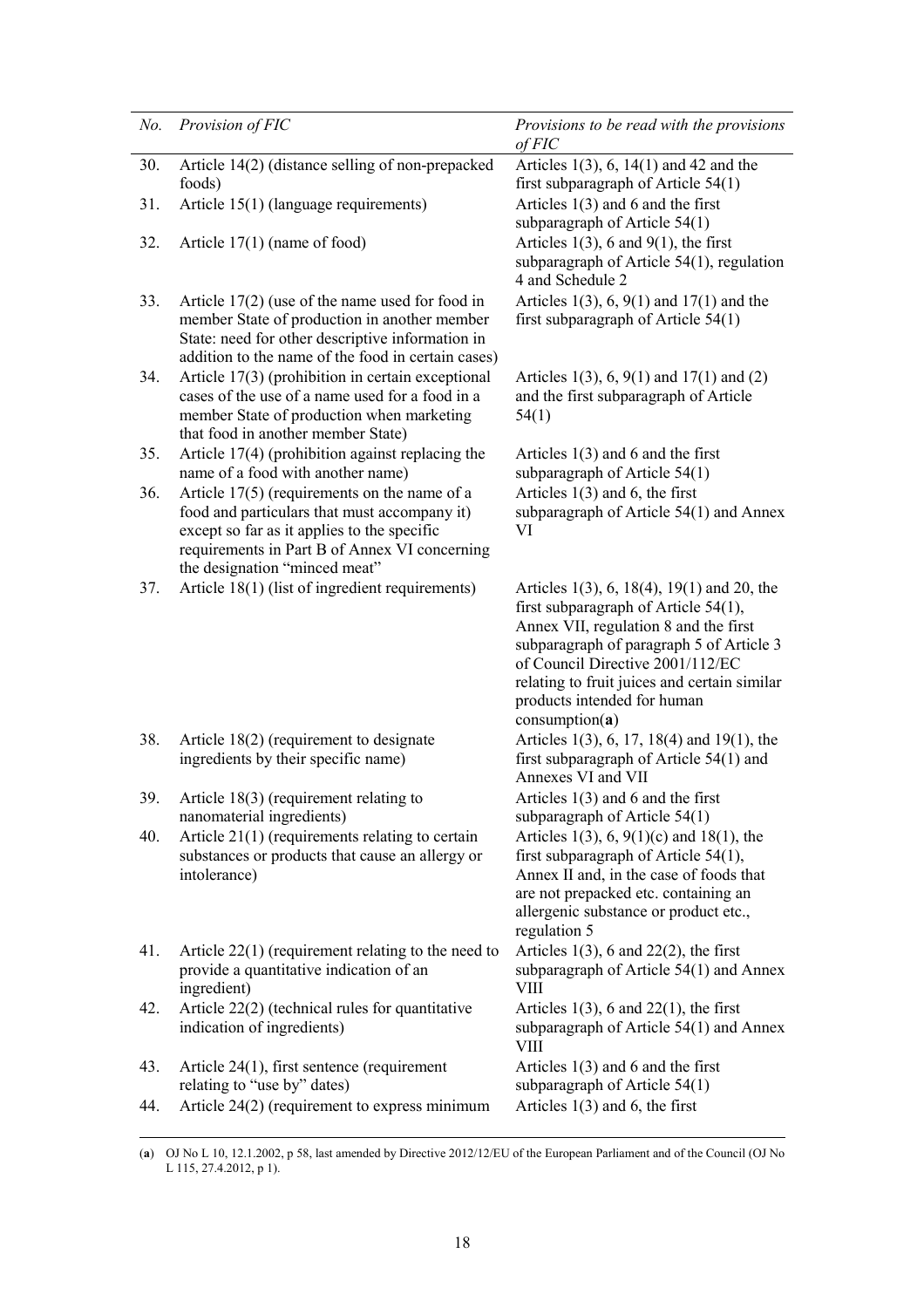| No. | Provision of FIC                                                                                                                                                                                                                                                        | Provisions to be read with the provisions<br>of FIC                                                                                                                                                                                                 |
|-----|-------------------------------------------------------------------------------------------------------------------------------------------------------------------------------------------------------------------------------------------------------------------------|-----------------------------------------------------------------------------------------------------------------------------------------------------------------------------------------------------------------------------------------------------|
|     | durability date, "use by" date and date of<br>freezing in a particular way)                                                                                                                                                                                             | subparagraph of Article 54(1) and Annex<br>X                                                                                                                                                                                                        |
| 45. | Article $25(1)$ (requirement for special storage<br>conditions or conditions for use, or both, to be<br>indicated on food)                                                                                                                                              | Articles $1(3)$ and 6 and the first<br>subparagraph of Article $54(1)$                                                                                                                                                                              |
| 46. | Article 25(2) (requirement to indicate<br>appropriate storage conditions or time within<br>which food should be consumed after the<br>packaging containing the food is opened or<br>both)                                                                               | Articles $1(3)$ and 6 and the first<br>subparagraph of Article 54(1)                                                                                                                                                                                |
| 47. | Article $26(2)(a)$ (requirement for a mandatory<br>indication relating to country of origin or place<br>of provenance in certain cases)                                                                                                                                 | Articles $1(3)$ and 6, the first<br>subparagraph of Article 54(1) and Annex<br>XI                                                                                                                                                                   |
| 48. | Article $27(1)$ (instructions for use indication)                                                                                                                                                                                                                       | Articles $1(3)$ and 6 and the first<br>subparagraph of Article $54(1)$                                                                                                                                                                              |
| 49. | Article 28(2) (alcoholic strength by volume<br>indication for beverages containing more than<br>1.2% volume of alcohol)                                                                                                                                                 | Articles $1(3)$ and 6, the first<br>subparagraph of Article 54(1) and Annex<br>XII                                                                                                                                                                  |
| 50. | Article 30(1) (content of mandatory nutrition<br>declaration)                                                                                                                                                                                                           | Articles $1(3)$ , 6, 29, $31(1)$ (as read with<br>Annex $XIV$ ) and $31(3)$ , the first<br>subparagraph of Article 31(4), Articles<br>32(1) (as read with Annex XV), 32(2),<br>$33(1)$ and $35(1)$ and the first<br>subparagraph of Article $54(1)$ |
| 51. | Article $31(1)$ (conversion factors to be used for<br>calculation of energy value)                                                                                                                                                                                      | Articles $1(3)$ and 6, the first<br>subparagraph of Article 54(1) and Annex<br>XIV                                                                                                                                                                  |
| 52. | Article 31(3), first subparagraph (requirement<br>for energy value and amounts of nutrients to be<br>those of the foods as sold except as provided for<br>in the second subparagraph of Article $31(3)$ )                                                               | Articles $1(3)$ , 6 and $30(1)$ to (5) and the<br>first subparagraph of Article $54(1)$                                                                                                                                                             |
| 53. | Article 31(4), first subparagraph (requirement<br>for declared values to be average values based<br>on a methodology set out in the first<br>subparagraph of Article $31(4)$ )                                                                                          | Articles $1(3)$ and 6 and the first<br>subparagraph of Article $54(1)$                                                                                                                                                                              |
| 54. | Article $32(1)$ (requirement to use the<br>measurement units listed in Annex XV for<br>energy value and amount of nutrients)                                                                                                                                            | Articles $1(3)$ and 6, the first<br>subparagraph of Article 54(1) and Annex<br>XV                                                                                                                                                                   |
| 55. | Article 32(2) (energy value and amount of<br>nutrients to be expressed per 100 grams or per<br>100 millilitres)                                                                                                                                                         | Articles $1(3)$ , 6, 33(1), (2) and (3), the<br>first subparagraph of Article $54(1)$ and<br>Part B of Annex XIII                                                                                                                                   |
| 56. | Article 32(3) (declaration relating to vitamins<br>and minerals also to be expressed as a<br>percentage of reference intakes)                                                                                                                                           | Articles $1(3)$ , 6 and $30(2)(f)$ , the first<br>subparagraph of Article 54(1) and Part A<br>of Annex XIII                                                                                                                                         |
| 57. | Article 32(5) (requirement for additional<br>statement relating to the reference intake of an<br>average adult)                                                                                                                                                         | Articles $1(3)$ , 6 and $32(4)$ (as read with<br>Part B of Annex XIII) and the first<br>subparagraph of Article $54(1)$                                                                                                                             |
| 58. | Article $33(1)$ (requirements in cases where<br>energy value and amount of nutrients may be<br>expressed per portion, per consumption unit, or<br>both per portion and per consumption unit, in<br>addition to, or instead of, per 100 grams or per<br>100 millilitres) | Articles 1(3), 6 and 32(2), (3) and (4)<br>and the first subparagraph of Article<br>54(1)                                                                                                                                                           |

59. Article 33(2), second subparagraph (requirement Articles 1(3), 6, 30(3)(b) and 32(2), the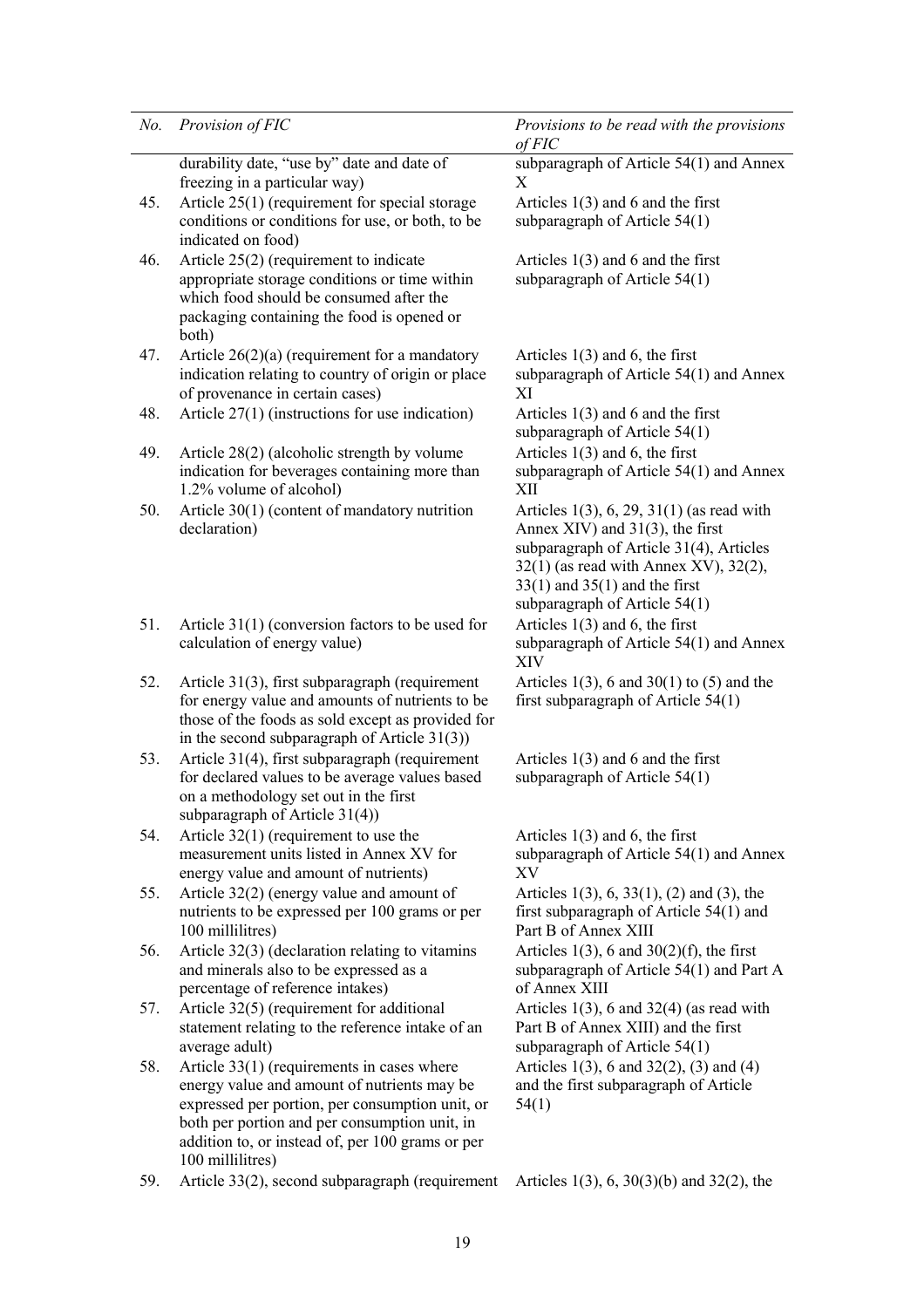| No. | Provision of FIC                                                                                                                                                                                                                                                                                                                                            | Provisions to be read with the provisions<br>$of$ $F$ $IC$                                                                                             |
|-----|-------------------------------------------------------------------------------------------------------------------------------------------------------------------------------------------------------------------------------------------------------------------------------------------------------------------------------------------------------------|--------------------------------------------------------------------------------------------------------------------------------------------------------|
|     | for energy value to be expressed both per 100<br>grams or per 100 millilitres and per portion or<br>consumption unit where information on energy,<br>fat, saturates, sugars and salt is repeated<br>voluntarily in the principal field of vision, and<br>the amounts of the nutrients are expressed on a<br>per portion or per consumption unit basis only) | first subparagraph of Article 33(2) and<br>the first subparagraph of Article $54(1)$                                                                   |
| 60. | Article 33(4) (requirement for the portion or unit<br>used to be in close proximity to the nutrition<br>declaration)                                                                                                                                                                                                                                        | Articles $1(3)$ , 6 and $33(1)$ and the first<br>subparagraph of Article 54(1)                                                                         |
| 61. | Article 34(1) (presentation of mandatory<br>nutrition declaration and any supplementary<br>information provided in accordance with Article<br>$30(2)$ – field of vision, format and order of<br>presentation)                                                                                                                                               | Articles $1(3)$ , 6 and $30(1)$ and (2), the<br>first subparagraph of Article $54(1)$ and<br>Annex XV                                                  |
| 62. | Article 34(2) (presentation of mandatory<br>nutrition declaration and any supplementary<br>information provided in accordance with Article<br>$30(2)$ – format and alignment of numbers)                                                                                                                                                                    | Articles $1(3)$ , 6, and $30(1)$ and (2), the<br>second subparagraph of Article 34(3),<br>Article 34(4) and the first subparagraph<br>of Article 54(1) |
| 63. | Article 34(3), first subparagraph (presentation of<br>nutrition information in a case where certain<br>mandatory nutrition information is repeated (on<br>a voluntary basis) in accordance with Article<br>30(3)                                                                                                                                            | Articles $1(3)$ , 6 and $30(3)$ , the second<br>subparagraph of Article 34(3) and the<br>first subparagraph of Article $54(1)$                         |
| 64. | Article 34(5), first subparagraph (requirement<br>for indication of negligible energy value or<br>amount of nutrients, where used, to be in close<br>proximity to the nutrition declaration, when<br>present)                                                                                                                                               | Articles $1(3)$ , 6 and $30(1)$ to (5) and the<br>first subparagraph of Article $54(1)$                                                                |
| 65. | Article 35(1) (requirements where additional<br>forms of expression and presentation relating to<br>energy value and the amount of nutrients are<br>used)                                                                                                                                                                                                   | Articles 1(3), 6, 7, 30(1) to (5), 32(2)<br>and $(4)$ , 33 and 34 $(2)$ , the first<br>subparagraph of Article 54(1) and Annex<br>VIII                 |
| 66. | Article 36(1) (requirements that voluntary<br>information must comply with)                                                                                                                                                                                                                                                                                 | Articles $1(3)$ and 6, sections 2 and 3 of<br>Chapter IV and the first subparagraph of<br>Article $54(1)$                                              |
| 67. | Article $36(2)$ (additional requirements that<br>voluntary information must comply with)                                                                                                                                                                                                                                                                    | Articles $1(3)$ , 6 and 7 and the first<br>subparagraph of Article 54(1)                                                                               |
| 68. | Article 37 (presentation of voluntary food<br>information – space availability)                                                                                                                                                                                                                                                                             | Articles $1(3)$ and 6 and the first<br>subparagraph of Article $54(1)$                                                                                 |
| 69. | Article $44(1)(a)$ (provision of allergen<br>information for non-packaged food)                                                                                                                                                                                                                                                                             | Articles 1(3), 6 and $9(1)(c)$ , the first<br>subparagraph of Article 54(1) and<br>regulation 5                                                        |
| 70. | Article $54(2)$ (requirement to comply with<br>provisions relating to content, calculation,<br>expression and presentation when nutrition<br>information is provided on a voluntary basis<br>during the period on and from 13th December<br>2014 to and including 12th December 2016)                                                                       | Articles 1(3), 6 and 29 to 35                                                                                                                          |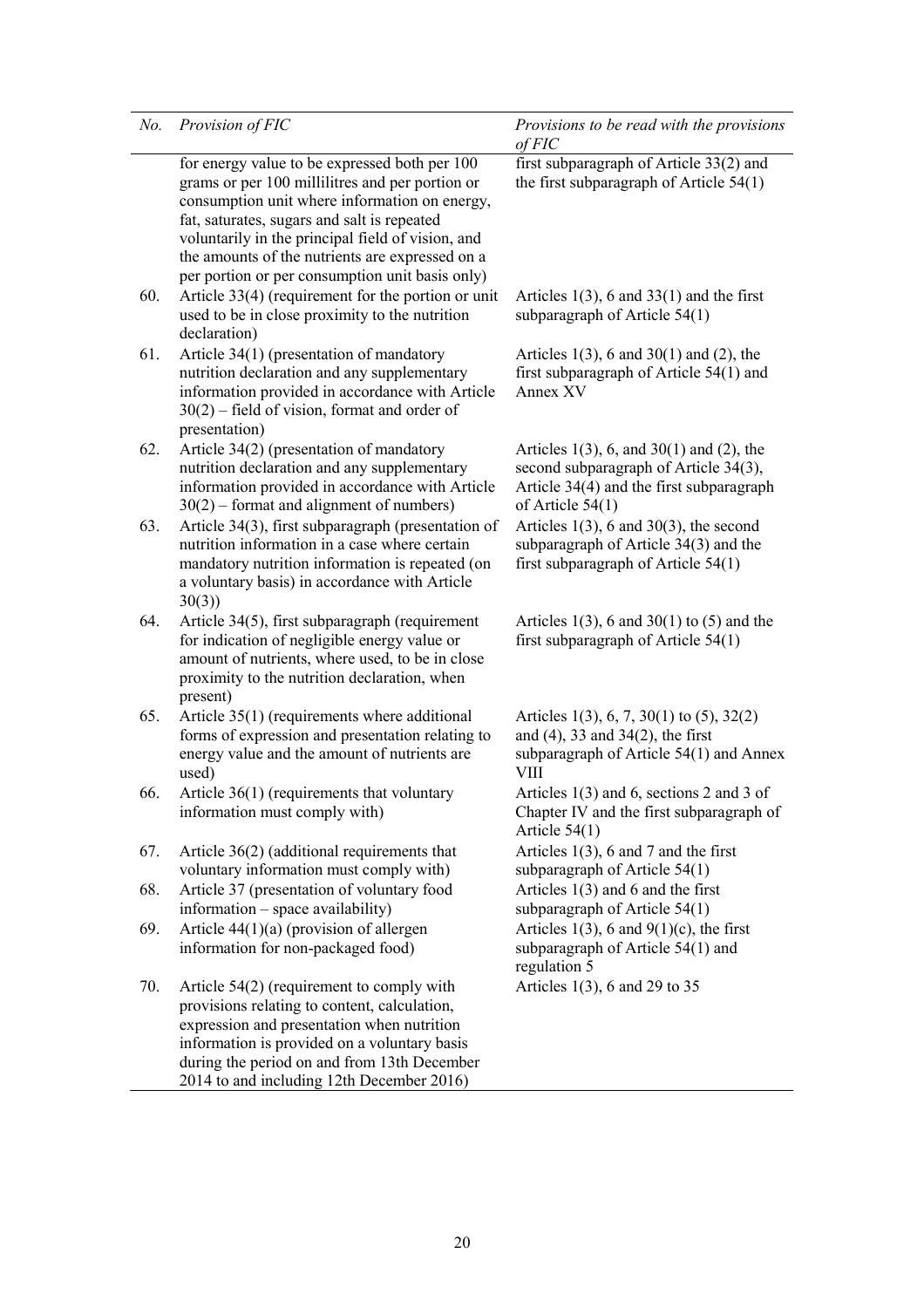# PART 3

FIC provision in relation to which an improvement notice may be served on and from 13th December 2016

| <i>Provision of FIC</i>                             | Provisions to be read with the provision of<br><i>FIC</i>                                                                                                                                              |
|-----------------------------------------------------|--------------------------------------------------------------------------------------------------------------------------------------------------------------------------------------------------------|
| Article $9(1)(1)$ (mandatory nutrition declaration) | Articles $1(3)$ , 6, $9(2)$ , 11 and 16, section 3<br>of Chapter IV, Article 40, the second<br>subparagraph of Article $54(1)$ , the second<br>subparagraph of Article 55, Annex V and<br>regulation 3 |
|                                                     |                                                                                                                                                                                                        |

# SCHEDULE 6 Regulation 13

# Revocations

# PART 1

Revocations coming into force on 13th December 2014

| No. | <b>Statutory Instruments</b><br>revoked | References          | Extent of revocation                                                                                                                                                                                                                                    |  |  |
|-----|-----------------------------------------|---------------------|---------------------------------------------------------------------------------------------------------------------------------------------------------------------------------------------------------------------------------------------------------|--|--|
| 1.  | The Food Labelling<br>Regulations 1996  | S.I. 1996/1499(a)   | The whole Regulations except for-                                                                                                                                                                                                                       |  |  |
|     |                                         |                     | (a) regulation $43$ ;                                                                                                                                                                                                                                   |  |  |
|     |                                         |                     | in Schedule 8-<br>(b)                                                                                                                                                                                                                                   |  |  |
|     |                                         |                     | (i) the entries in Part I relating to<br>descriptions "alcohol-<br>the<br>free", "dealcoholised", "low<br>alcohol" (and any other word<br>or description which implies<br>that the drink being described<br>is low in alcohol) and "non-<br>alcoholic"; |  |  |
|     |                                         | $(ii)$ Part II; and |                                                                                                                                                                                                                                                         |  |  |
|     |                                         |                     | (iii) Part III; and                                                                                                                                                                                                                                     |  |  |
|     |                                         |                     | remainder<br>of<br>$(c)$ the<br>the<br>Regulations for the purposes<br>of the provisions specified in<br>subparagraphs (a) and (b),<br>including-                                                                                                       |  |  |
|     |                                         |                     | (i) in regulation<br>2(1),<br>the<br>definitions of "the Act",<br>"advertisement", "cheese",<br>"clotted cream", "cream",<br>"ingredient", "labelling",<br>"sell",<br>"milk",<br>"semi-                                                                 |  |  |

 <sup>(</sup>**a**) Relevant amending instruments are S.I. 1998/141, 1398, 1999/747, 1136, 1483, 1603, 2000/768, 2254, 3323, 2003/461, 474, 1563, 1596, 1659, 2075, 2243, 2647, 3120, 2004/1512, 2824, 2005/899, 2626, 2006/14, 2007/2080, 2008/1188, 1317, 2009/2538, 3235, 2010/295, 2817, 2011/402, 1043, 2936, 2012/1809, 2619, 2013/466, 2210, 2775, 3235. S.I. 1996/1499 is amended on 15th August 2014 by paragraphs 1 to 3 of Schedule 7 to these Regulations.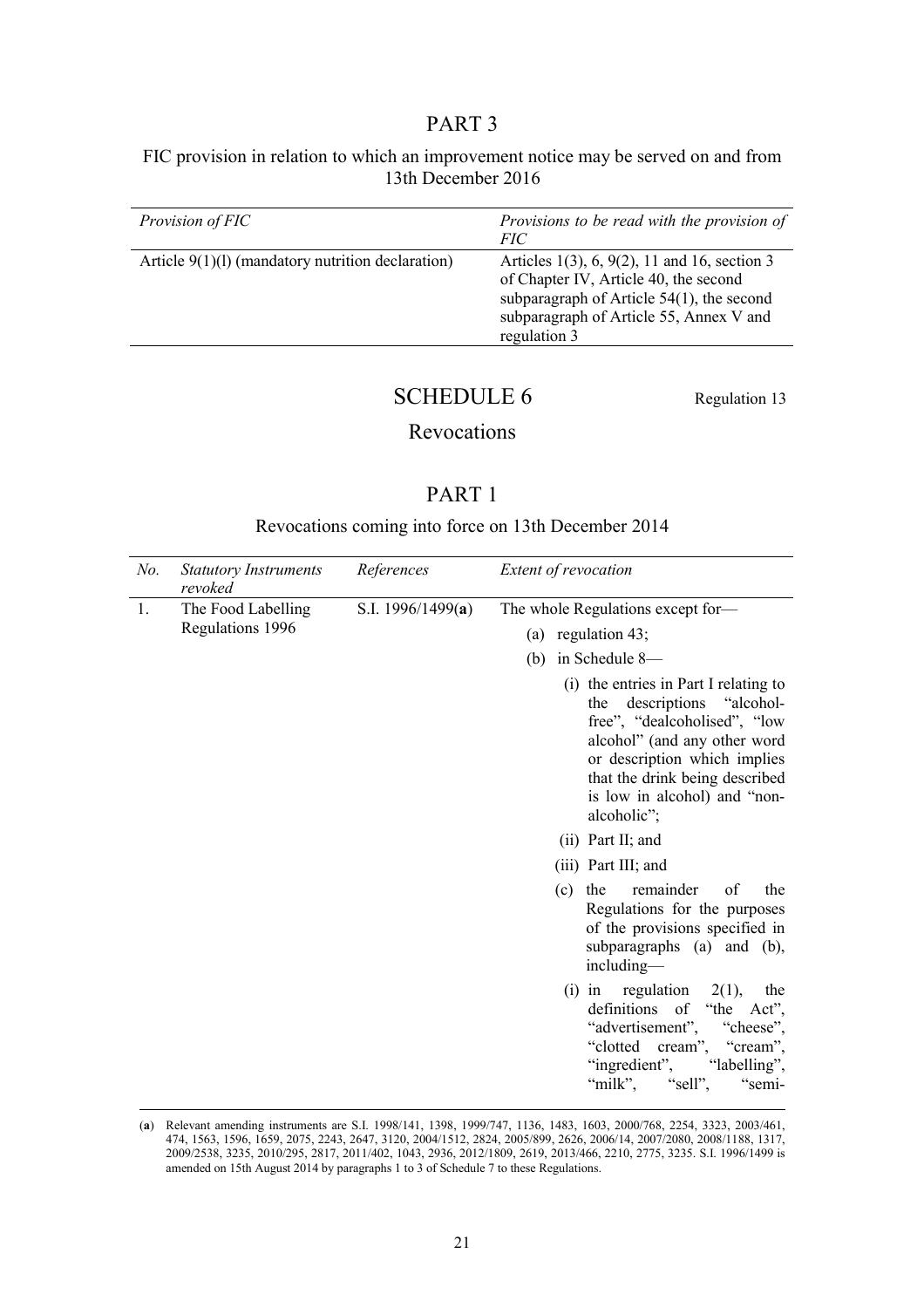| No. | <b>Statutory Instruments</b><br>revoked                                             | References                 | Extent of revocation                                                                                              |
|-----|-------------------------------------------------------------------------------------|----------------------------|-------------------------------------------------------------------------------------------------------------------|
|     |                                                                                     |                            | skimmed milk", "skimmed<br>milk" and "wine";                                                                      |
|     |                                                                                     |                            | (ii) regulation $3(1)$ and $(3)$ ;                                                                                |
|     |                                                                                     |                            | $(iii)$ regulation 42;                                                                                            |
|     |                                                                                     |                            | (iv) regulation $44(1)(b)$ ;                                                                                      |
|     |                                                                                     |                            | $(v)$ regulation 45;                                                                                              |
|     |                                                                                     |                            | (vi) regulation 48; and                                                                                           |
|     |                                                                                     |                            | (vii) regulation $50(1)$                                                                                          |
| 2.  | The Bread and Flour<br>Regulations 1998                                             | S.I. $1998/141(a)$         | Regulations $5(3)$ and 11                                                                                         |
| 3.  | The Food Labelling<br>(Amendment)<br>Regulations 1998                               | S.I. 1998/1398( <b>b</b> ) | The whole Regulations except for<br>regulations 2 and 11                                                          |
| 4.  | The Food Labelling<br>(Amendment)<br>Regulations 1999                               | S.I. 1999/747(c)           | The whole Regulations except for<br>regulations 2 and 11                                                          |
| 5.  | The Miscellaneous<br>Food Additives<br>(Amendment)<br>Regulations 1999              | S.I. $1999/1136(d)$        | In regulation $14(1)$ , the words "the Food<br>Labelling Regulations 1996" and the whole<br>of regulation $14(3)$ |
| 6.  | The Food Labelling<br>(Amendment) (No. 2)<br>Regulations 1999                       | S.I. 1999/1483             | The whole Regulations                                                                                             |
| 7.  | The Contaminants in<br>Food (Amendment)<br>Regulations 1999                         | S.I. $1999/1603(e)$        | The whole Regulations                                                                                             |
| 8.  | The Food Irradiation<br>Provisions (England)<br>Regulations 2000                    | S.I. $2000/2254(f)$        | The whole Regulations                                                                                             |
| 9.  | The Coffee Extracts and<br><b>Chicory Extracts</b><br>(England) Regulations<br>2000 | S.I. $2000/3323(g)$        | Regulations 6 and $11(1)$ and $(2)(g)$                                                                            |
| 10. | The Colours in Food<br>(Amendment)<br>(England) Regulations<br>2001                 | S.I. 2001/3442             | The whole Regulations                                                                                             |
| 11. | The Food Labelling<br>(Amendment)<br>(England) Regulations<br>2003                  | S.I. 2003/474              | The whole Regulations                                                                                             |
| 12. | The Specified Sugar<br>Products (England)<br>Regulations 2003                       | S.I. $2003/1563(h)$        | Regulations 6 and $10(2)$                                                                                         |

(**a**) There are amendments to S.I. 1998/141 not relevant to this revocation.

(**e**) There are amendments to S.I. 1999/1603 not relevant to these Regulations.

(**f**) S.I. 2000/2254 was amended by S.I. 2009/1584.

(**h**) There are amendments to S.I. 2003/1563 not relevant to these Regulations.

<sup>(</sup>**b**) There are amendments to S.I. 1998/1398 not relevant to this revocation.

<sup>(</sup>**c**) There are amendments to S.I. 1999/747 not relevant to this revocation.

<sup>(</sup>**d**) S.I. 1999/1136 was amended by S.I. 2001/60; there are other amending instruments to S.I. 1999/1136 but none is relevant.

<sup>(</sup>**g**) There are amendments to S.I. 2000/3323 not relevant to this revocation.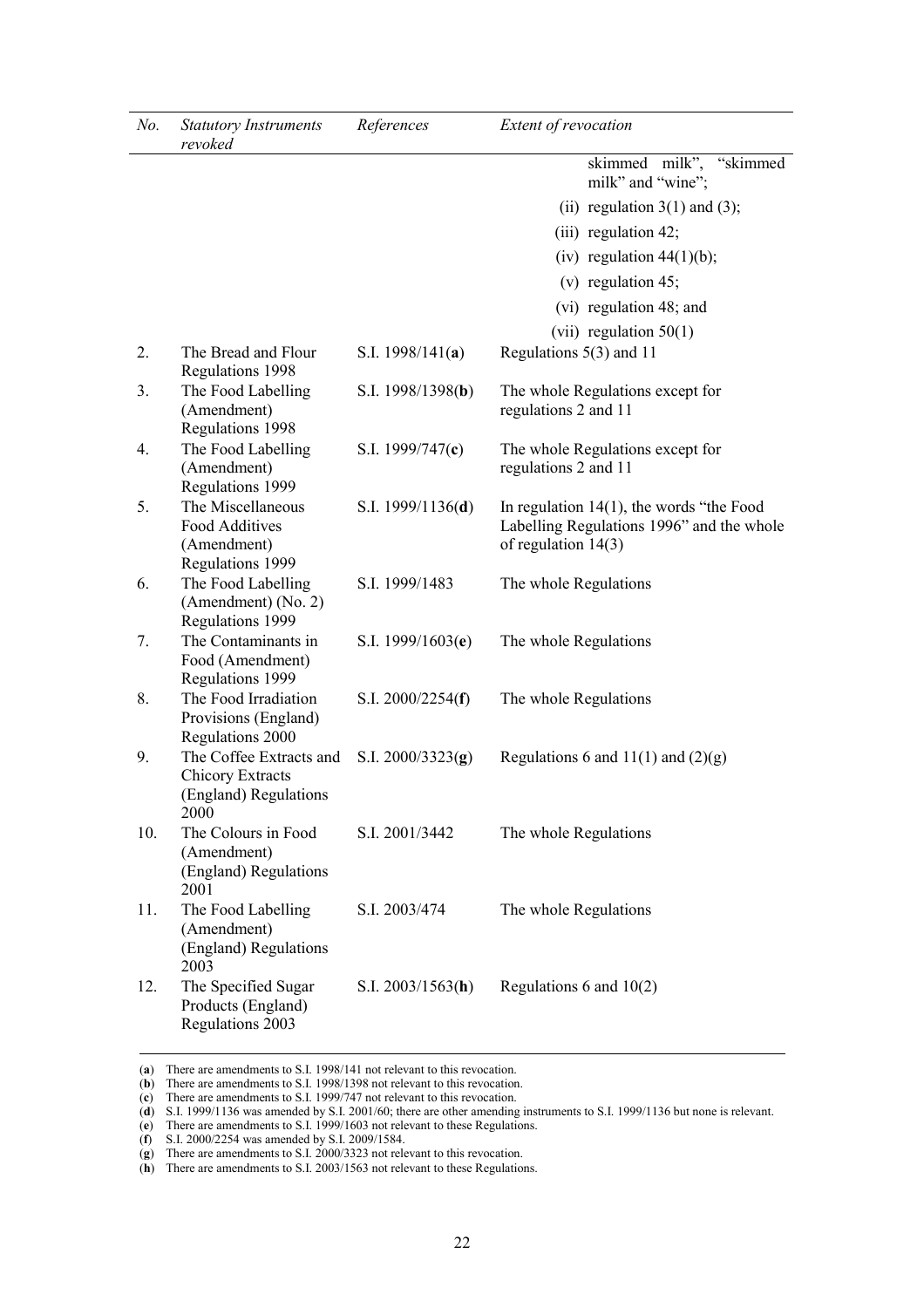| No. | <b>Statutory Instruments</b><br>revoked                                                                   | References          | Extent of revocation                    |
|-----|-----------------------------------------------------------------------------------------------------------|---------------------|-----------------------------------------|
| 13. | The Cocoa and<br><b>Chocolate Products</b><br>(England) Regulations<br>2003                               | S.I. $2003/1659(a)$ | Regulations 7(1) and 11(1) and $(2)(g)$ |
| 14. | The Honey (England)<br>Regulations 2003                                                                   | S.I. $2003/2243(b)$ | Regulations 6 and $10(2)(g)$ and (4)    |
| 15. | The Food (Provisions<br>relating to Labelling)<br>(England) Regulations<br>2003                           | S.I. $2003/2647(c)$ | The whole Regulations                   |
| 16. | The Food Labelling<br>(Amendment)<br>(England) Regulations<br>2004                                        | S.I. 2004/1512      | The whole Regulations                   |
| 17. | The Food Labelling<br>(Amendment)<br>(England) (No. 2)<br>Regulations 2004                                | S.I. $2004/2824(d)$ | The whole Regulations                   |
| 18. | The Food with Added<br>Phytosterols or<br>Phytostanols<br>(Labelling) (England)<br>Regulations 2004       | S.I. $2004/3344(e)$ | The whole Regulations                   |
| 19. | The Food Labelling<br>(Amendment)<br>(England) Regulations<br>2005                                        | S.I. 2005/899       | The whole Regulations                   |
| 20. | The Nutrition and<br><b>Health Claims</b><br>(England) Regulations<br>2007                                | S.I. $2007/2080(f)$ | Regulation 8                            |
| 21. | The Natural Mineral<br>Water, Spring Water<br>and Bottled Drinking<br>Water (England)<br>Regulations 2007 | S.I. $2007/2785(g)$ | Regulation $22(2)$ and $(3)$            |
| 22. | The Food Labelling<br>(Declaration of<br>Allergens) (England)<br>Regulations 2008                         | S.I. $2008/1188(h)$ | The whole Regulations                   |
| 23. | The Drinking Milk<br>(England) Regulations<br>2008                                                        | S.I. 2008/1317(i)   | Regulation 9                            |
| 24. | The Food Labelling<br>(Nutrition Information)                                                             | S.I. 2009/2538      | The whole Regulations                   |

 <sup>(</sup>**a**) There are amendments to S.I. 2003/1659 not relevant to these Regulations.

<sup>(</sup>**b**) There are amendments to S.I. 2003/2243 not relevant to these Regulations.

<sup>(</sup>**c**) S.I. 2003/2647 was amended by S.I. 2004/2335.

<sup>(</sup>**d**) S.I. 2004/2824 was amended by S.I. 2008/1188.

<sup>(</sup>**e**) S.I. 2004/3344 was amended by S.I. 2005/2626.

<sup>(</sup>**f**) There are amendments to S.I. 2007/2080 not relevant to this revocation.

<sup>(</sup>**g**) There are amendments to S.I. 2007/2785 not relevant to these Regulations.

<sup>(</sup>**h**) S.I. 2008/1188 was amended by S.I. 2009/2801.

<sup>(</sup>**i**) There are amendments to S.I. 2008/1317 not relevant to these Regulations.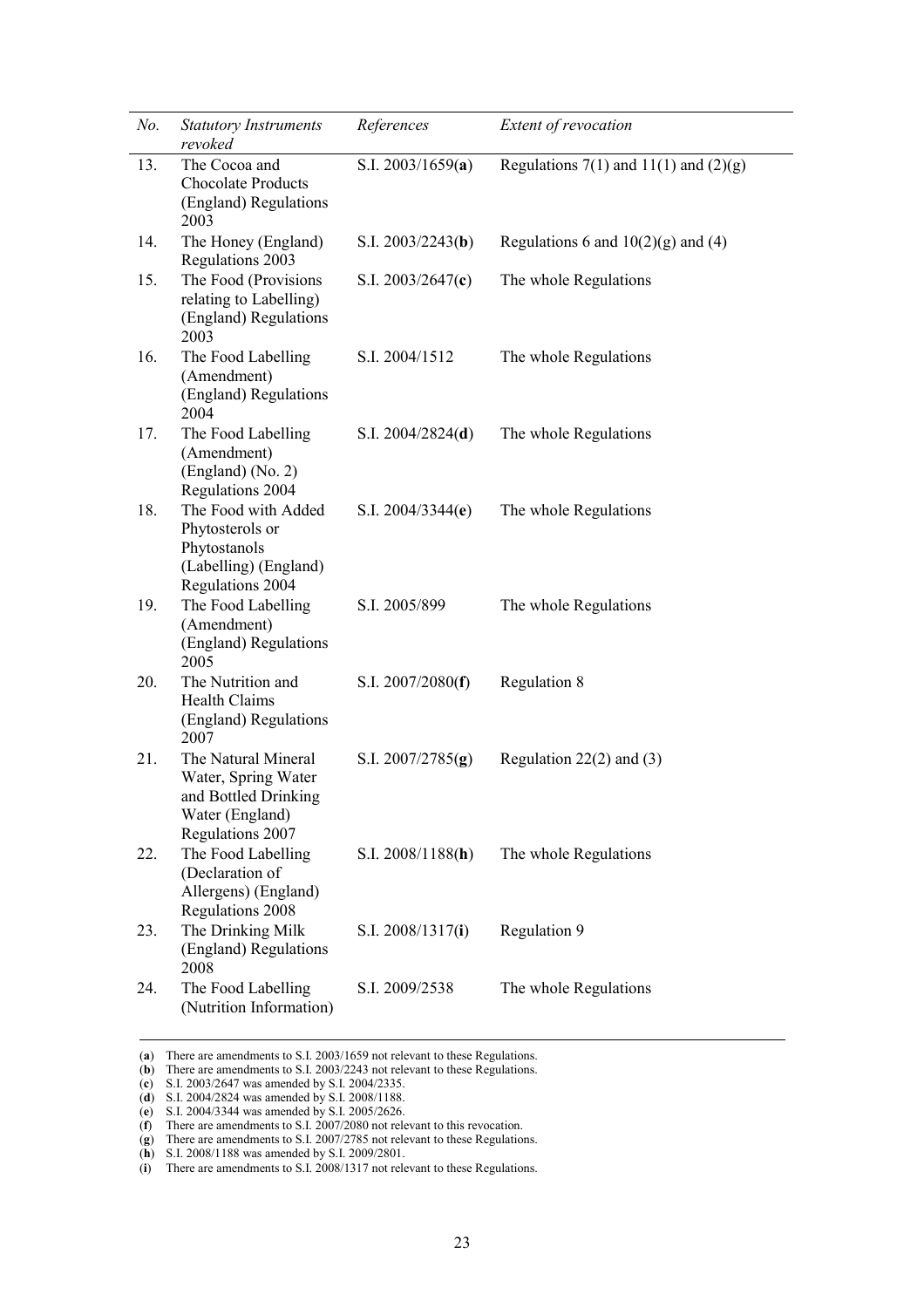| No. | <b>Statutory Instruments</b><br>revoked                                                                 | References          | Extent of revocation                                                                   |
|-----|---------------------------------------------------------------------------------------------------------|---------------------|----------------------------------------------------------------------------------------|
|     | (England) Regulations<br>2009                                                                           |                     |                                                                                        |
| 25. | The Food Enzymes<br>Regulations 2009                                                                    | S.I. $2009/3235(a)$ | Regulation 7                                                                           |
| 26. | The Flavourings in<br>Food (England)<br>Regulations 2010                                                | S.I. $2010/2817(b)$ | Regulation 7                                                                           |
| 27. | The Food Labelling<br>(Declaration of<br>Allergens) (England)<br>Regulations 2011                       | S.I. 2011/402       | The whole Regulations                                                                  |
| 28. | The Wine Regulations<br>2011                                                                            | S.I. $2011/2936(c)$ | Regulation $19(3)(a)$ to (c) and (e)                                                   |
| 29. | The Treaty of Lisbon<br>(Changes in<br>Terminology or<br>Numbering) Order 2012                          | S.I. 2012/1809(d)   | The entry in Part 2 of the Schedule relating<br>to the Food Labelling Regulations 1996 |
| 30. | The Food<br>(Miscellaneous<br>Amendment and<br>Revocation) (England)<br>Regulations 2013                | S.I. 2013/466       | The whole Regulations                                                                  |
| 31. | The Food Additives,<br>Flavourings, Enzymes<br>and Extraction Solvents<br>(England) Regulations<br>2013 | S.I. 2013/2210      | Regulation 20                                                                          |
| 32. | The Fruit Juices and<br>Fruit Nectars (England)<br>Regulations 2013                                     | S.I. 2013/2775      | Paragraph 1 of Schedule 15                                                             |
| 33. | The Single Common<br>Market Organisation<br>(Consequential<br>Amendments)<br>Regulations 2013           | S.I. 2013/3235      | Regulation $6(2)(b)$ to (d), (f), (h) and (i),<br>$(3)$ , $(5)$ and $(6)$              |

 <sup>(</sup>**a**) S.I. 2009/3235 was amended by S.I. 2013/2210.

<sup>(</sup>**b**) There are amendments to S.I. 2010/2817 not relevant to these Regulations.

<sup>(</sup>**c**) There are amendments to S.I. 2011/2936 not relevant to these Regulations.

<sup>(</sup>**d**) There are amendments to S.I. 2012/1809 not relevant to these Regulations.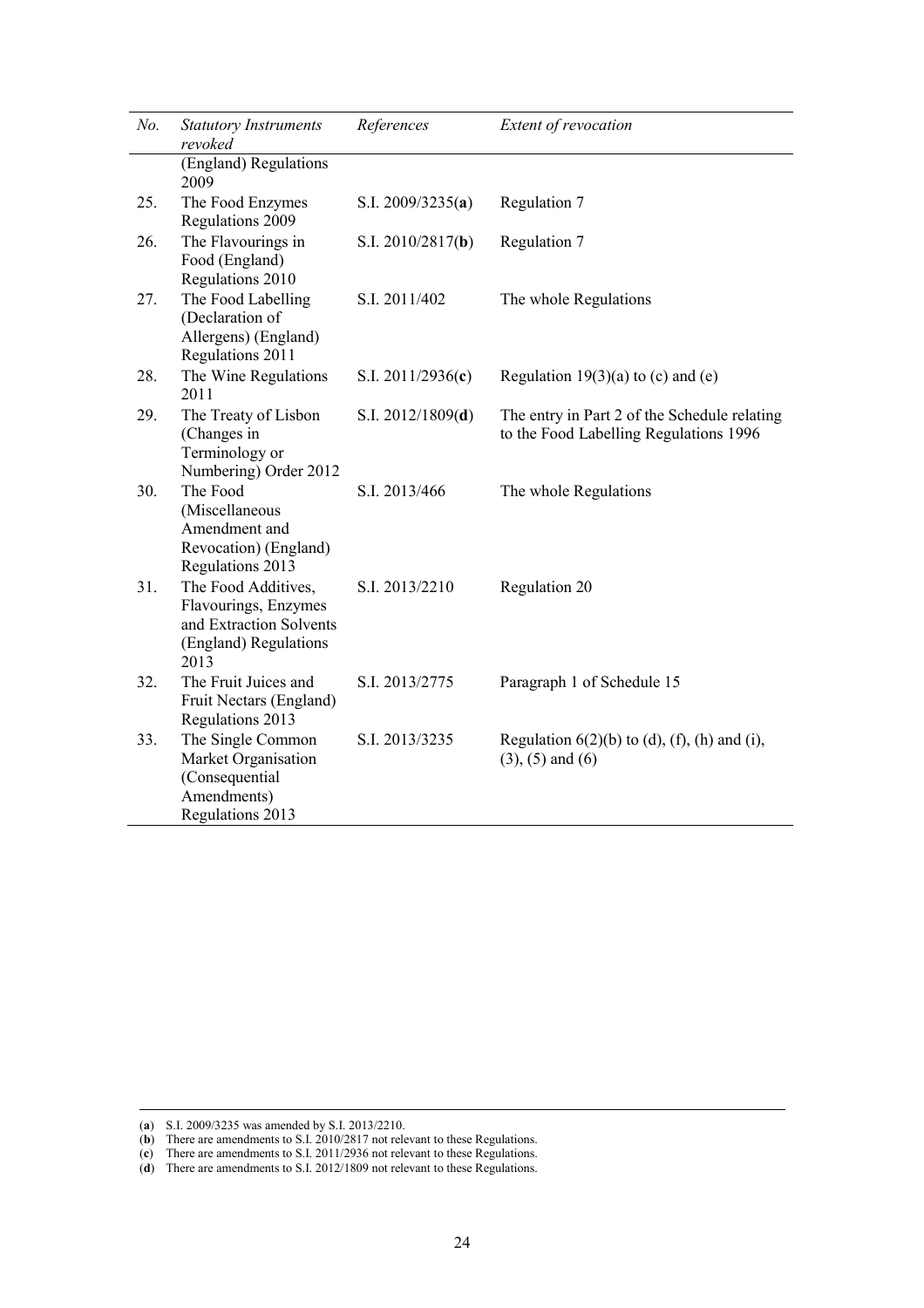|                                            | PART <sub>2</sub> |  |  |
|--------------------------------------------|-------------------|--|--|
| $\sim$ , $\sim$ , $\sim$ , $\sim$ , 124. D |                   |  |  |

Revocations coming into force on 13th December 2018

| No.              | <b>Statutory Instruments</b><br>revoked                                                       | References          | Extent of revocation  |
|------------------|-----------------------------------------------------------------------------------------------|---------------------|-----------------------|
| 1.               | The Food Labelling<br>Regulations 1996                                                        | S.I. 1996/1499(a)   | The whole Regulations |
| $\overline{2}$ . | The Food Labelling<br>(Amendment)<br>Regulations 1998                                         | S.I. $1998/1398(b)$ | The whole Regulations |
| 3.               | The Food Labelling<br>(Amendment)<br>Regulations 1999                                         | S.I. $1999/747(c)$  | The whole Regulations |
| $\overline{4}$ . | The Wine Regulations<br>2011                                                                  | S.I. $2011/2936(d)$ | Regulation 19(3)      |
| 5.               | The Single Common<br>Market Organisation<br>(Consequential<br>Amendments)<br>Regulations 2013 | S.I. $2013/3235(e)$ | Regulation 6          |

 <sup>(</sup>**a**) Relevant amending instruments are S.I. 1998/141, 1398, 1999/747, 1136, 1483, 1603, 2000/768, 2254, 3323, 2003/461, 474, 1563, 1596, 1659, 2075, 2243, 2647, 3120, 2004/1512, 2824, 2005/899, 2626, 2006/14, 2007/2080, 2008/1188, 1317, 2009/2538, 3235, 2010/295, 2817, 2011/402, 1043, 2936, 2012/1809, 2013/466, 2210, 2775, 3235. S.I. 1996/1499 is amended on 15th August 2014 by paragraphs 1 to 3 of Schedule 7 to these Regulations and on 13th December 2014 by paragraphs 10 to 13 of that Schedule. S.I. 1996/1499 is revoked on 13th December 2018 by entry 1 of the table in Part 2 of Schedule 6 to these Regulations to the extent that it is not already revoked on 13th December 2014 by entry 1 of the table in Part 1 of that Schedule.

<sup>(</sup>**b**) S.I. 1998/1398 is revoked on 13th December 2018 by entry 2 of the table in Part 2 of Schedule 6 to these Regulations to the extent that it is not already revoked on 13th December 2014 by entry 3 of the table in Part 1 of that Schedule; there are other instruments amending S.I. 1998/1398 but none is relevant.

<sup>(</sup>**c**) S.I. 1999/747 is revoked on 13th December 2018 by entry 3 of the table in Part 2 of Schedule 6 to these Regulations to the extent that it is not already revoked on 13th December 2014 by entry 4 of the table in Part 1 of that Schedule; there are other instruments amending S.I. 1999/747 but none is relevant.

<sup>(</sup>**d**) Regulation 19(3) of S.I. 2011/2936 is revoked on 13th December 2018 by entry 4 of the table in Part 2 of Schedule 6 to these Regulations to the extent that it is not already revoked on 13th December 2014 by entry 28 of the table in Part 1 of that Schedule; there are other instruments amending S.I. 2011/2936 but none is relevant.

<sup>(</sup>**e**) Regulation 6 of S.I. 2013/3235 is revoked on 13th December 2018 by entry 5 of the table in Part 2 of Schedule 6 to these Regulations to the extent that it is not already revoked on 13th December 2014 by entry 33 of the table in Part 1 of that Schedule.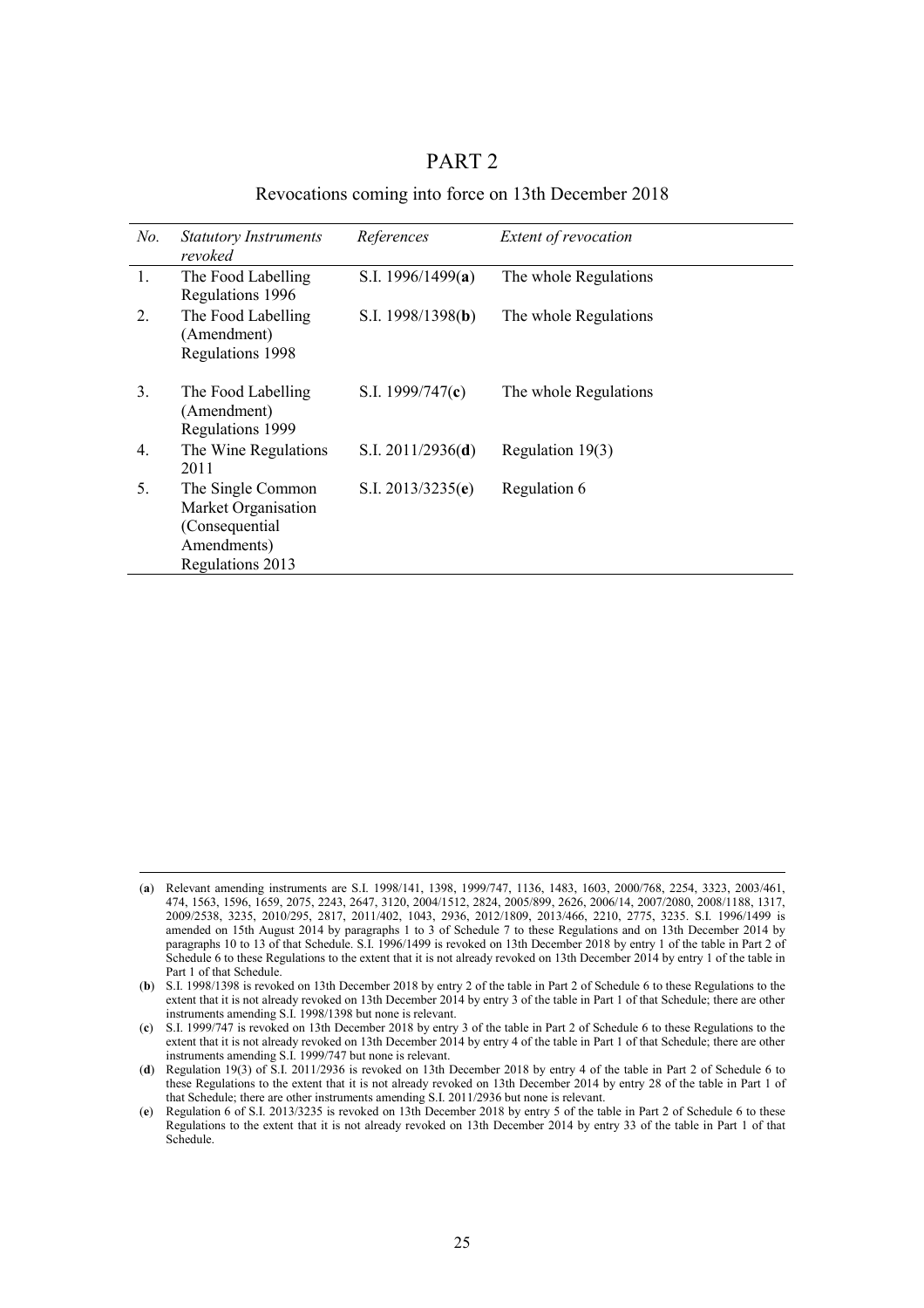# SCHEDULE 7 Regulation 14

# Consequential and other minor amendments to statutory instruments

# PART 1

Consequential and other minor amendments coming into force on 15th August 2014

### **The Food Labelling Regulations 1996**

**1.** The Food Labelling Regulations 1996(**a**) are amended as follows.

**2.** In regulation 4(2) (scope of Part II), in each of subparagraphs (h), (i) and (j), for "Commission Regulation (EC) No 607/2009" to the end substitute "Commission Regulation (EC) No 607/2009 laying down certain detailed rules for the implementation of Council Regulation (EC) No 479/2008 as regards protected designations of origin and geographical indications, traditional terms, labelling and presentation of certain wine sector products(**b**);".

**3.** For regulation 41(4) (supplementary provisions relating to nutrition labelling) substitute—

"(4) Where nutrition labelling not being prescribed nutrition labelling is given, it must be given in the manner specified in paragraph (4A) or (4B).

(4A) The nutrition labelling must be given in all respects as if it were prescribed nutrition labelling except that in applying the requirements for prescribed nutrition labelling described in Schedule 7, Part II of that Schedule is to be read as if—

- (a) in paragraph 1, the words "or that is labelled as provided for in regulation 41(4B)" were inserted after the words "paragraph 2 below applies",
- (b) in paragraph 1(a)(ii), the words from "provided that" to the end of that paragraph were omitted, and
- (c) paragraph 1(d) were omitted.

(4B) The nutrition labelling must be given in accordance with Articles 29 to 35 of Regulation (EU) No 1169/2011 of the European Parliament and of the Council on the provision of food information to consumers, amending Regulations (EC) No 1924/2006 and (EC) No 1925/2006 of the European Parliament and of the Council, and repealing Commission Directive 87/250/EEC, Council Directive 90/496/EEC, Commission Directive 1999/10/EC, Directive 2000/13/EC of the European Parliament and of the Council, Commission Directives 2002/67/EC and 2008/5/EC and Commission Regulation (EC) No 608/2004.".

### **The Food (Lot Marking) Regulations 1996**

**4.** The Food (Lot Marking) Regulations 1996(**c**) are amended as follows.

**5.** In regulation 2 (interpretation), in the definition of "first seller established within the European Union", for "Council Directive 89/396/EEC(**d**)" substitute "Directive 2011/91/EU of the European Parliament and of the Council on indications or marks identifying the lot to which a foodstuff belongs(**e**)".

 <sup>(</sup>**a**) S.I 1996/1499, amended by S.I. 2011/2936; there are other amending instruments but none is relevant to the amendments made by paragraphs 1 to 3.

<sup>(</sup>**b**) OJ No L 193, 24.7.2009, p 60, last amended by Commission Implementing Regulation (EU) No 753/2013 (OJ No L 210, 6.8.2013, p 21).

<sup>(</sup>**c**) S.I. 1996/1502, amended by S.I. 2011/1043.

<sup>(</sup>**d**) OJ No L 186, 30.6.1989, p 21, repealed by Directive 2011/91/EU of the European Parliament and of the Council (OJ No L 334, 16.12.2011, p 1).

<sup>(</sup>**e**) OJ No L 334, 16.12.2011, p 1.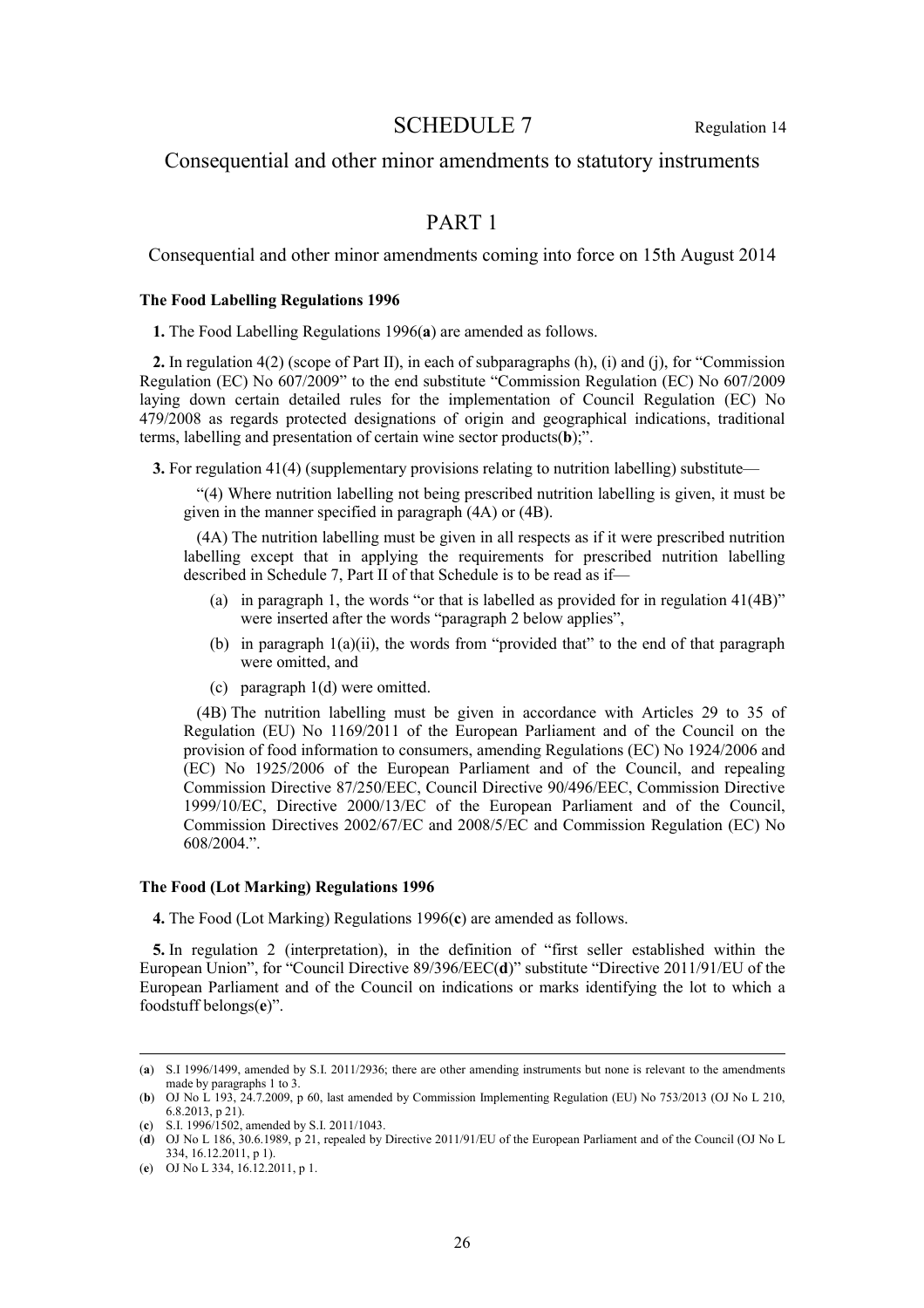#### **The Addition of Vitamins, Minerals and Other Substances (England) Regulations 2007**

**6.** The Addition of Vitamins, Minerals and Other Substances (England) Regulations 2007(**a**) are amended as follows.

**7.** In regulation 4(2)(e) (offences and penalties), after "have been added)", insert ", as read with the first subparagraph of Article 54(3) of Regulation (EU) No 1169/2011 of the European Parliament and of the Council on the provision of food information to consumers, amending Regulations (EC) No 1924/2006 and (EC) No 1925/2006 of the European Parliament and of the Council, and repealing Commission Directive 87/250/EEC, Council Directive 90/496/EEC, Commission Directive 1999/10/EC, Directive 2000/13/EC of the European Parliament and of the Council, Commission Directives 2002/67/EC and 2008/5/EC and Commission Regulation (EC) No 608/2004(**b**)".

### **The Nutrition and Health Claims (England) Regulations 2007**

**8.** The Nutrition and Health Claims (England) Regulations 2007(**c**) are amended as follows.

**9.** In regulation 5(2)(d) (offences and penalties), after "(requirements for nutrition information)", insert ", as read with the first subparagraph of Article 54(3) of Regulation (EU) No 1169/2011 of the European Parliament and of the Council on the provision of food information to consumers, amending Regulations (EC) No 1924/2006 and (EC) No 1925/2006 of the European Parliament and of the Council, and repealing Commission Directive 87/250/EEC, Council Directive 90/496/EEC, Commission Directive 1999/10/EC, Directive 2000/13/EC of the European Parliament and of the Council, Commission Directives 2002/67/EC and 2008/5/EC and Commission Regulation (EC) No 608/2004".

# PART 2

### Consequential and other minor amendments coming into force on 13th December 2014

### **The Food Labelling Regulations 1996**

**10.** The Food Labelling Regulations 1996(**d**) are amended as follows.

**11.** In regulation 2(1) (interpretation), for the definition of "ingredient" substitute—

""ingredient" has the meaning given in Article  $2(2)(e)$  of Regulation (EU) No 1169/2011 of the European Parliament and of the Council on the provision of food information to consumers, as amended from time to time;".

**12.** In regulation 3 (exemptions), for paragraph (1) substitute—

"(1) This regulation does not apply to a food that is brought into England from another part of the United Kingdom, an EEA State (other than the United Kingdom), a member State (other than the United Kingdom) or from the Republic of Turkey in which it was lawfully produced or marketed.".

**13.** In Schedule 8 (misleading descriptions), Part I—

(a) in the second column of entry relating to the description "alcohol-free", for subparagraph (b) substitute—

 <sup>(</sup>**a**) S.I. 2007/1631, to which there are amendments not relevant to the amendment made by paragraphs 6 and 7.

<sup>(</sup>**b**) OJ No L 304, 22.11.2011, p 18, last amended by Commission Delegated Regulation (EU) No 78/2014 (OJ No L 27, 30.1.2014, p 7).

<sup>(</sup>**c**) S.I. 2007/2080, to which there are amendments to not relevant to the amendment made by paragraphs 8 and 9.

<sup>(</sup>**d**) S.I. 1996/1499, relevant amending instruments are S.I. 1998/1398, 1999/747, 2011/1043. S.I. 1996/1499 is partially revoked on 13th December 2014 by entry 1 of the table in Part 1 of Schedule 6 to these Regulations.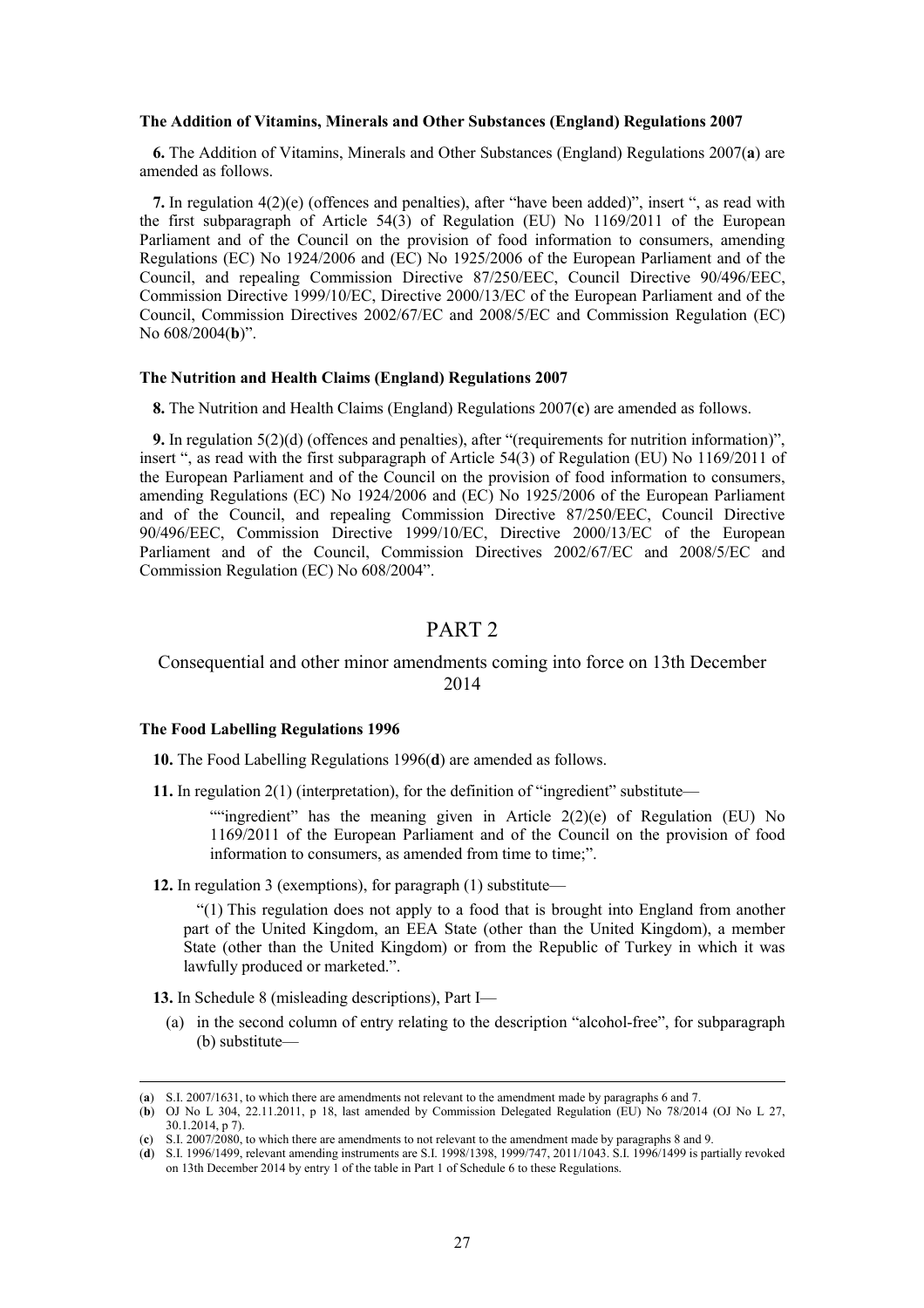- "(b) the drink is marked or labelled with—
	- (i) an indication of its maximum alcoholic strength in a form comprising of the words "not more than" followed by a figure to not more than one decimal place indicating its maximum alcoholic strength and the symbol "% vol." (required form 1), "alcohol % vol." (required form 2), or "alc. % vol." (required form 3), or
	- (ii) in an appropriate case, an indication that it contains no alcohol.";
- (b) in the second column of entry relating to the description "dealcoholised", for subparagraph (b) substitute—
	- "(b) the drink is marked or labelled with—
		- (i) an indication of its maximum alcoholic strength in required form 1, 2 or 3, or
		- (ii) in an appropriate case, an indication that it contains no alcohol."; and
- (c) in the second column of entry relating to the description "low alcohol" (or any other word or description which implies that the drink being described is low in alcohol), for subparagraph (b) substitute—

"(b) an indication of its maximum alcoholic strength in required form 1, 2 or 3.".

#### **The Food (Lot Marking) Regulations 1996**

**14.** The Food (Lot Marking) Regulations 1996(**a**) are amended as follows.

**15.** For regulation 2 (interpretation) substitute—

"**2.** In these Regulations—

"the Act" means the Food Safety Act 1990;

"date of minimum durability" is to be construed taking into account the definition of "date of minimum durability of a food" in Article  $2(2)(r)$  of Regulation (EU) No 1169/2011;

"first seller established within the Community" has the same meaning as in Directive 2011/91/EU of the European Parliament and of the Council on indications or marks identifying the lot to which a foodstuff belongs;

"food" means food, within the meaning of the Act, intended for sale for human consumption;

"ice cream" has the same meaning as in Directive 2011/91/EU of the European Parliament and of the Council:

"lot" means a batch of sales units of food produced, manufactured or packaged under similar conditions;

"lot marking indication" means an indication which allows identification of the lot to which a sales unit of food belongs;

"prepacked food" has the meaning given in Article 2(2)(e) of Regulation (EU) No 1169/2011;

"prepacked for immediate sale" has the same meaning as "prepacked for direct sale" in Regulation (EU) No 1169/2011;

"Regulation (EU) No 1169/2011" means Regulation (EU) No 1169/2011 of the European Parliament and of the Council on the provision of food information to consumers, amending Regulations (EC) No 1924/2006 and (EC) No 1925/2006 of the European Parliament and of the Council, and repealing Commission Directive 87/250/EEC, Council Directive 90/496/EEC, Commission Directive 1999/10/EC,

 <sup>(</sup>**a**) S.I. 1996/1502, amended by S.I. 2011/1043. S.I. 1996/1502 is amended on 15th August 2014 by paragraphs 4 and 5 of Schedule 7 to these Regulations.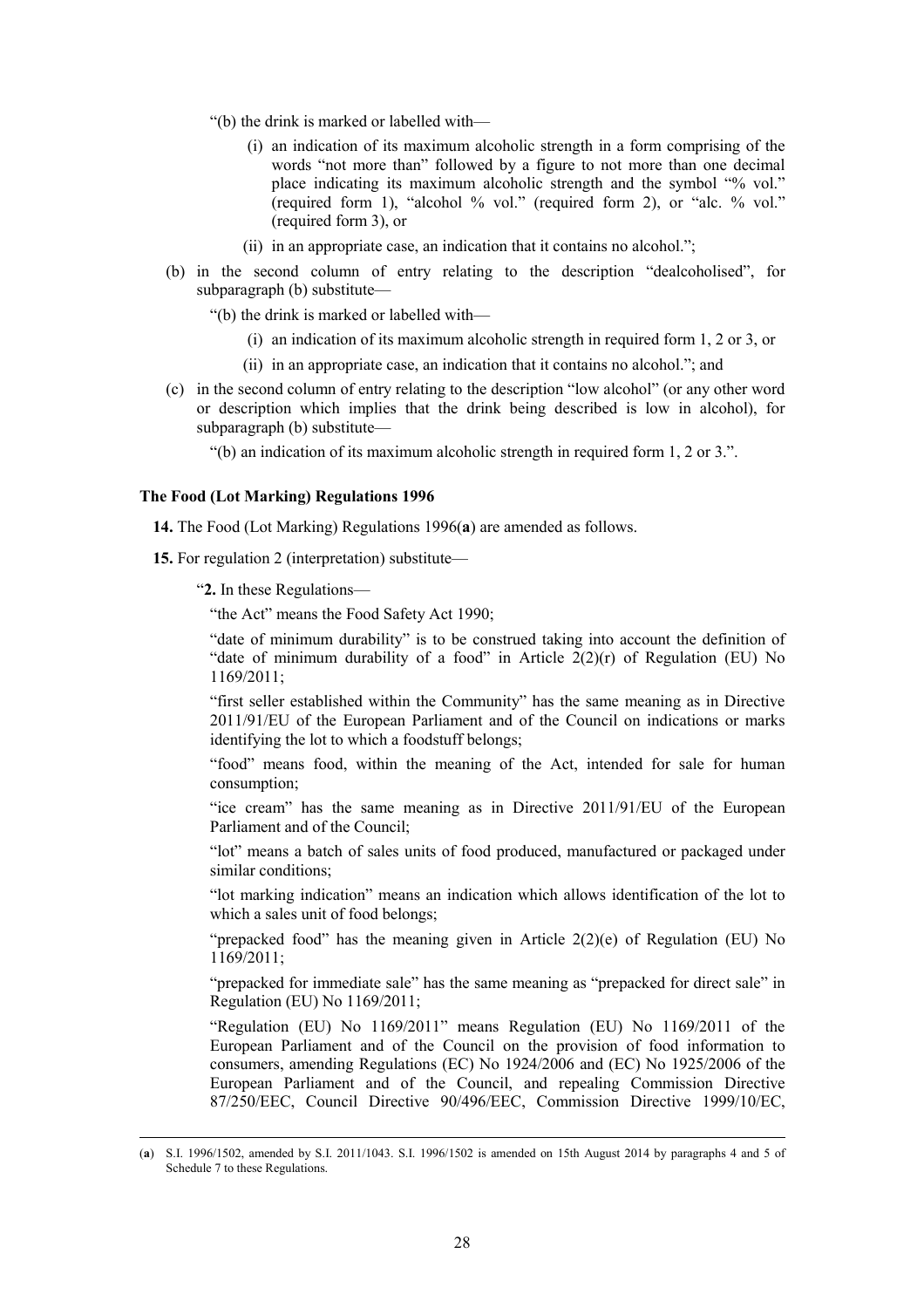Directive 2000/13/EC of the European Parliament and of the Council, Commission Directives 2002/67/EC and 2008/5/EC and Commission Regulation (EC) No 608/2004;

"sell" includes offer or expose for sale and have in possession for sale, and "sale" and "sold" are to be construed accordingly;

"ultimate consumer" has the same meaning as "final consumer" in point 18 of Article 3 of Regulation (EC) No 178/2002 of the European Parliament and of the Council laying down the general principles and requirements of food law, establishing the European Food Safety Authority and laying down procedures in matters of food safety(**a**);

""use by" date" has the same meaning as in Regulation (EU) No 1169/2011.".

**16.** In regulation 4 (exceptions for particular types of sale and sale units)—

- (a) in subparagraph (e), for "edible ice" substitute "ice cream"; and
- (b) in subparagraph  $(g)$ 
	- (i) for "an indication of minimum durability" substitute "the date of minimum durability"; and
	- (ii) for "the Food Labelling Regulations require" substitute "Regulation (EU) No 1169/2011 requires".

### **The Foods Intended for Use in Energy Restricted Diets for Weight Reduction Regulations 1997**

**17.** The Foods Intended for Use in Energy Restricted Diets for Weight Reduction Regulations 1997(**b**) are amended as follows.

**18.** In regulation 3(b) (labelling requirements), for "Tables A and B of Part II of Schedule 6 to the Food Labelling Regulations 1996" substitute "point 1 of Part A of Annex XIII to Regulation (EU) No 1169/2011 of the European Parliament and of the Council on the provision of food information to consumers".

#### **The Bread and Flour Regulations 1998**

**19.** The Bread and Flour Regulations 1998(**c**) are amended as follows.

**20.** In regulation 2(1) (interpretation)—

- (a) in the definition of "ingredient", for "the Food Labelling Regulations 1996" substitute "Article  $2(2)(f)$  of Regulation (EU) No  $1169/2011$ ";
- (b) in the definition of "labelling", for "the Food Labelling Regulations 1996" substitute "Article  $2(2)(j)$  of Regulation (EU) No  $1169/2011$ ";
- (c) omit the definitions of "the labelling regulations" and "member State"; and
- (d) after the definition of "labelling", insert—

""Regulation (EU) No 1169/2011" means Regulation (EU) No 1169/2011 of the European Parliament and of the Council on the provision of food information to consumers, amending Regulations (EC) No 1924/2006 and (EC) No 1925/2006 of the European Parliament and of the Council, and repealing Commission Directive 87/250/EEC, Council Directive 90/496/EEC, Commission Directive 1999/10/EC, Directive 2000/13/EC of the European Parliament and of the Council, Commission Directives 2002/67/EC and 2008/5/EC and Commission Regulation (EC) No 608/2004; ".

 <sup>(</sup>**a**) OJ No L 31, 1.2.2002, p 1, last amended by Commission Regulation (EC) No 596/2009 (OJ No L 188, 18.7.2009, p 14).

<sup>(</sup>**b**) S.I. 1997/2182, to which there are amendments not relevant to these Regulations.

<sup>(</sup>**c**) S.I. 1998/141, amended by S.I. 2011/1043; there are other amending instruments but none is relevant.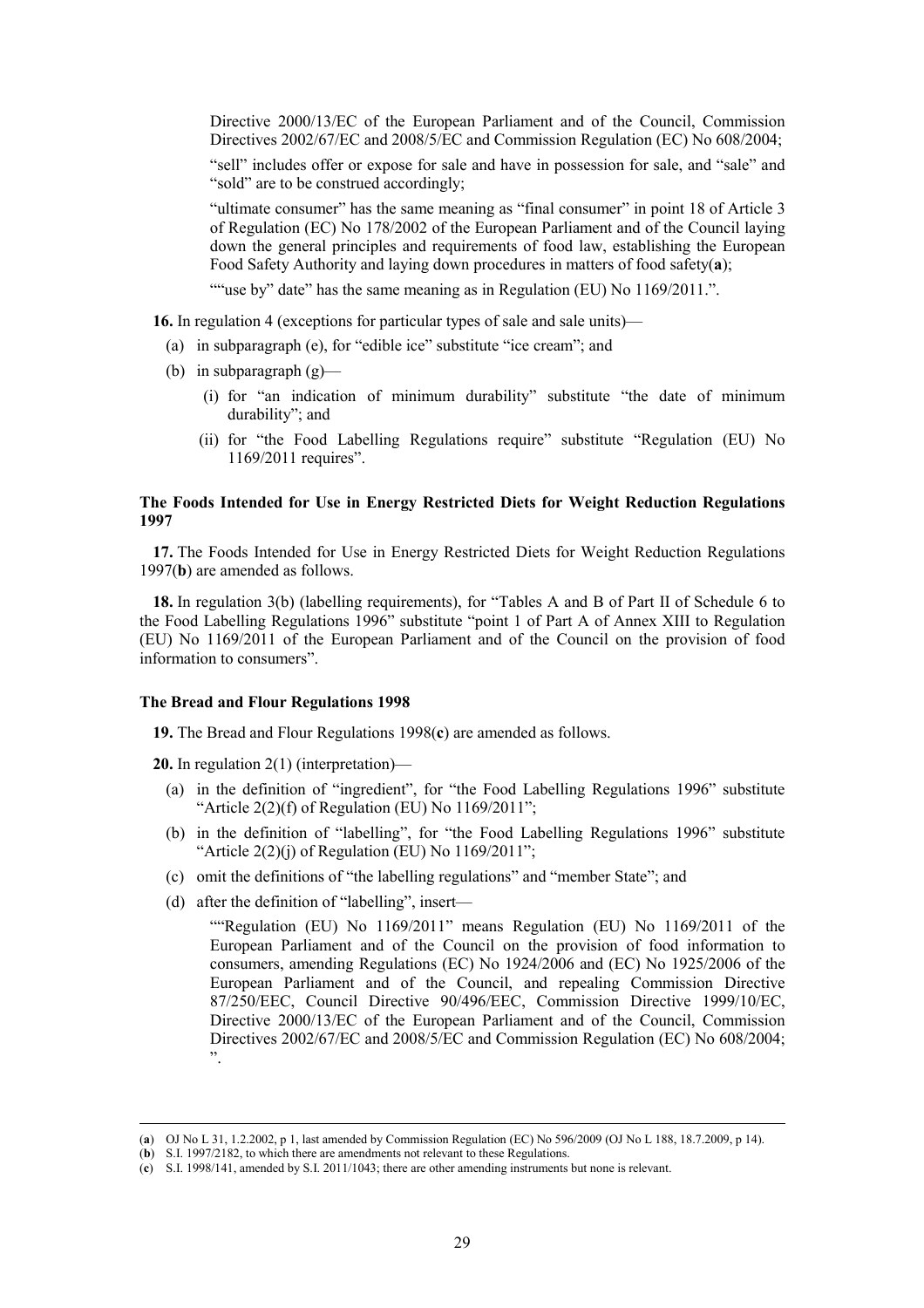### **The Coffee Extracts and Chicory Extracts (England) Regulations 2000**

**21.** The Coffee Extracts and Chicory Extracts (England) Regulations 2000(**a**) are amended as follows.

**22.** In regulation 2(1) (interpretation)—

- (a) omit the definition of "the 1996 Regulations"; and
- (b) after the definition of "food authority", insert—

""Regulation (EU) No 1169/2011" means Regulation (EU) No 1169/2011 of the European Parliament and of the Council on the provision of food information to consumers, amending Regulations (EC) No 1924/2006 and (EC) No 1925/2006 of the European Parliament and of the Council, and repealing Commission Directive 87/250/EEC, Council Directive 90/496/EEC, Commission Directive 1999/10/EC, Directive 2000/13/EC of the European Parliament and of the Council, Commission Directives 2002/67/EC and 2008/5/EC and Commission Regulation (EC) No 608/2004; ".

**23.** In regulation 5(1) (labelling and description of designated products)—

- (a) in the introductory wording, for "the 1996 Regulations" substitute "Regulation (EU) No 1169/2011";
- (b) in subparagraph (a), for "regulation 6(1) of the 1996 Regulations" substitute "Article 17 of Regulation (EU) No 1169/2011"; and
- (c) in subparagraph (c), for "the 1996 Regulations" substitute "Article 17 of Regulation (EU) No 1169/2011".

### **The Food Supplements (England) Regulations 2003**

**24.** The Food Supplements (England) Regulations 2003(**b**) are amended as follows.

**25.** In regulation 2(1) (interpretation)—

- (a) omit the definition of "Directive 90/496(**c**)"; and
- (b) after the definition of "preparation", insert—

""Regulation (EU) No 1169/2011" means Regulation (EU) No 1169/2011 of the European Parliament and of the Council on the provision of food information to consumers, amending Regulations (EC) No 1924/2006 and (EC) No 1925/2006 of the European Parliament and of the Council, and repealing Commission Directive 87/250/EEC, Council Directive 90/496/EEC, Commission Directive 1999/10/EC, Directive 2000/13/EC of the European Parliament and of the Council, Commission Directives 2002/67/EC and 2008/5/EC and Commission Regulation (EC) No 608/2004; ".

**26.** In regulation 6 (restrictions on sale relating to labelling etc. of food supplements)—

- (a) in paragraph (2), for "the Food Labelling Regulations 1996" substitute "Regulation (EU) No 1169/2011"; and
- (b) in paragraph  $(3)(e)$ 
	- (i) for "the Annex to Directive 90/496" substitute "point 1 of Part A of Annex XIII to Regulation (EU) No 1169/2011"; and
	- (ii) for "relevant recommended daily allowance specified in that Annex" substitute "relevant reference value specified in that point".

 <sup>(</sup>**a**) S.I. 2000/3323, amended by S.I. 2003/1563; there are other amending instruments but none is relevant.

<sup>(</sup>**b**) S.I. 2003/1387, amended by S.I. 2009/3251; there are other amending instruments but none is relevant.

<sup>(</sup>**c**) OJ No L 276, 06.10.1990, p 40, repealed by Regulation (EU) No 1169/2011 of the European Parliament and of the Council (OJ No L 304, 22.11.2011, p 18).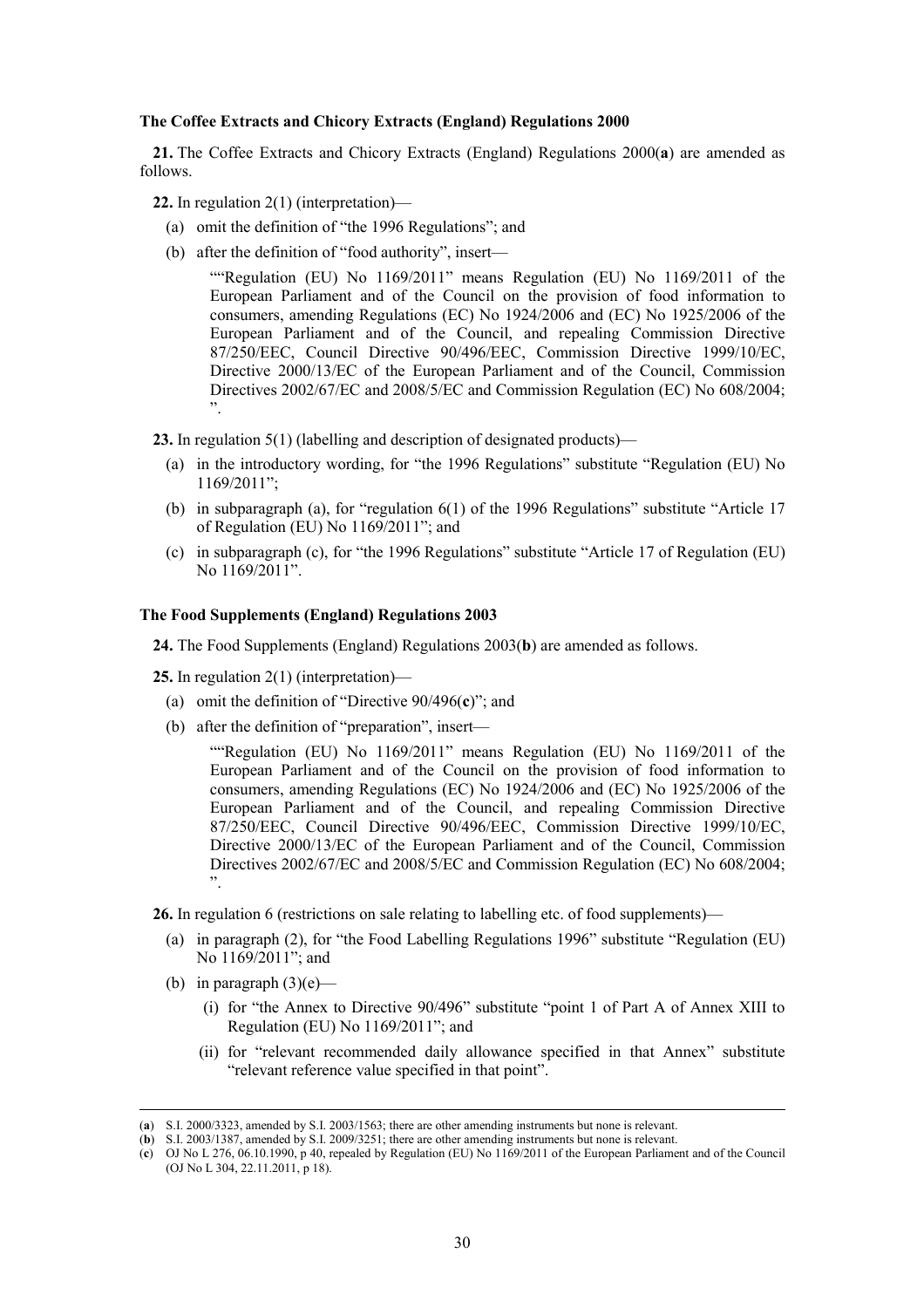**27.** In regulation 7(1) (manner of marking or labelling), for "regulation 5(a), (c) and (e) of the Food Labelling Regulations 1996" substitute "points (a), (f), (g) and (h) of Article 9(1) Regulation (EU) No 1169/2011".

### **The Specified Sugar Products (England) Regulations 2003**

**28.** The Specified Sugar Products (England) Regulations 2003(**a**) are amended as follows.

**29.** In regulation 2 (interpretation), omit the definition of "the 1996 Regulations".

**30.** In regulation 5 (labelling and description of specified sugar products), for "Part II of the 1996 Regulations" substitute "Regulation (EU) No 1169/2011 of the European Parliament and of the Council on the provision of food information to consumers".

### **The Cocoa and Chocolate Products (England) Regulations 2003**

**31.** The Cocoa and Chocolate Products (England) Regulations 2003(**b**) are amended as follows.

**32.** In regulation 2(1) (interpretation)—

- (a) omit the definition of "the 1996 Regulations"; and
- (b) after the definition of "preparation", insert—

""Regulation (EU) No 1169/2011" means Regulation (EU) No 1169/2011 of the European Parliament and of the Council on the provision of food information to consumers, amending Regulations (EC) No 1924/2006 and (EC) No 1925/2006 of the European Parliament and of the Council, and repealing Commission Directive 87/250/EEC, Council Directive 90/496/EEC, Commission Directive 1999/10/EC, Directive 2000/13/EC of the European Parliament and of the Council, Commission Directives 2002/67/EC and 2008/5/EC and Commission Regulation (EC) No 608/2004(**c**);".

- **33.** In regulation 5 (reserved descriptions), for subparagraphs (b) and (c) substitute—
	- "(b) such description, derivative or word is used in such a context as to indicate explicitly or by clear implication that the substance to which it relates is only an ingredient of that food;
	- (c) such description, derivative or word is used in such a context as to indicate explicitly or by clear implication that such food is not and does not contain a designated product; or
	- (d) the use of such description, derivative or word to designate the food is in accordance with the customs applicable in the United Kingdom and the food cannot be confused with a product listed in column 1 of Schedule 1.".

**34.** In regulation 6 (labelling and description of designated products)—

- (a) in paragraph (1), for "Part II of the 1996 Regulations" substitute "Regulation (EU) No 1169/2011"; and
- (b) in paragraph  $(2)(b)$ , for "the 1996 Regulations" substitute "Article  $9(1)(b)$  of Regulation (EU) No 1169/2011".

### **The Honey (England) Regulations 2003**

**35.** The Honey (England) Regulations 2003(**d**) are amended as follows.

 <sup>(</sup>**a**) S.I. 2003/1563, to which there are amendments not relevant to these Regulations.

<sup>(</sup>**b**) S.I. 2003/1659, to which there are amendments not relevant to these Regulations.

<sup>(</sup>**c**) OJ No L 304, 22.11.2011, p 18, last amended by Commission Delegated Regulation (EU) No 78/2014 (OJ No L 27, 30.1.2014, p 7).

<sup>(</sup>**d**) S.I. 2003/2243, to which there are amendments not relevant to these Regulations.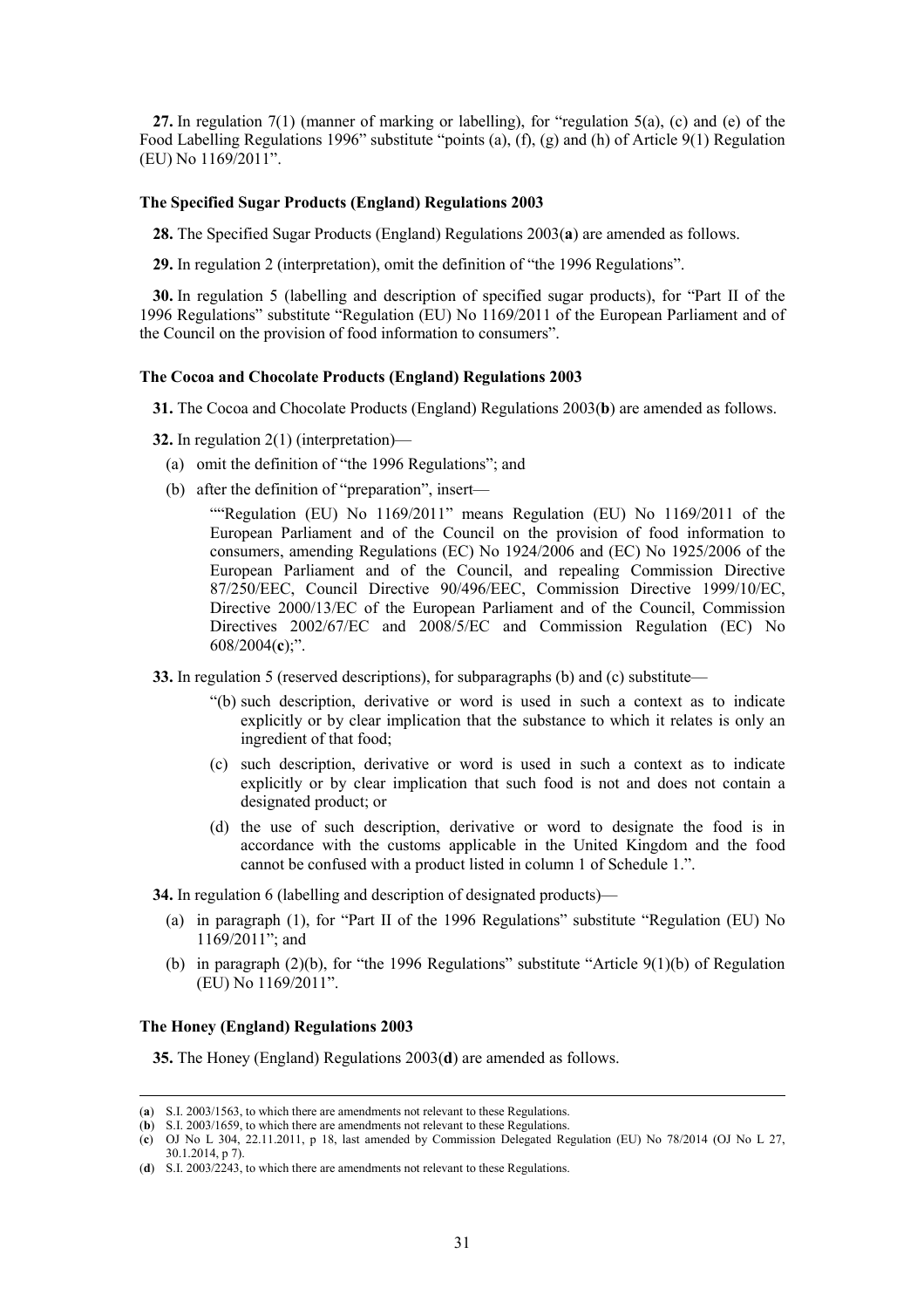**36.** In regulation 2(1) (interpretation)—

- (a) in the definition of "ingredient", for "the 1996 Regulations" substitute "Article 2(2)(f) of Regulation (EU) No 1169/2011";
- (b) in the definition of "labelling", for "the 1996 Regulations" substitute "Article 2(2)(j) of Regulation (EU) No 1169/2011";
- (c) omit the definition of "the 1996 Regulations"; and
- (d) for the definition of "preparation" substitute—

""preparation" includes manufacture and any form of processing or treatment;

"Regulation (EU) No 1169/2011" means Regulation (EU) No 1169/2011 of the European Parliament and of the Council on the provision of food information to consumers, amending Regulations (EC) No 1924/2006 and (EC) No 1925/2006 of the European Parliament and of the Council, and repealing Commission Directive 87/250/EEC, Council Directive 90/496/EEC, Commission Directive 1999/10/EC, Directive 2000/13/EC of the European Parliament and of the Council, Commission Directives 2002/67/EC and 2008/5/EC and Commission Regulation (EC) No 608/2004; ".

**37.** In regulation 4(1) (labelling and description of specified honey products), for "Part II of the 1996 Regulations" substitute "Regulation (EU) No 1169/2011".

### **The Processed Cereal-based Foods and Baby Foods for Infants and Young Children (England) Regulations 2003**

**38.** The Processed Cereal-based Foods and Baby Foods for Infants and Young Children (England) Regulations 2003(**a**) are amended as follows.

**39.** In regulation 8(1) (labelling), for "Part II of the Food Labelling Regulations 1996" substitute "Regulation (EU) No 1169/2011 of the European Parliament and of the Council on the provision of food information to consumers".

### **The Price Marking Order 2004**

**40.** The Price Marking Order 2004(**b**) is amended as follows.

**41.** In article 1(2) (interpretation), in the definition of "liquid medium", for "paragraph 4" to the end substitute "the second subparagraph of point 5 of Annex IX to Regulation (EU) No 1169/2011 of the European Parliament and of the Council on the provision of food information to consumers;".

### **The Quick-frozen Foodstuffs (England) Regulations 2007**

**42.** The Quick-frozen Foodstuffs (England) Regulations 2007(**c**) are amended as follows.

**43.** In regulation 2(1) (interpretation)—

- (a) omit the definition of "catering establishment";
- (b) in the definition of "local distribution", for "catering establishment" substitute "mass caterer";
- (c) after the definition of "local distribution", insert—

""mass caterer" has the meaning given by Article  $2(2)(d)$  of Regulation (EU) No 1169/2011 of the European Parliament and of the Council on the provision of food information to consumers;";

 <sup>(</sup>**a**) S.I. 2003/3207, to which there are amendments not relevant to these Regulations.

<sup>(</sup>**b**) S.I. 2004/102, to which there are amendments not relevant to these Regulations.

<sup>(</sup>**c**) S.I. 2007/191, to which there are amendments not relevant to these Regulations.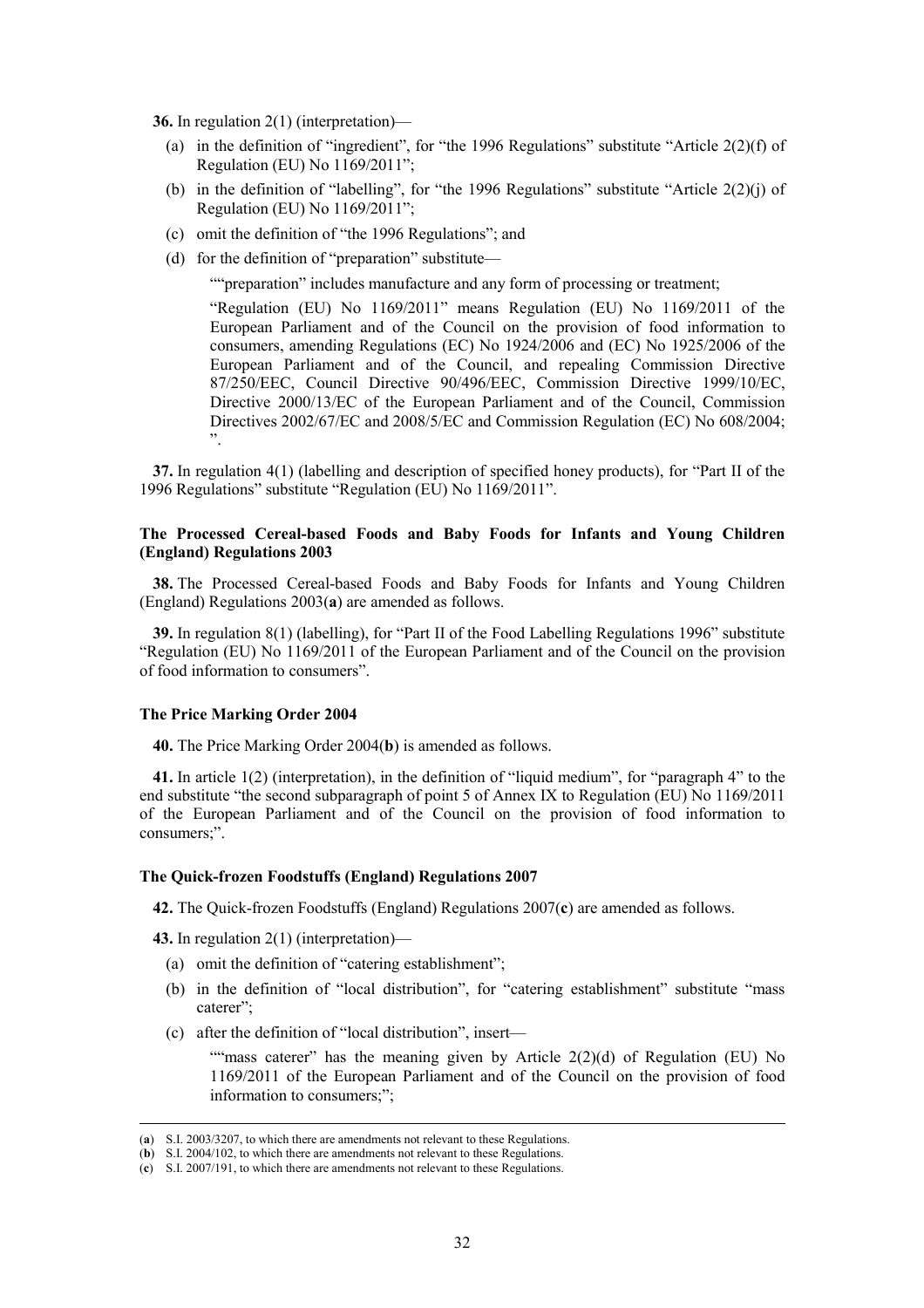- (d) in the definition of "prepackaging", for "the Food Labelling Regulations 1996" substitute "Article  $2(2)(e)$  of Regulation (EU) No  $1169/2011$  of the European Parliament and of the Council on the provision of food information to consumers"; and
- (e) for the definition of "ultimate consumer" subtitute—

""ultimate consumer" has the same meaning as "final consumer" in point 18 of Article 3 of Regulation 178/2002.".

**44.** In paragraphs (1) and (3) of regulation 5 (marking or labelling of quick-frozen foodstuffs), for "catering establishment" substitute "mass caterer".

### **The Addition of Vitamins, Minerals and Other Substances (England) Regulations 2007**

**45.** The Addition of Vitamins, Minerals and Other Substances (England) Regulations 2007(**a**) are amended as follows.

**46.** In regulation 4(2) (offences and penalties), for subparagraph (e) substitute—

"(e) Article  $7(1)$ ,  $(2)$  and  $(3)(**b**)$  (restrictions and conditions applying to labelling, presentation and advertising of foods to which vitamins or minerals have been added).".

### **The Nutrition and Health Claims (England) Regulations 2007**

**47.** The Nutrition and Health Claims (England) Regulations 2007(**c**) are amended as follows.

**48.** In regulation 5(2) (offences and penalties), for subparagraph (d) substitute—

"(d) Article 7(**d**) (requirements for nutrition information);".

### **The Education (Nutritional Standards and Requirements for School Food) (England) Regulations 2007**

**49.** The Education (Nutritional Standards and Requirements for School Food) (England) Regulations 2007(**e**) are amended as follows.

**50.** In regulation 2(1) (interpretation), for the definition of "meat" substitute—

""meat" means the skeletal muscles of mammalian and bird species recognised as fit for human consumption with naturally included or adherent tissue but does not include mechanically separated meat (which has the meaning given in point 1.14 of Annex I to Regulation (EC) No 853/2004 of the European Parliament and of the Council laying down specific hygiene rules for food of animal origin)(**f**);".

 <sup>(</sup>**a**) S.I. 2007/1631 is amended on 15th August 2014 by paragraphs 6 and 7 of Schedule 7 to these Regulations; there are other amending instruments but none is relevant.

<sup>(</sup>**b**) Article  $7(3)$  of Regulation (EC) No 1925/2006 of the European Parliament and of the Council (OJ No L 404, 30.12.2006, p 26) was amended by Article 50 of Regulation (EU) No 1169/2011 of the European Parliament and of the Council; by virtue of the second subparagraph of Article 55 of Regulation (EU) No 1169/2011 that amendment applies from 13<sup>th</sup> December 2014.

<sup>(</sup>**c**) S.I. 2007/2080 is amended on 15th August 2014 by paragraphs 8 and 9 of Schedule 7 to these Regulations; there are other amending instruments but none is relevant.

<sup>(</sup>**d**) Article 7 of Regulation (EC) No 1924/2006 of the European Parliament and of the Council (OJ No L 404, 30.12.2006, p 9) was amended by Article 49 of Regulation (EU) No 1169/2011 of the European Parliament and of the Council; by virtue of the second subparagraph of Article 55 of Regulation (EU) No 1169/2011 that amendment applies from 13<sup>th</sup> December 2014. (**e**) S.I. 2007/2359, to which there are amendments not relevant to these Regulations.

<sup>(</sup>**f**) OJ No L 139, 30.4.2004, p 55, last amended by Commission Regulation (EU) No 633/2014 (OJ No L 175, 16.6.2014, p 6).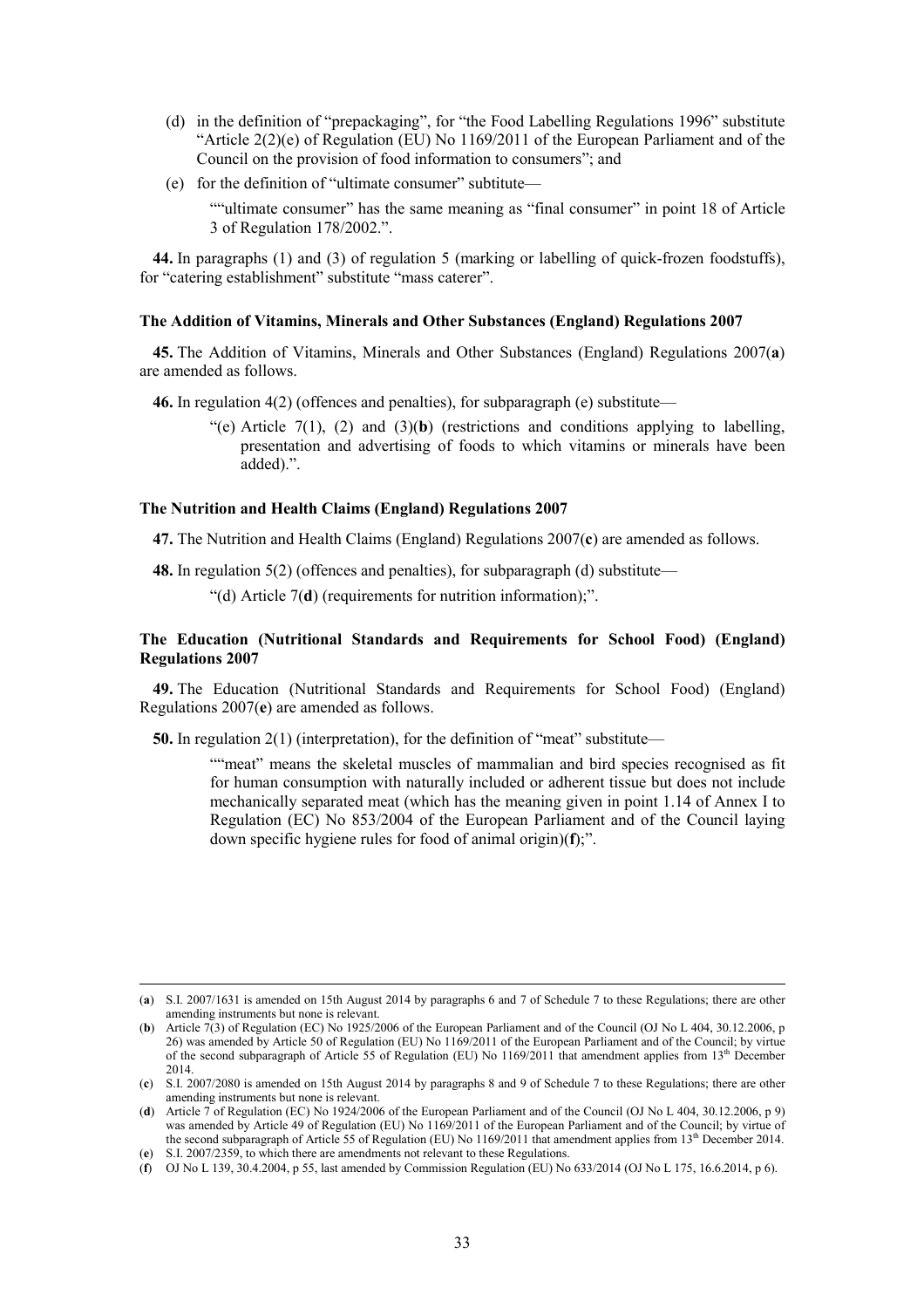### **The Natural Mineral Water, Spring Water and Bottled Drinking Water (England) Regulations 2007**

**51.** The Natural Mineral Water, Spring Water and Bottled Drinking Water (England) Regulations 2007(**a**) are amended as follows.

**52.** In regulation 2(1) (interpretation), for the definition of "advertisement" and "advertise" substitute—

> ""advertisement" means a representation in any form in connection with a trade or business in order to promote the supply of goods and "advertise" is to be construed accordingly;".

### **The Spirit Drinks Regulations 2008**

**53.** The Spirit Drinks Regulations 2008(**b**) are amended as follows.

**54.** In Part 2 of Schedule 2 (provisions of Regulation (EC) No 110/2008 of the European Parliament and of the Council on the definition, description, presentation, labelling and the protection of geographical indications of spirit drinks(**c**) contravention of which is an offence), in the second column of the entry in the table relating to Article 9(9) of Regulation (EC) No 110/2008 of the European Parliament and of the Council, for "Directive 2000/13/EC(**d**)" until "food enzymes" substitute "Regulation (EU) No 1169/2011 of the European Parliament and of the Council on the provision of food information to consumers".

### **The Eggs and Chicks (England) Regulations 2009**

**55.** The Eggs and Chicks (England) Regulations 2009(**e**) are amended as follows.

**56.** In regulation 3(1) (interpretation)—

- (a) omit the definition of "Directive 2000/13/EC";
- (b) for the definition of "Regulation (EC) No 2160/2003", substitute—

""Regulation (EC) No 2160/2003" means Regulation (EC) No 2160/2003 of the European Parliament and of the Council on the control of salmonella and other specified food-borne zoonotic agents(**f**);

"Regulation (EU) No 1169/2011" means Regulation (EU) No 1169/2011 of the European Parliament and of the Council on the provision of food information to consumers, amending Regulations (EC) No 1924/2006 and (EC) No 1925/2006 of the European Parliament and of the Council, and repealing Commission Directive 87/250/EEC, Council Directive 90/496/EEC, Commission Directive 1999/10/EC, Directive 2000/13/EC of the European Parliament and of the Council, Commission Directives 2002/67/EC and 2008/5/EC and Commission Regulation (EC) No 608/2004; ".

**57.** In Part 2 of Schedule 2 (provisions of Commission Regulation (EC) No 589/2008 laying down detailed rules for implementing Regulation (EC) No 1234/2007 as regards marketing standards for eggs(**g**) contravention of which is an offence)—

(a) in the second column of the entry in the table relating to Article 4(2) of Commission Regulation (EC) No 589/2008, for "Directive 2000/13/EC" substitute "Regulation (EU) No 1169/2011";

(**d**) OJ No L 109, 06.05.2000, p 29, last amended by Council Directive 2013/20/EU (OJ No L 158, 10.06.2013, p 234).

 <sup>(</sup>**a**) S.I. 2007/2785, to which there are amendments not relevant to these Regulations.

<sup>(</sup>**b**) S.I. 2008/3206, amended by S.I. 2009/3235; there are other amending instruments but none is relevant.

<sup>(</sup>**c**) OJ No L 39, 13.2.2008, p 16, last amended by Commission Regulation (EU) No 426/2014 (OJ No L 125, 26.4.2014, p 55).

<sup>(</sup>**e**) S.I. 2009/2163, to which there are amendments not relevant to these Regulations.

<sup>(</sup>**f**) OJ No L 325, 12.12.2003, p 1, last amended by Council Regulation (EU) No 517/2013 (OJ No L 158, 10.06.2013, p 1).

<sup>(</sup>**g**) OJ No L 163, 24.6.2008, p 6, last amended by Commission Regulation (EU) No 519/2013 (OJ No L 158, 10.6.2013, p 74).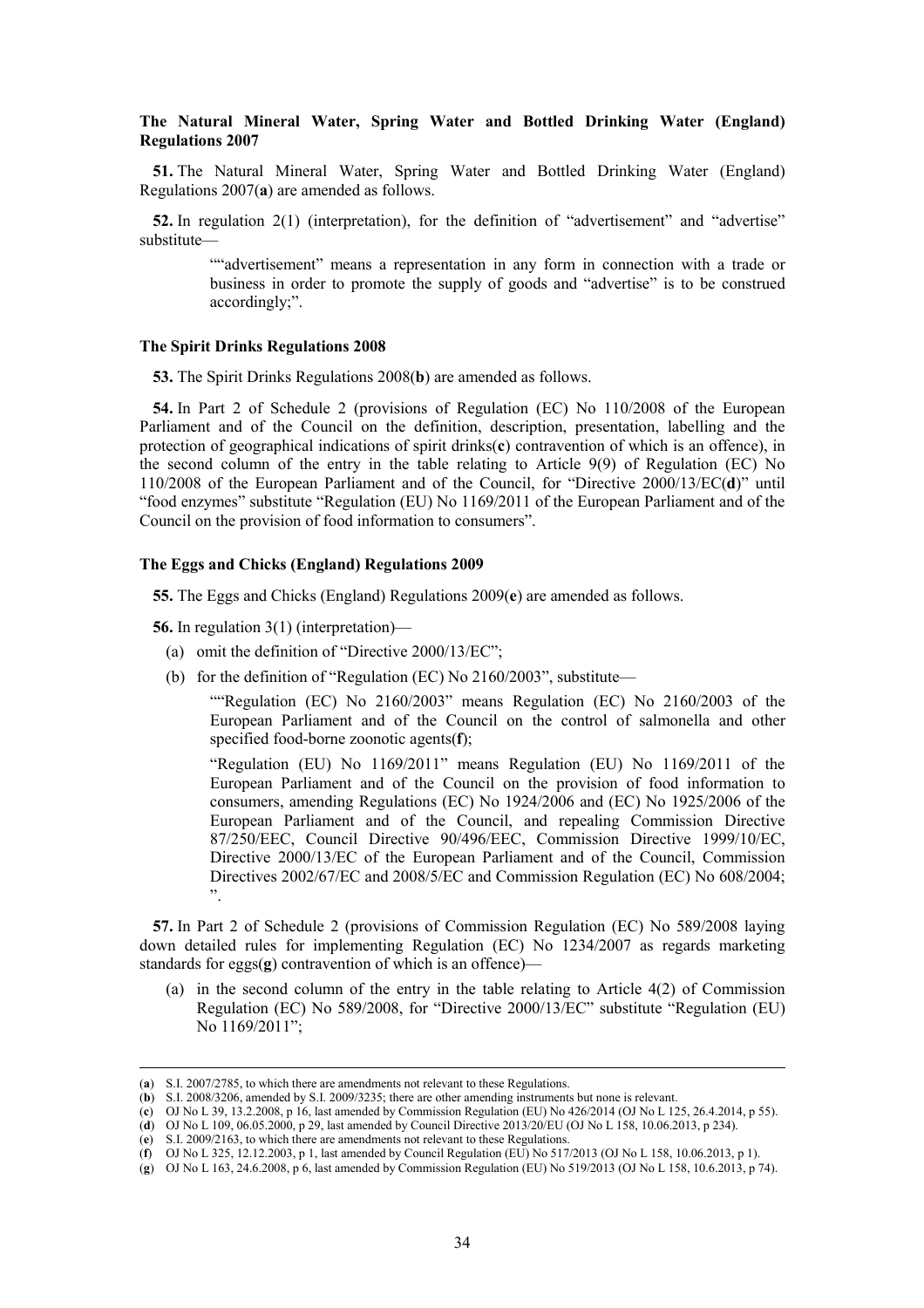- (b) in the second column of the entry in the table relating to Article 6(3) of Commission Regulation (EC) No 589/2008, for "Article 9(2) of Directive 2000/13/EC" substitute "point 1(a) of Annex X to Regulation (EU) No 1169/2011"; and
- (c) in the second column of the entry in the table relating to Article 13 of Commission Regulation (EC) No 589/2008, for "Article 3(1)(5) of Directive 2000/13/EC" substitute "Article  $9(1)(f)$  of Regulation (EU) No  $1169/2011$ ".

### **The Food Safety and Hygiene (England) Regulations 2013**

**58.** The Food Safety and Hygiene (England) Regulations 2013(**a**) are amended as follows.

**59.** In Schedule 4 (temperature control requirements), in paragraph 8 (interpretation), for subparagraphs (a) and (b) in the definition of "shelf life" substitute—

- "(a) in relation to food for which a date of minimum durability is required in accordance with Article  $9(1)(f)$  of Regulation (EU) No 1169/2011 of the European Parliament and of the Council on the provision of food information to consumers, as read with Article 24(1) and (2) of that Regulation, the period up to and including the required date of minimum durability;
- (b) in relation to food for which a "use by" date is required in accordance with Article 9(1)(f) of Regulation (EU) No 1169/2011 of the European Parliament and of the Council, as read with Article 24(1) and (2) of that Regulation, the period up to and including the required "use by" date; and".

#### (**a**) S.I. 2013/2996.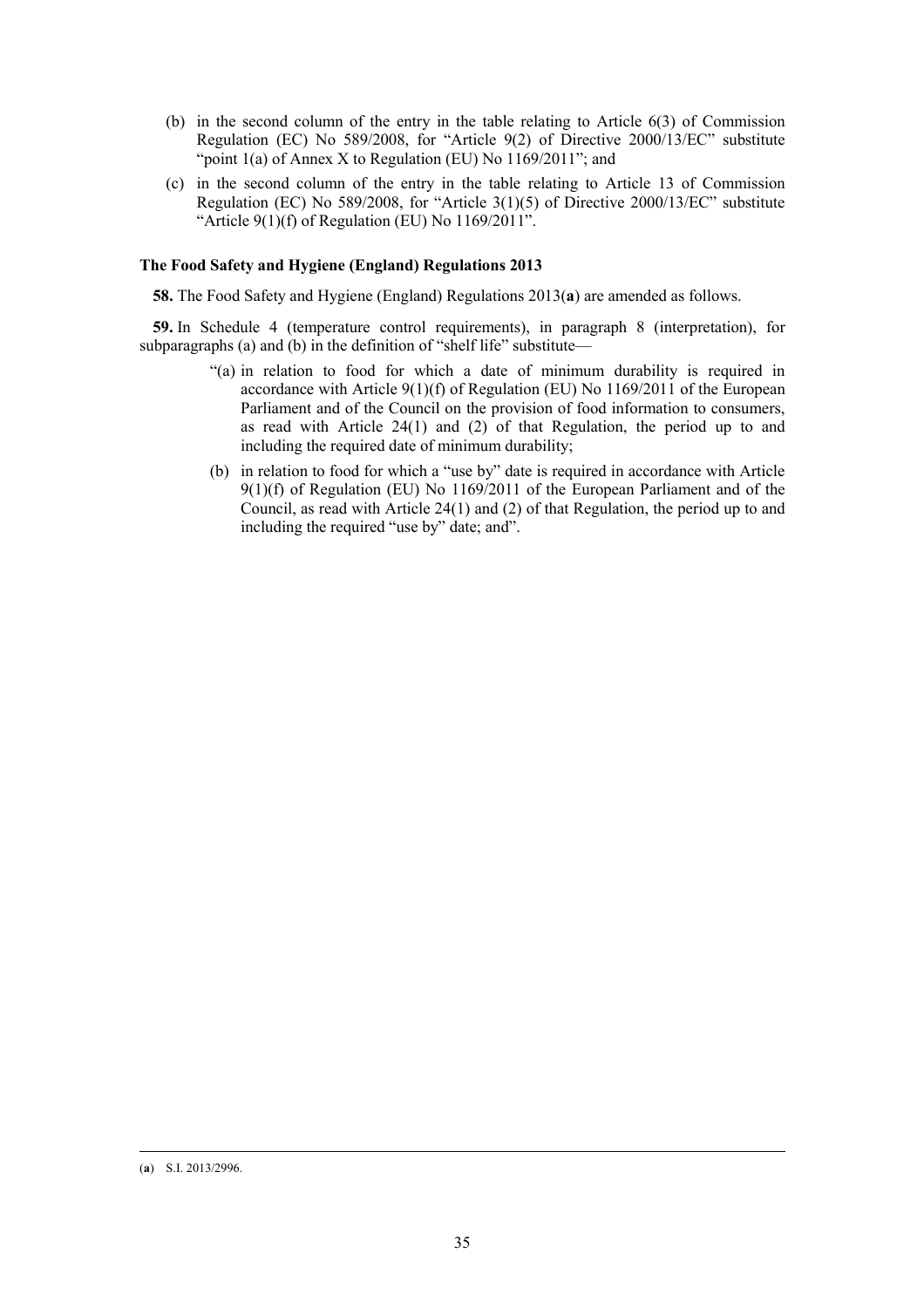### **EXPLANATORY NOTE**

### *(This note is not part of the Regulations)*

These Regulations make provision to enforce, in England, certain provisions of Regulation (EU) No 1169/2011 of the European Parliament and of the Council on the provision of food information to consumers, amending Regulations (EC) No 1924/2006 and (EC) No 1925/2006 of the European Parliament and of the Council, and repealing Commission Directive 87/250/EEC, Council Directive 90/496/EEC, Commission Directive 1999/10/EC, Directive 2000/13/EC of the European Parliament and of the Council, Commission Directives 2002/67/EC and 2008/5/EC and Commission Regulation (EC) No 608/2004 (OJ No L 304, 22.11.2011, p 18) ("FIC").

They also implement, in England, certain provisions of Article 6 of Directive 1999/2/EC of the European Parliament and of the Council on the approximation of the laws of the Member States concerning foods and food ingredients treated with ionising radiation (OJ No L 66, 13.3.1999, p 16) and the second paragraph of subparagraph 1 of Article 3 of Directive 2000/36/EC of the European Parliament and of the Council relating to cocoa and chocolate products intended for human consumption (OJ No L 197, 3.8.2000, p 19).

Regulation 3 contains a derogation relating to milk or milk products presented in a glass bottle intended for reuse. Regulation 4 and Schedule 2 provide a derogation relating to the use of a minced meat designation for minced meat that does not comply with the requirements laid down in point 1 of Part B of Annex VI to FIC.

Regulation 5 enables particulars relating to an allergenic substance or product in a non-prepacked food to be made available (subject to the provisions of the regulation) using any means that a food business operator chooses. The required particulars must be made available under FIC but can be made available using the means provided for in FIC or in accordance with the provisions of regulation 5.

Regulation 6 requires the name of the food to be provided in the case of certain non-prepacked foods and foods prepacked for direct sale. Regulation 7 requires a quantitative indication of the meat content to be given in the case of certain products. Those particulars must be given in one of the ways specified in regulations 6(4) (in the case of the name of the food) and 7(5) (in the case of the meat content indication). The provisions of regulations  $6(4)$  and  $7(5)$  do not apply to an offer for sale made by means of distance communication. Article 14(2) of FIC (as read with other relevant provisions of FIC) applies in the case of such an offer.

Regulation 1(9) provides for regulations 5, 6 and 7 to cease to have effect on 13th December 2021.

Regulation 8 requires certain information to be provided when irradiated food products or food products containing an irradiated ingredient are sold in bulk and when irradiated ingredients are used in certain prepacked food products.

Regulation 9 imposes an obligation on food authorities and port health authorities to enforce the Regulations and empowers other district councils (which are not defined as food authorities for this purpose) to enforce certain allergen-related provisions. Regulation 10 makes it an offence to fail to comply with specified provisions of FIC and the allergen-related requirement in regulation 5(5). Regulation 11 provides for the punishment of that offence.

Regulation 12 and Schedule 4 apply certain provisions of the Food Safety Act 1990 (1990 c. 16), with modifications. This includes the application (with modifications) of section 10(1), enabling an improvement notice to be served requiring compliance with specified provisions of FIC (except to the extent that some of the provisions apply to the mandatory particular relating to net quantity or quantity in general) or with specified provisions of regulations 5 to 8. The provisions, as applied, make the failure to comply with an improvement notice an offence.

Regulation 13 and entry 1 of the table in Part 1 of Schedule 6 revoke most of the Food Labelling Regulations 1996 (S.I. 1996/1499) on 13th December 2014 so far as those Regulations apply to England. Regulation 13 and entry 1 of the table in Part 2 of Schedule 6 revoke the remainder of the provisions in the Food Labelling Regulations 1996 (relating to alcohol-related terms, cream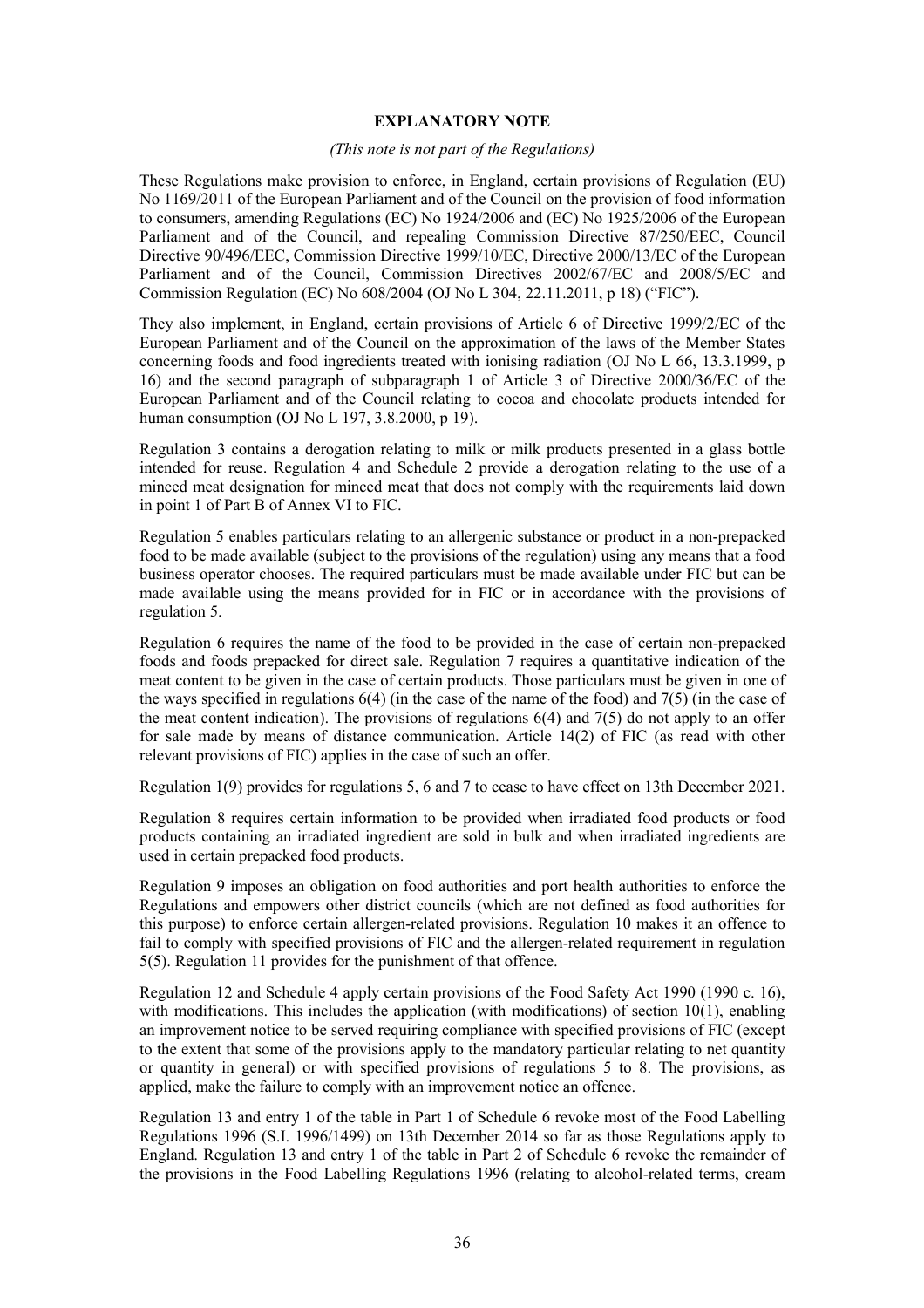and cheese) on 13th December 2018 so far as those Regulations apply to England. Regulation 13 and Schedule 6 also revoke other relevant statutory instruments. With some exceptions, the revocations have the same territorial extent and application as the statutory instruments being revoked.

Regulation 14 and Schedule 7 amend the Food Labelling Regulations 1996, so far as those Regulations apply to England, during the period before those Regulations are revoked (as described above). They make amendments to other statutory instruments to take account of the repeal and replacement of the relevant EU legislation and the revocation of the Food Labelling Regulations 1996. With some exceptions, the amendments have the same territorial extent and application as the statutory instruments being amended.

Regulation 14 and Part 1 of Schedule 7 also amend the Food (Lot Marking) Regulations 1996 (S.I. 1996/1502), in their application to England, to take account of the repeal and replacement of Council Directive 89/396/EEC (OJ No L 186, 30.6.1989, p 21) by Directive 2011/91/EU of the European Parliament and of the Council on indications or marks identifying the lot to which a foodstuff belongs (OJ No L 334, 16.12.2011, p 1). Part 2 of Schedule 7 contains the provision implementing the second paragraph of subparagraph 1 of Article 3 of Directive 2000/36/EC of the European Parliament and of the Council (mentioned above).

Regulation 15 requires the Secretary of State to review the operation and effect of these Regulations from time to time and to publish a report before 13th December 2019 and within every five years after that.

Following the first review it will fall to the Secretary of State to consider whether regulations 5, 6 and 7, and regulation 12 and Schedule 4 so far as they relate to those regulations, should be allowed to expire as regulation 1(9) provides, be revoked early, or to continue in force with or without amendment. A further instrument would be needed to continue regulations 5, 6 and 7, and regulation 12 and Schedule 4 so far as they relate to those regulations, in force with or without amendment or to revoke them early.

It will also fall to the Secretary of State to consider whether the remainder of these Regulations should remain as it is, or be revoked or be amended. A further instrument would be needed to revoke or amend the remainder of these Regulations.

A full impact assessment of the effect these Regulations will have on the costs of business, the voluntary sector and the public sector is available from the Food Policy Unit, Department for Environment, Food and Rural Affairs, Nobel House, 17 Smith Square, London SW1P 3JR and is published with the Explanatory Memorandum alongside the Regulations on www.legislation.gov.uk.

 $\mathcal{L}_\mathcal{L} = \{ \mathcal{L}_\mathcal{L} = \{ \mathcal{L}_\mathcal{L} = \{ \mathcal{L}_\mathcal{L} = \{ \mathcal{L}_\mathcal{L} = \{ \mathcal{L}_\mathcal{L} = \{ \mathcal{L}_\mathcal{L} = \{ \mathcal{L}_\mathcal{L} = \{ \mathcal{L}_\mathcal{L} = \{ \mathcal{L}_\mathcal{L} = \{ \mathcal{L}_\mathcal{L} = \{ \mathcal{L}_\mathcal{L} = \{ \mathcal{L}_\mathcal{L} = \{ \mathcal{L}_\mathcal{L} = \{ \mathcal{L}_\mathcal{$ 

<sup>©</sup> Crown copyright 2014

*Corrected reprint* 

Printed and published in the UK by The Stationery Office Limited under the authority and superintendence of Carol Tullo, Controller of Her Majesty's Stationery Office and Queen's Printer of Acts of Parliament.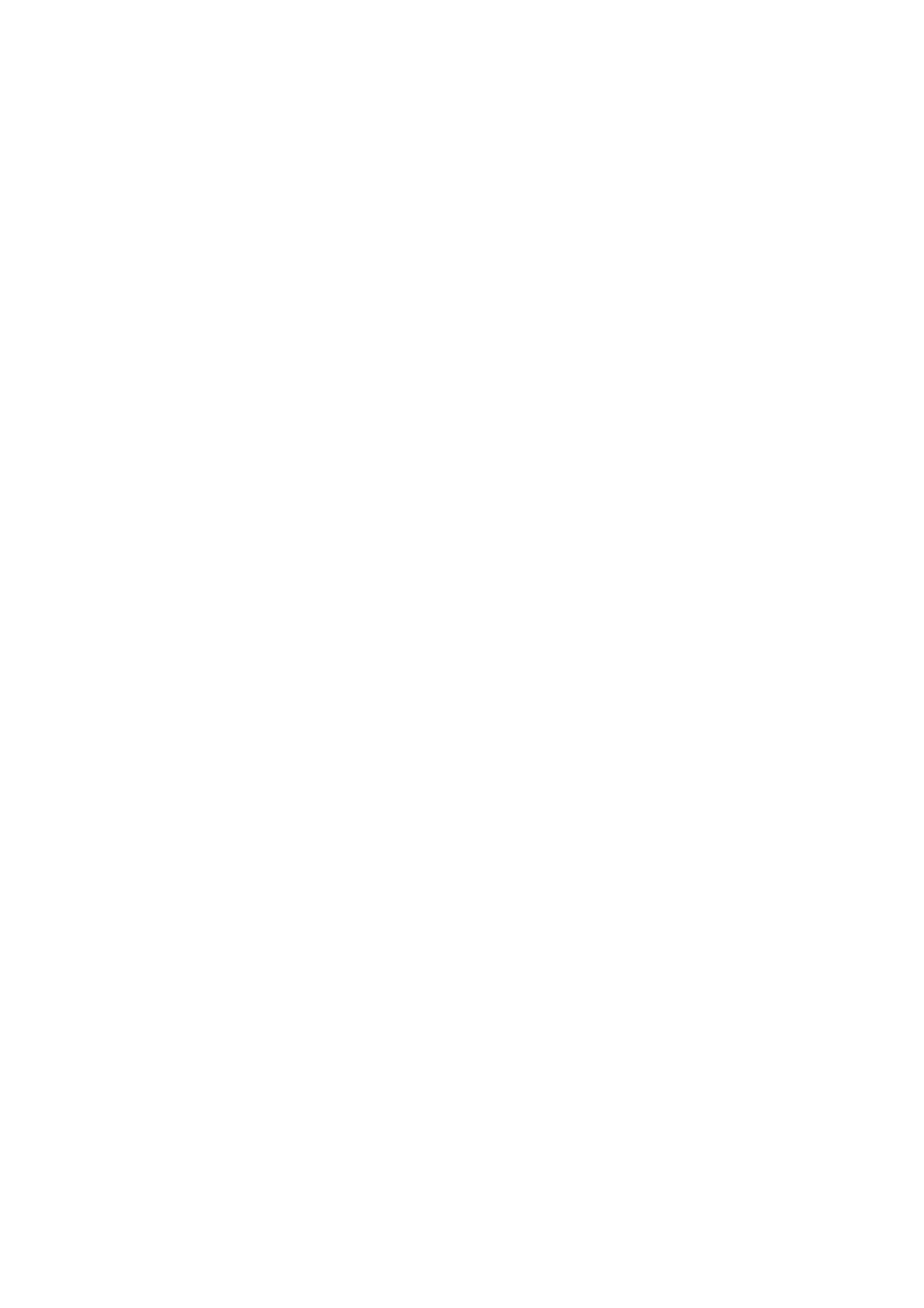http://www.legislation.gov.uk/id/uksi/2014/1855

UK201401855 08/2014 19585